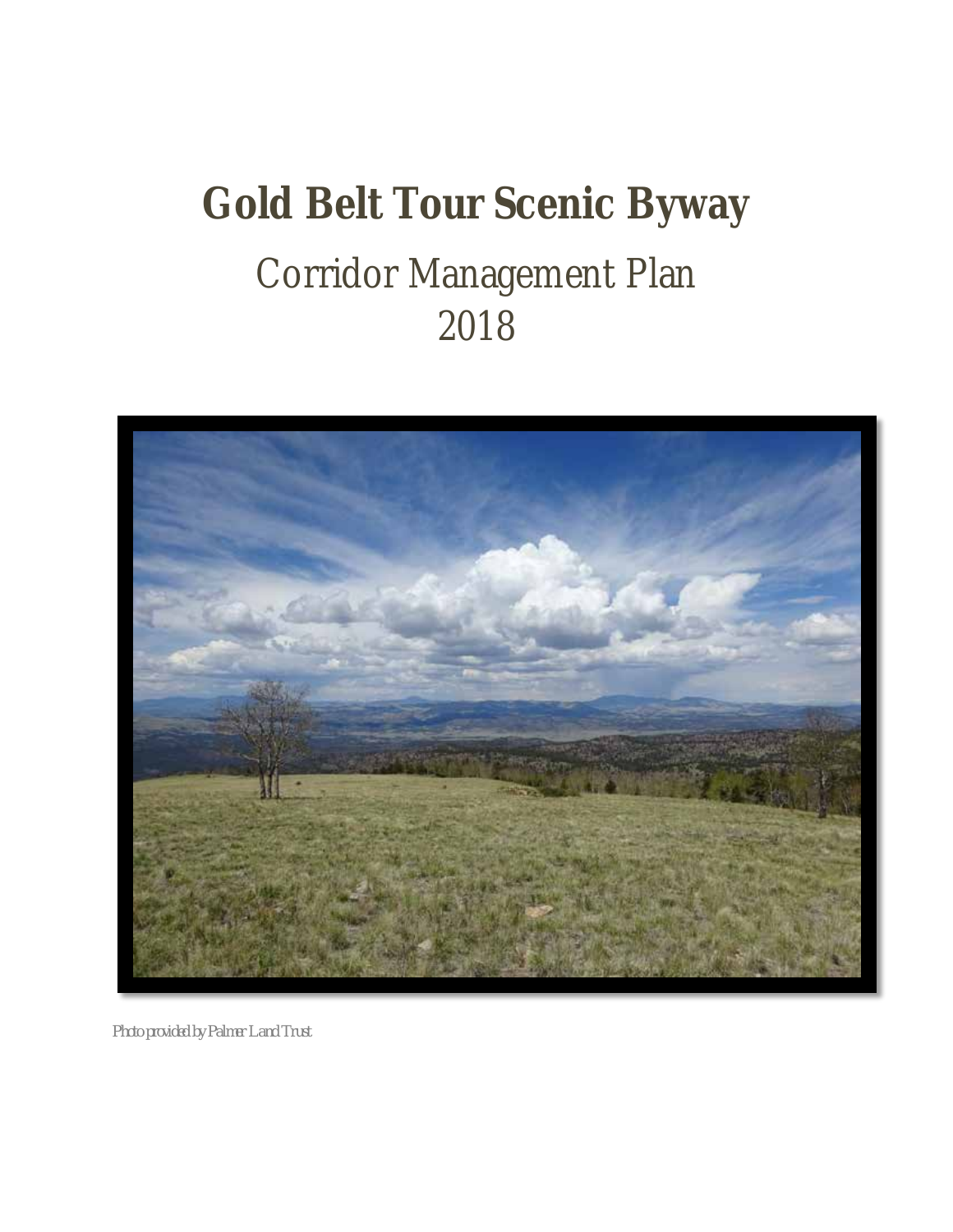# **Contents**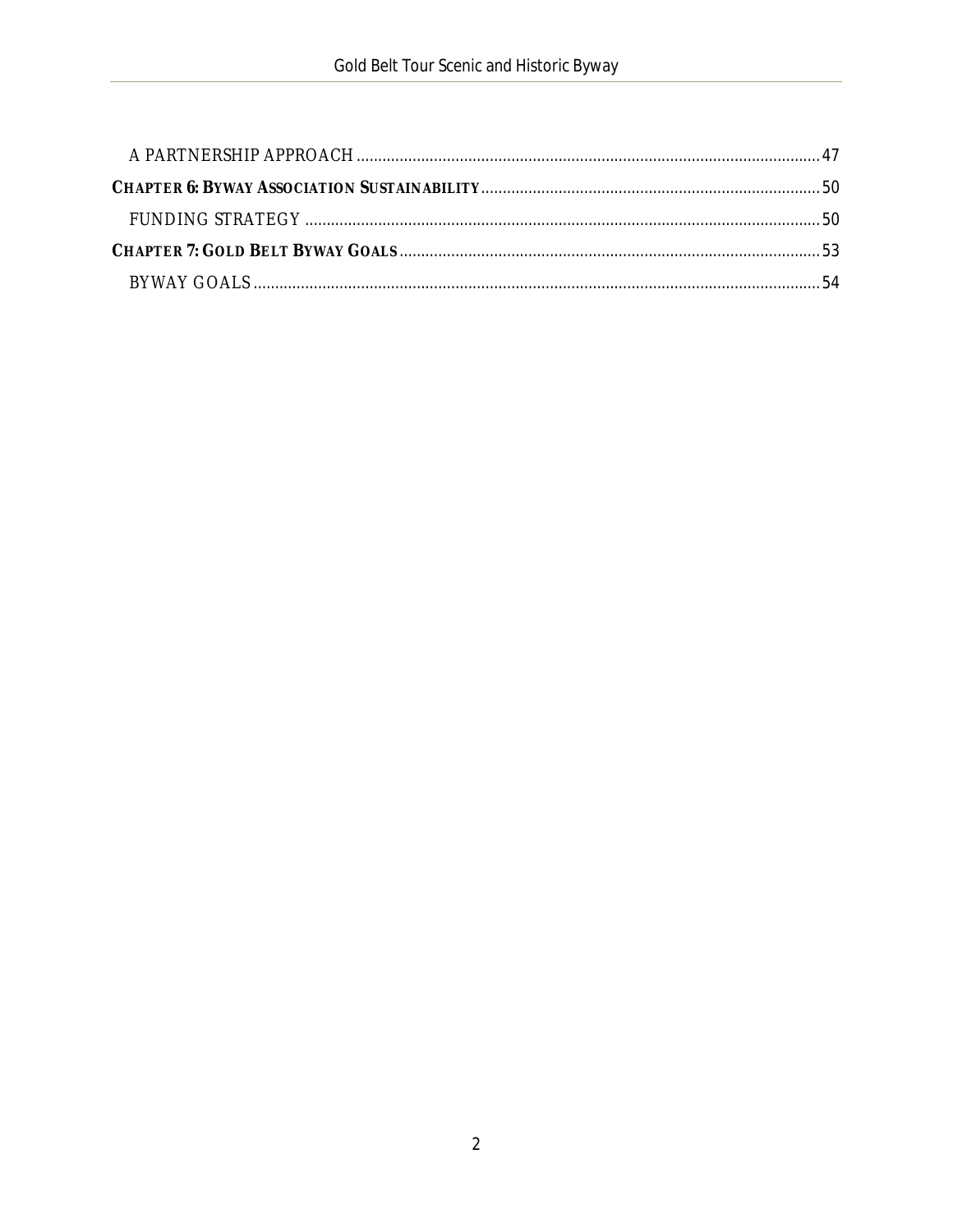# <span id="page-3-0"></span>**MAP OF THE GOLD BELT BYWAY**

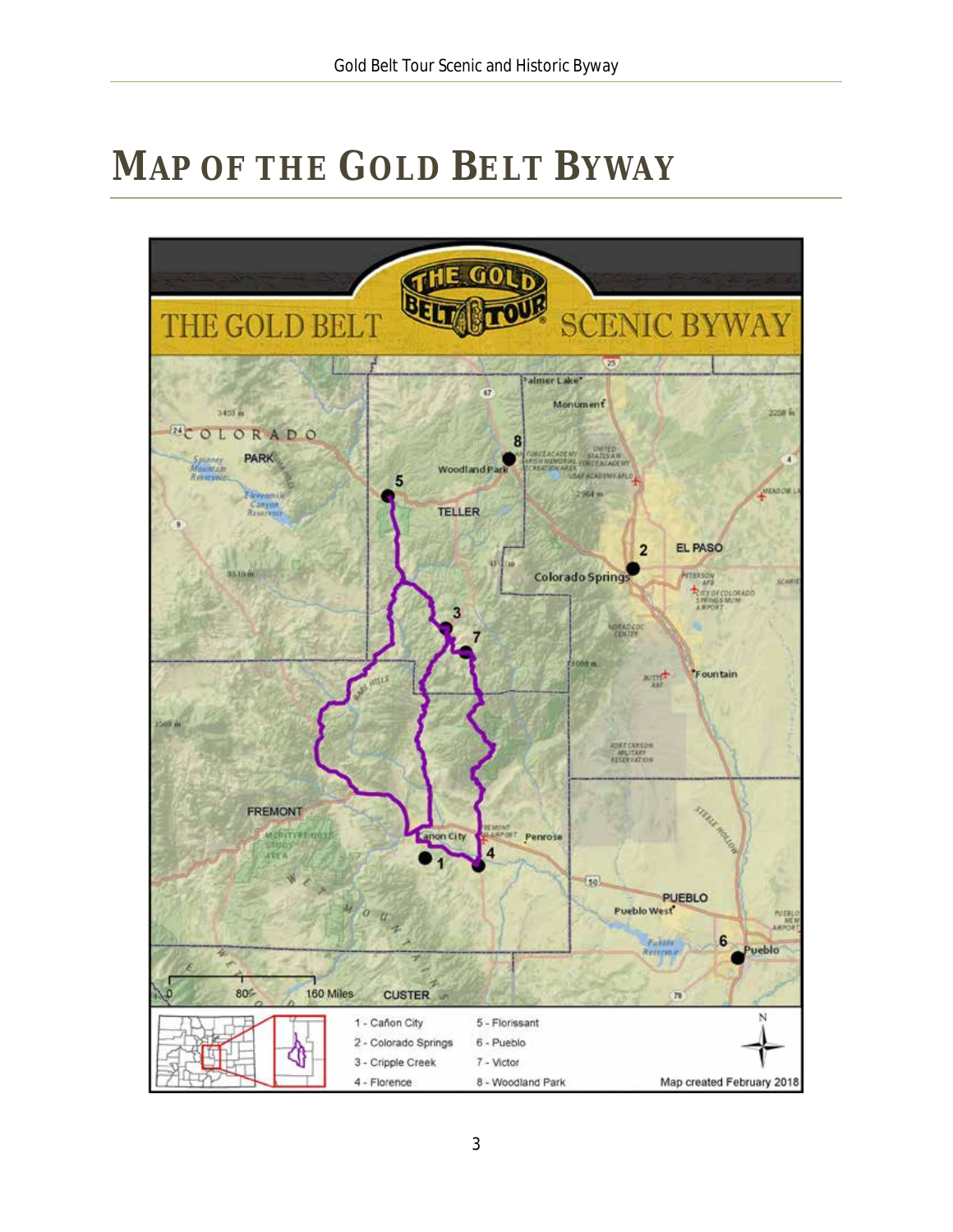# <span id="page-4-0"></span>**EXECUTIVE SUMMARY**

The Gold Belt Byway travels 131 miles within Teller and Fremont Counties in Central Colorado. This unique road retraces the historic railroad routes, stagecoach roads, and trails that connected the Cripple Creek Mining District with communities to the north and south. Preservation of this Byway has local, regional, and nationwide significance. Benefits include:

- Preservation of important historic and cultural identity of a region
- Development of a community vision around a common goal
- Maintaining the important qualities that make this area unique ¥,
- Regional collaboration between agencies, municipalities, private landowners, and businesses

The Gold Belt Tour Back Country Byway (Gold Belt Byway) was established in response to the 1986 President's Commission on Americans Outdoors which revealed the ever-growing popularity of scenic driving as an American pastime. The scenic beauty, outstanding geological areas, and historical significance more than qualified the Gold Belt Byway as one of the first scenic and historic byways in Colorado. The Byway vision includes promotion of tourism, maintaining healthy habitat for native species, instilling appreciation for the diverse natural history and significant paleontology and geology of the area, preservation of the rural and small town lifestyles found along the Byway, and protecting open space and rural lands that help make the Byway special.

The Gold Belt Byway Association was formed to manage the Gold Belt Byway through the collaboration of citizens, organizations, business and industry, and governmental agencies. The Association is dedicated to preserving the rural lifestyle, natural environment, and rich cultural and historic heritage along the Byway. The Association not only helps promote and protect the Byway itself, but is a proud promoter and supporter of the communities and people that live and work along the Byway.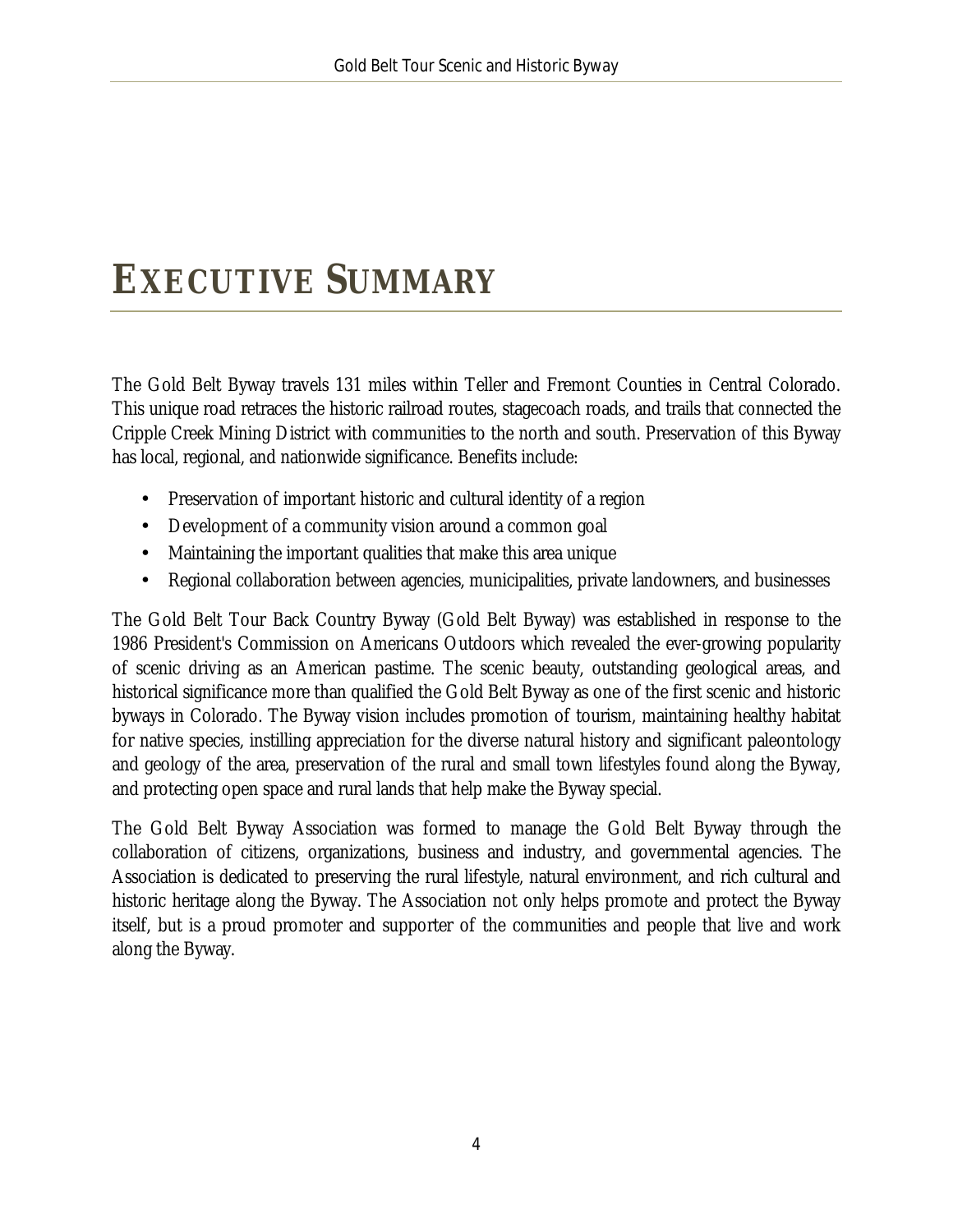## <span id="page-5-0"></span>**THE BYWAY ROUTES**

**Phantom Canyon Road** follows the abandoned railroad grade of the Florence and Cripple Creek Railroad (F&CC). The F&CC, completed in 1894, was the first railroad to reach the Cripple Creek mines. The F&CC was the most profitable narrow gauge railroad of its day. Today, a drive along Phantom Canyon Road takes travelers through tunnels, over bridges and past the remnants of train stations used by the F&CC.

**Shelf Road**, built in 1892, was the first direct route connecting the Arkansas Valley to Cripple Creek. Before the arrival of the railroads, this road was heavily traveled by freight wagons carrying supplies to the mining district. Today, travelers experience "The Shelf" – a narrow, winding section of road perched high above Fourmile Creek – much as it was in the 1890's. Remains of the toll collector's cabin are visible from the road. When the road reaches the outskirts of Cripple Creek it passes by several historic mine and mill sites. The lower portion of Shelf Road passes through the Garden Park Fossil Area, an area rich in both natural and human history. The area is world renowned for the wealth of dinosaur fossils excavated here. The Garden Park Fossil Area is a National Natural Landmark.

**Teller One** leads north from the mining district to the town of Florissant. Teller One was the first route used by the Hundley Stage Company to carry passengers and freight between the Colorado Midland Railway Depot at Florissant and Cripple Creek. Florissant Fossil Beds National Monument also lies along Teller One. The fossil beds preserve an impressive array of plant and insects fossils – giving a detailed picture of life 34 to 35 million years ago. The historic Hornbek Homestead also lies within the National Monument and along the byway; it is on the National Register of Historic Places.

**High Park Road** traverses a high elevation "park" – historic mountain grasslands and modern cattle ranching country. The ranches along High Park Road represent over 150 years of ranching history in the region. Historic ranches and buildings, such as the Switzer Ranch and the Fourmile Community Building, line the byway route. These places and many others continue to be vital parts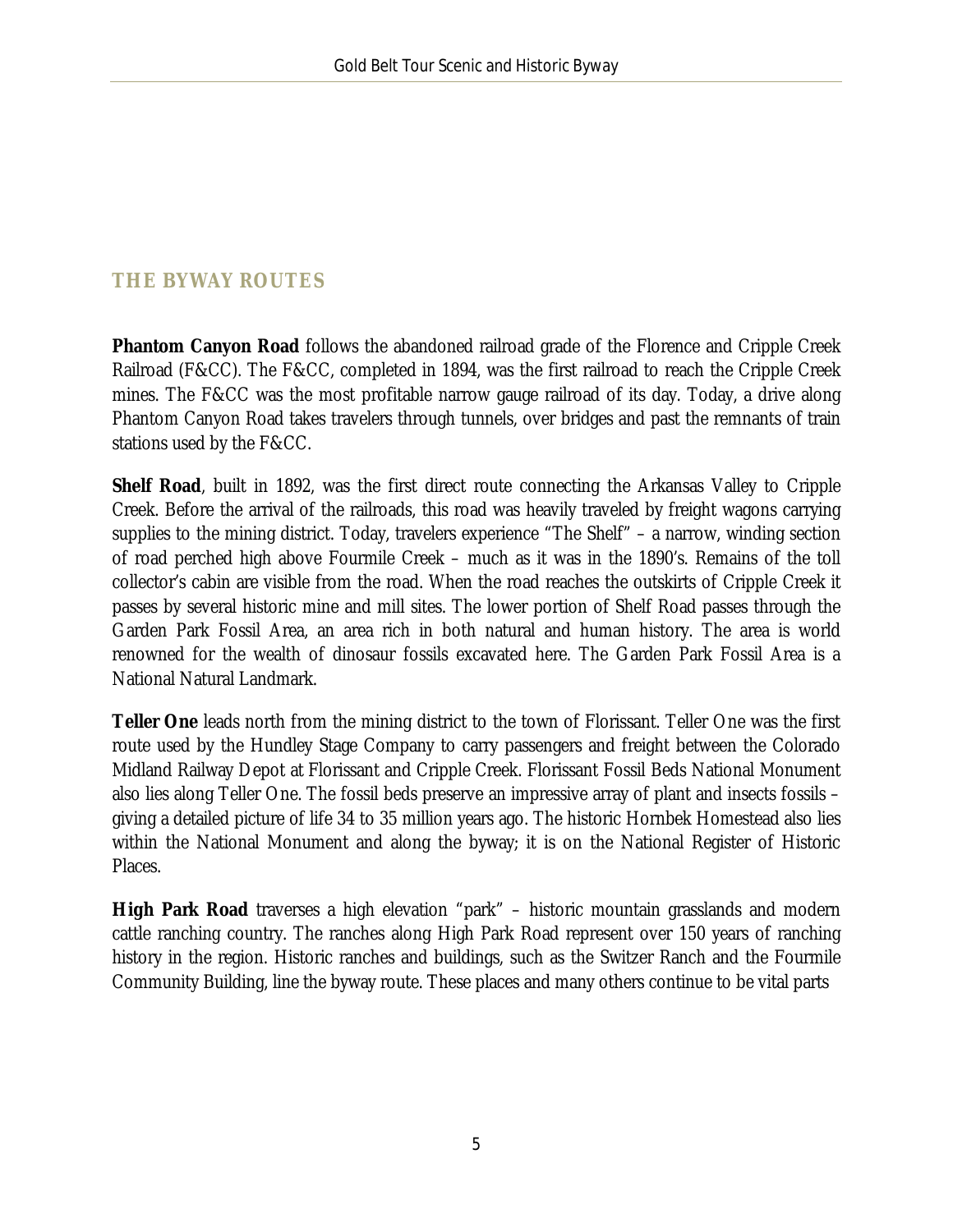<span id="page-6-0"></span>

*Photo provided by Palmer Land Trust*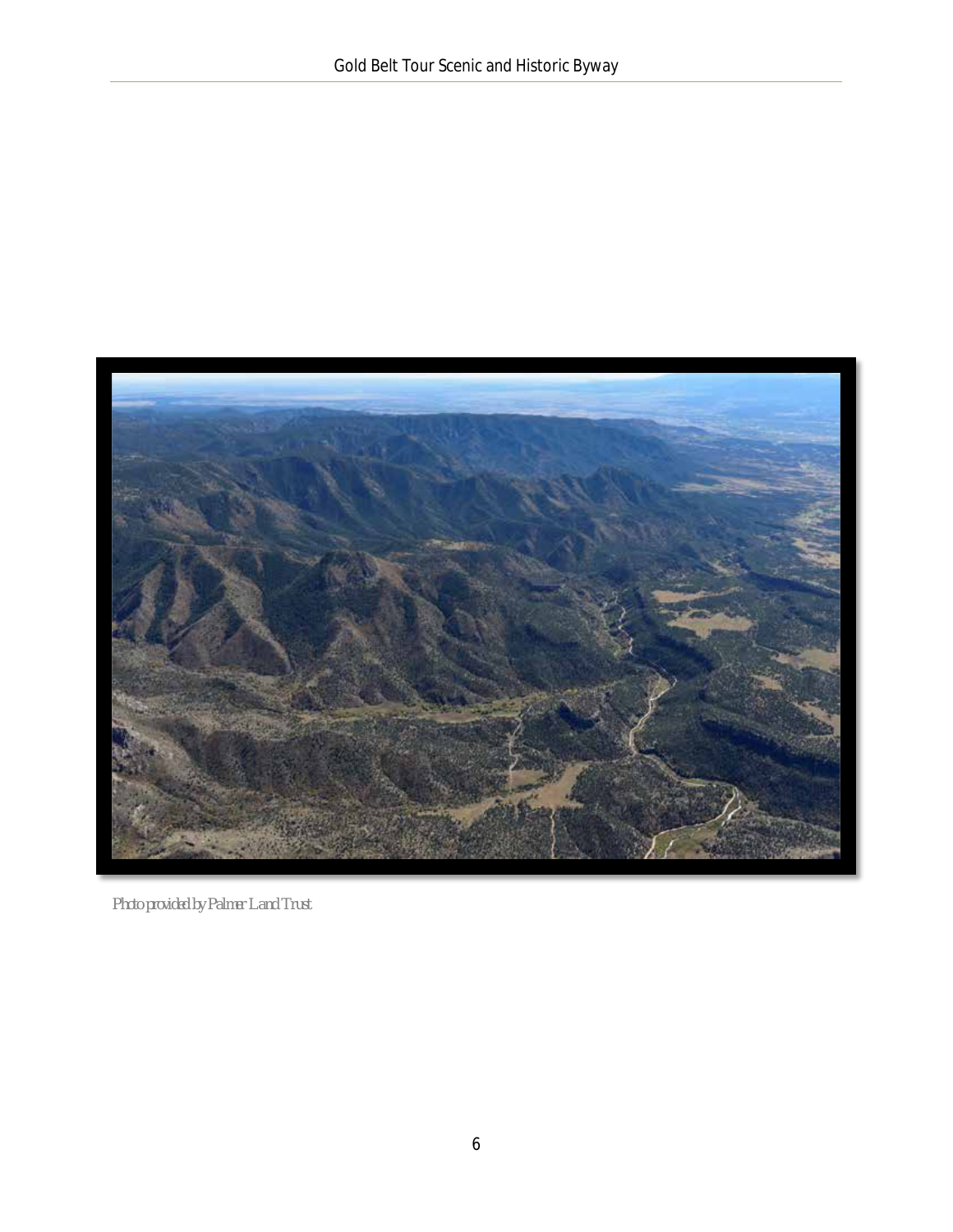### <span id="page-7-0"></span>**BYWAY AND ASSOCIATION ACCOMPLISHMENTS**

- Completion of the Land Preservation Plan which helps guide the Association in  $\mathbb{R}^{\mathbb{Z}}$ identification of high priority parcels for protections, funding, and interpretation.
- Permanent protection of more than 10,000 acres of land along the Byway  $\mathbb{Z}^{\mathbb{Z}}$
- Creation and distribution of educational and interpretational materials for Byway visitors  $\mathbb{R}^{\mathbb{Z}}$
- Creation and installation of Byway signage a.
- Restoration and preservation of the Historic Garden Park School ä.
- Completion of the Byway Economic Development Plan ä,

## <span id="page-7-1"></span>**USE OF THIS DOCUMENT**

The Gold Belt Byway Corridor Management Plan is intended for regular use by the communities, counties, federal and state agencies, and the people and organizations that brought it to fruition. This plan is the starting point between the people, private industry, and government, to move forward toward a common vision.

The vision and goals describe the philosophy of the plan. Actions and other logistics of implementation must be flexible and capable of change in response to shifts in public demand or administrative focus of the community byway partnership.

*Note: The Byway may be referred to as any of the following; Gold Belt Tour Back Country Byway, Gold Belt Tour Byway, Gold Belt Byway, Gold Belt Scenic Byway, Gold Belt National Scenic Byway*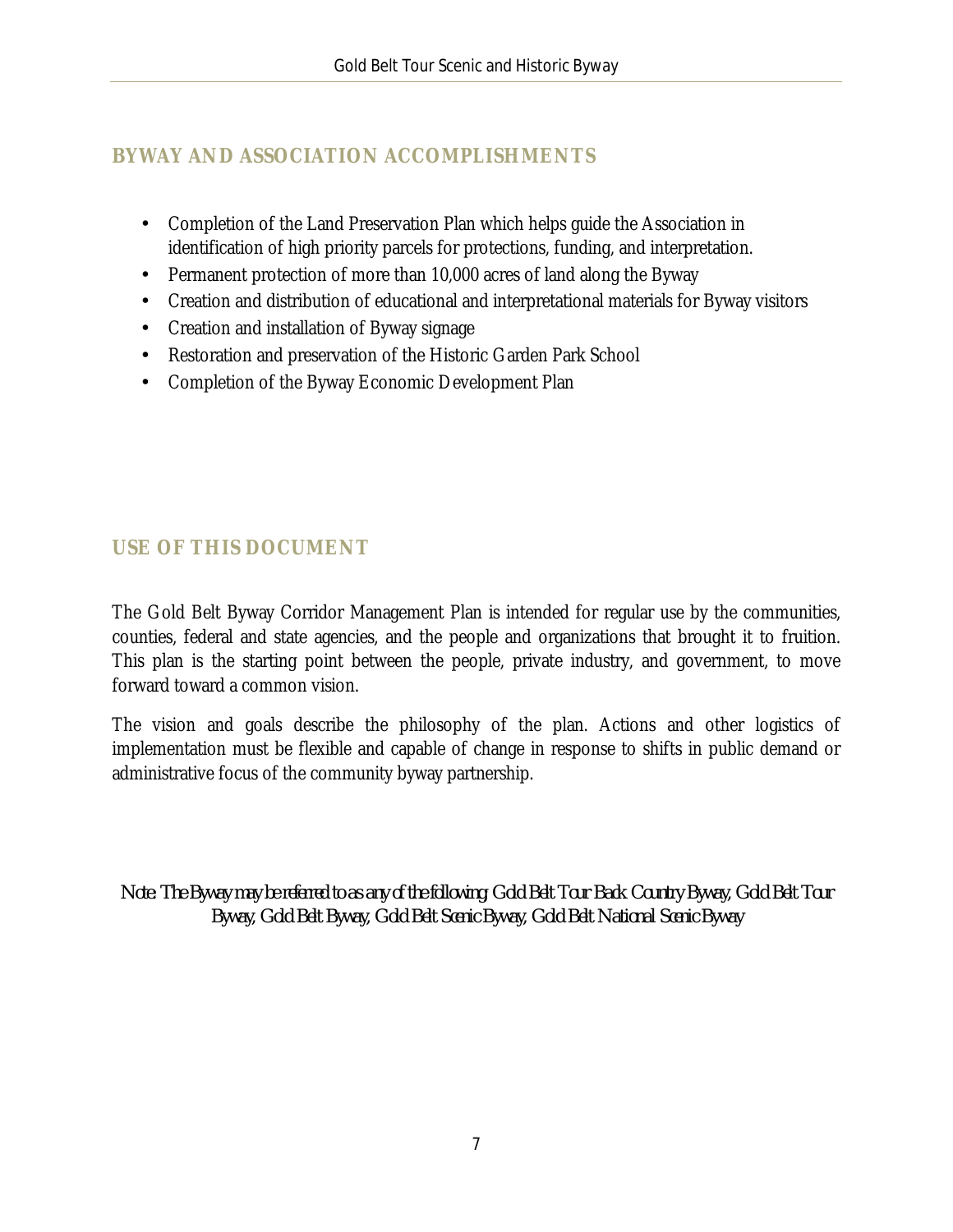# <span id="page-8-0"></span>**CHAPTER 1: INTRODUCTION & BACKGROUND**

#### <span id="page-8-1"></span>**OVERVIEW**

The purpose of the 2018 Gold Belt Tour Byway Corridor Management Plan (CMP) is to update the existing Partnership Plan, originally completed in 1997, and to combine all planning documents into a single, comprehensive plan. The CMP will provide the overall framework for managing the Gold Belt Byway's resources and uses and provides the future direction for the Gold Belt Byway. The CMP should be reviewed and updated at least every 10 years.

#### <span id="page-8-2"></span>**LOCATION**

The Gold Belt Byway is located in Fremont and Teller Counties in central Colorado, 40 miles southwest of Colorado Springs. The Byway consists of Teller County Road 1, High Park Road, Shelf Road, and Phantom Canyon Road. The Byway is connected by State Highway 115 and U.S. Highway 50 on the southern end of the Byway and intersects U.S. State Highway 24 and Colorado State Highway 67 on the northern end. The Byway also includes city streets in Victor, Cripple Creek, Florence, Florissant, and Cañon City.

#### <span id="page-8-3"></span>**HISTORY AND PURPOSE**

The original Gold Belt Tour Byway Partnership Plan came from a partnership that formed in 1994 for the purpose of developing a collective vision for the Byway. This partnership was formalized through an agreement whereby the original 10 representatives from managing agencies appointed and empowered a 38-member steering committee, chosen to represent a broad spectrum of community interests. This committee, through the solicitation of public opinion and visitor surveys,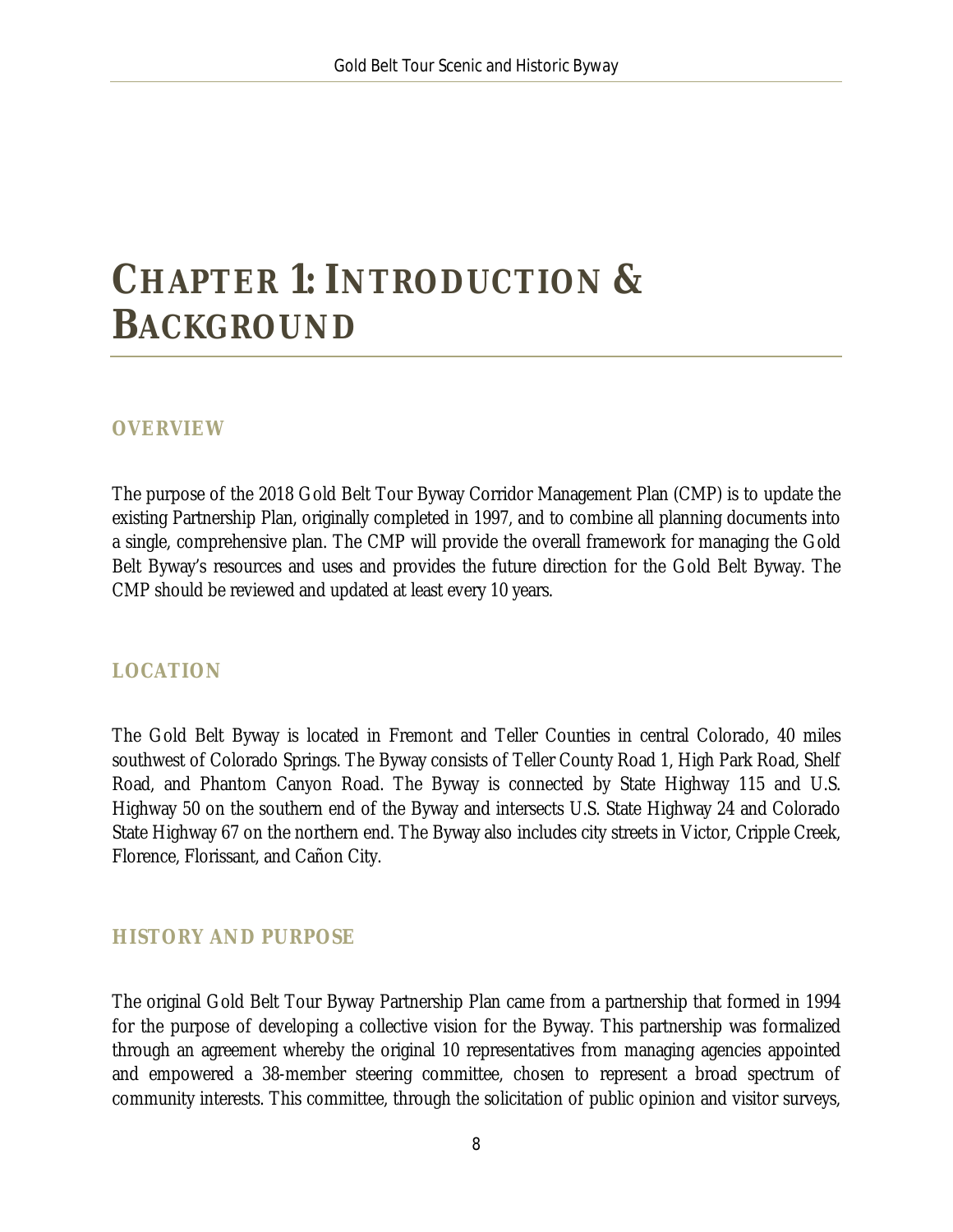public meetings, personal interviews, and the media, invited public feedback in order to develop a plan that would reflect the hopes and desires of the entire Gold Belt Byway community. The Gold Belt Tour Byway Association was formed in 1999 to accomplish the goals laid out in the Partnership Plan. Board members for the Association are selected or appointed to ensure uniform representation from the entire region. The Gold Belt Byway was designated a National Scenic Byway in 2000.

The Association currently meets 4 times a year to work on projects across the Byway. Some highlights of completed projects include: permanent protection of scenic views, important wildlife habitat, and lands of historic significance; creation and installation of interpretive and directional signage; historic district walking tours; completion of safety improvements along the routes; creation of historic and geological guidebooks; Garden Park School preservation work; creation of marketing and business plans; creation and implementation of the Heritage Landscape Preservation Plan; partnership building throughout the region; and other creation and update of additional educational materials including a Byway website, audio tour and app, and Byway brochures and newsletters.

The original Partnership Plan was a well thought-out document that has guided the Gold Belt Byway since its inception. However, in light of the Gold Belt's recent accomplishments, the formation of the Association with a new mission statement, and a changing funding climate, an update to the Partnership Plan is now appropriate. Note: Though the Association named the original plan a "Partnership Plan", the decision to rename the document a "Corridor Management Plan" was made. These types of documents are most commonly referred to as Corridor Management Plans throughout the industry, and to minimize confusion, the Association has decided to stick with the new vernacular. The 2018 Gold Belt Byway Corridor Management Plan is a direct follow-up to the 1997 Gold Belt Byway Partnership Plan.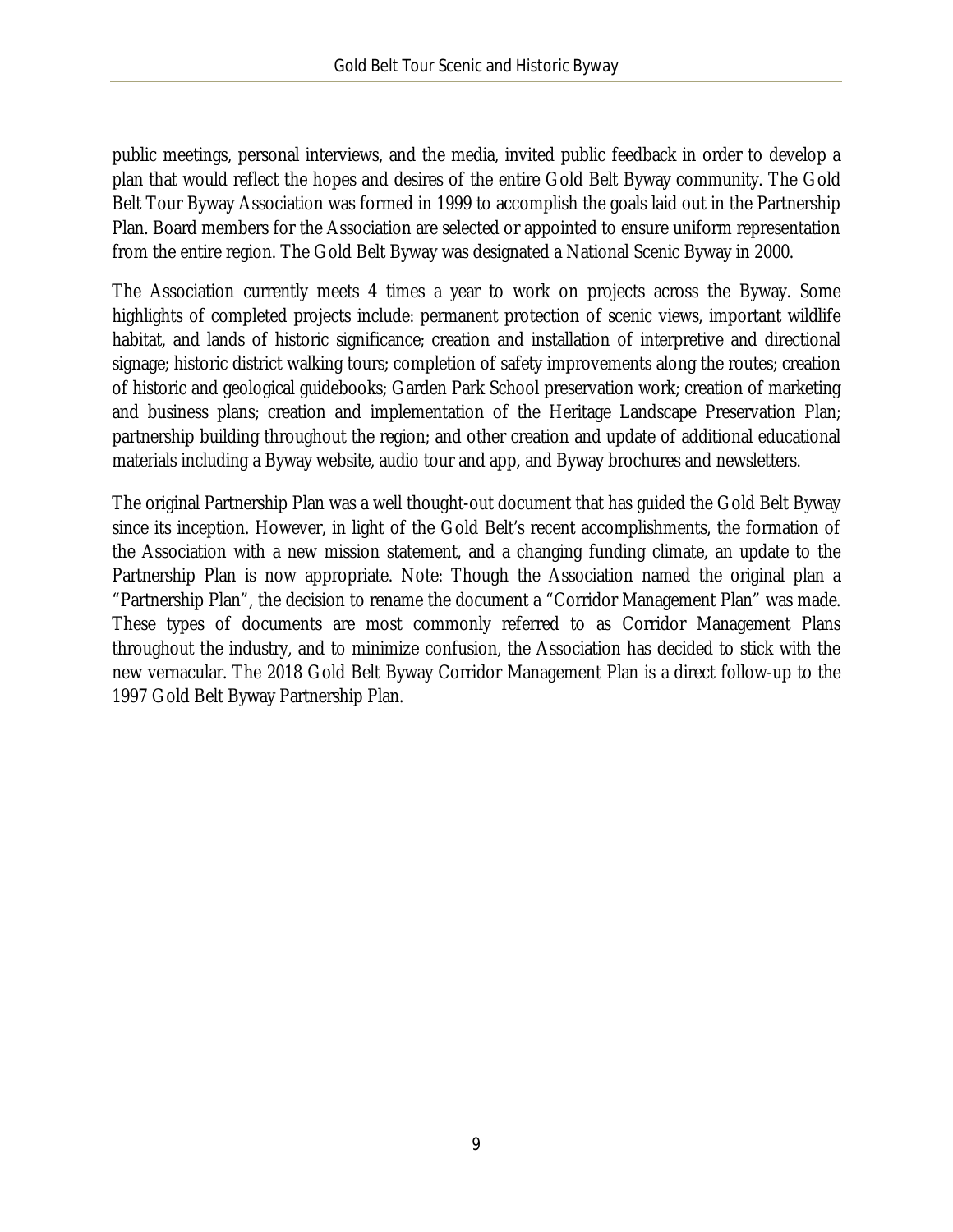# <span id="page-10-0"></span>**CHAPTER 2: THE GOLD BELT BYWAY**

#### <span id="page-10-1"></span>**COMMUNITY FEATURES**

There are eight local communities associated with the Gold Belt Byway. These include the communities of Florissant, Cripple Creek, Victor, and Woodland Park at the northern end of the Byway; Cañon City, Florence, and Pueblo at the southern end; and Colorado Springs, the Front Range gateway to the Byway. The following is a brief description of these communities and their relationship to the Byway.

#### **1. CAÑON CITY**

Cañon City, the main commercial center for the southern end of the Byway, supports a diverse economy dependent on historic and modern sources. A wide variety of businesses and industries ranging from tourism to correctional facilities to retirement homes are located in Canon City. Incorporated in 1872, Cañon City grew rapidly once its link to the mining towns of Cripple Creek and Victor via the Florence and Cripple Creek Railroad was established, and became a major supply center for the mines and miners. U.S. Highway 50, a major east-west artery, links the City to the Royal Gorge and the front range of the Rocky Mountains, making Cañon City a western gateway community. The City has begun to restore and revitalize its historic downtown area. Cañon City supports several popular annual events including the Blossom Festival, Art on the Arkansas, and the Royal Gorge White Water Festival. The City sports numerous motels, restaurants, and a developing tourism industry. Several walking and biking trails are available within the City and in nearby areas for the more active visitor.

#### **2. COLORADO SPRINGS**

Colorado Springs to the east, serves as the Front Range's gateway to the Gold Belt Byway. Byway traffic entering the region from Interstate 25 funnels first through Colorado Springs.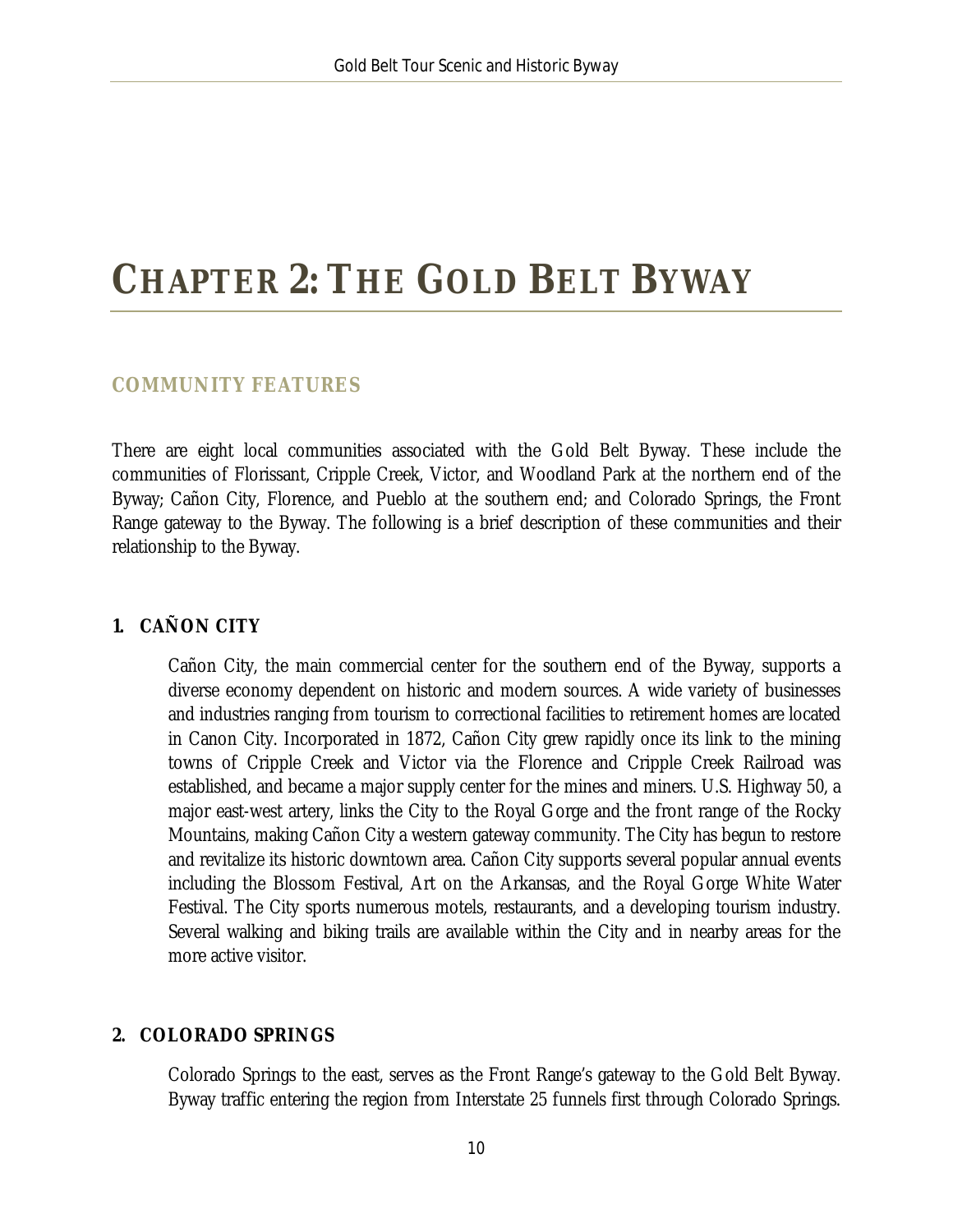Additionally, the Colorado Springs Airport has rapidly become a major national artery for air travelers venturing to Colorado's natural amenities. Colorado Springs has a large and diverse economy heavily supported by military installations. Fort Carson, Peterson Air Force Base, the Air Force Academy, Schriever Air Force Base, and NORAD are located in and around Colorado Springs. Local tourism is also a major contributor to the economy with Pikes Peak, *America's Mountain*, the City of Manitou Springs, Garden of the Gods Park, and other attractions within a few miles of the city. Colorado Springs envisions itself as a "base camp" community, a center that would supply tourism packages to travelers bound for the Gold Belt Byway and other attractions throughout the west. The community is linked to the Byway via the Gold Camp Road and State Highway 24 to the north.

#### **3. CRIPPLE CREEK**

Cripple Creek (https://visitcripplecreek.com/) is a major destination community along the Gold Belt Byway. It has a vibrant service industry that focuses on heritage tourism and gaming. It features a Heritage Tourism Center, 4 museums, antique and gift shops, restaurants, numerous hotels, bed and breakfasts, and vacation rentals. It also has a growing arts community. Each year the City hosts several live plays and art and music events that reflect the heyday of a turn-of-the-century Cripple Creek at the famous Butte Theatre. In the early 1900s, Cripple Creek was the center of the busiest and most profitable mining district in the world. The surrounding Gold Belt communities, Victor, Cañon City, and Florence linked to Cripple Creek to support the hundreds of mines located here. In 1991, the addition of high stakes casino gambling and the resurgence of modern gold mining brought new life to the community and has allowed for the continued preservation of this historic gem.

#### **4. FLORENCE**

Florence, the southern entrance to the Gold Belt Byway, is linked historically to the Cripple Creek and Victor gold mines. Much of the ore produced was shipped via the Florence and Cripple Creek Railroad to smelters and other processing facilities in Florence. Coal miners from Florence worked in the gold mines and travelled frequently between the two cities. Additionally, Florence has a long and colorful mining history of its own. Numerous active and historic mines are located here, along with the oldest operating oil field in the United States. Florence's population declined as the mining industry declined, but has maintained a population of 4,000 people for many years. Florence entered a new period of growth as a result of several new State and Federal correctional facilities locating here. This new growth has increased demand for housing and services, which Florence is working to provide. Florence is busy working to preserve much of its historic character, including the restoration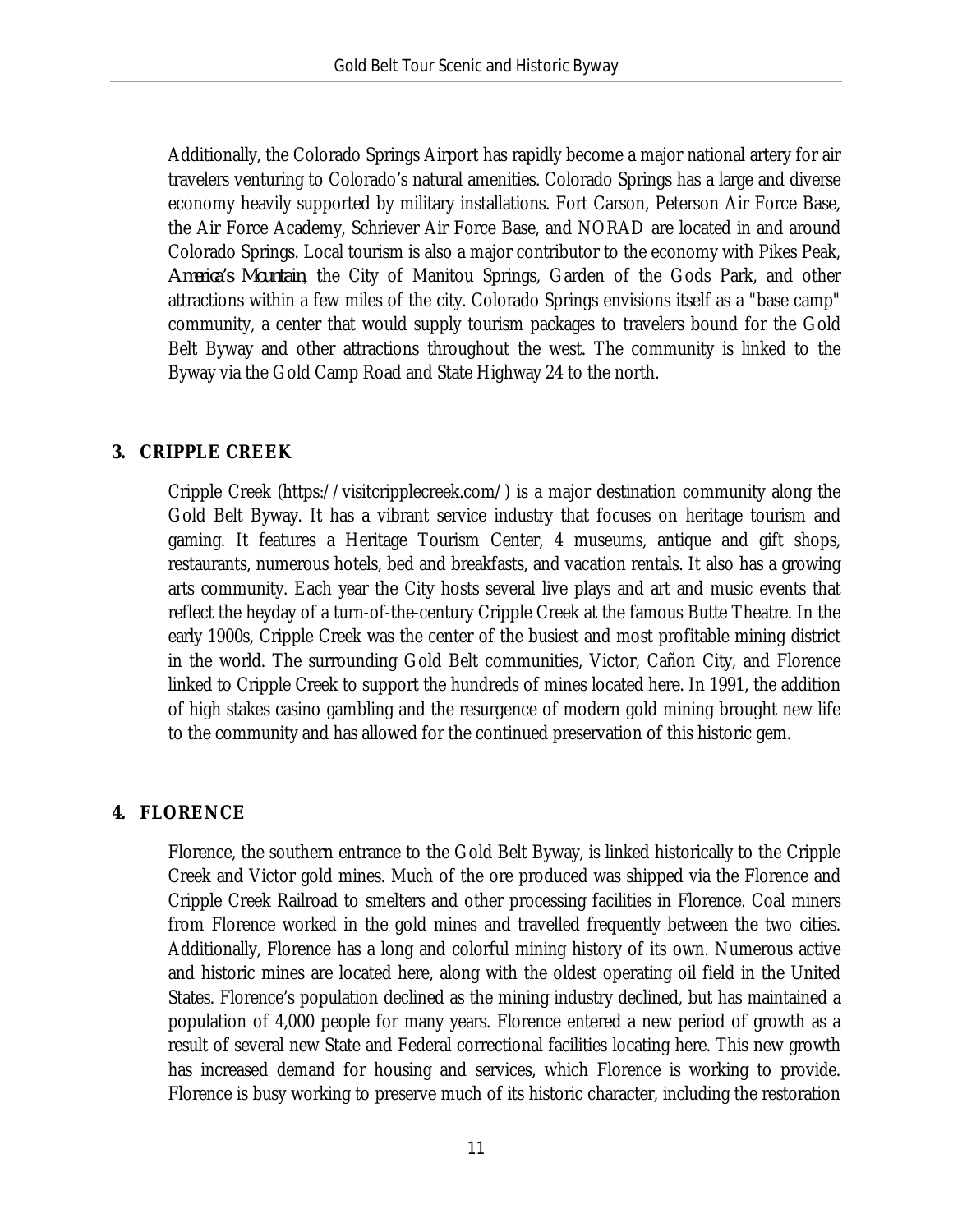of the Rialto Theater and other key landmarks. Florence pays tribute to its glorious past through annual celebrations of Pioneer Days. The community has also shown an interest in trails and parks with their support of the Arkansas Riverwalk and the American Discovery Trail. Florence hopes to develop a strong, diverse economy supported by, but independent from, tourism, that enhances the community's identity as the gateway to the Wet Mountains, the Southern Rocky Mountains, and the Gold Belt Byway.

#### **5. FLORISSANT**

Florissant, originally known as Twin Creek, is the northern gateway for the Gold Belt Byway and connects itself to Colorado Springs via U.S. Highway 24. Florissant is strategically placed at the crossroads of two historically important Ute Trails, the east-west Ute Pass Trail into South Park, (what is currently U.S. Highway 24) and the north-south East Oil Creek trail into Denver (CR3 N to Hwy 67 N). Historically, this trail traversed from the Arkansas Valley, through Florissant, then northward to Denver.

Sites of interest include the Florissant Fossil Beds National Monument, one of the richest and most diverse fossil deposits in the world featuring massive petrified redwood stumps, hundreds of detailed fossils of ancient plant life, insects, fish, mammals and birds. Along the Byway, on County Road One, you can tour the preserved Hornbek Homestead located a few miles south of the community. Volunteers from the area have worked hard to restore a number of historic locations in the immediate area. Federal Grant money allowed the recent restoration of the 1887 schoolhouse compound now known as the Florissant Grange #420 and home to the Florissant Heritage Museum. Just east of town on US Hwy 24 you'll find a motor vehicle pull-off and informative kiosk overlooking the Fortification Hill camp and battlefield.

In 1887 the Colorado Midland Railroad ran its lines (now US Hwy 24) through Florissant. This extension of the railroad made Florissant home to six helper engines, more than fifty CMRR employees and their families, thereby necessitating the building of a new school. With this expansion, Teller County Road One became the main route with 12 to 15 stagecoaches each day meeting the train and transporting their passengers and freight south to the gold mining districts of Cripple Creek and Victor.

Today, Florissant is a small community with about 5200 residents within its zip code, all of whom work together to support each other for the mutual survival and posterity of their rural Rocky Mountain life style. Florissant supports several popular annual events including the Florissant Heritage Days, a historic recreation of the community during the early 1900's as well as various music and dance venues and a weekly Farmers Market featuring local produce, herbal remedies, and mountain arts and crafts. The town is home to the Pikes Peak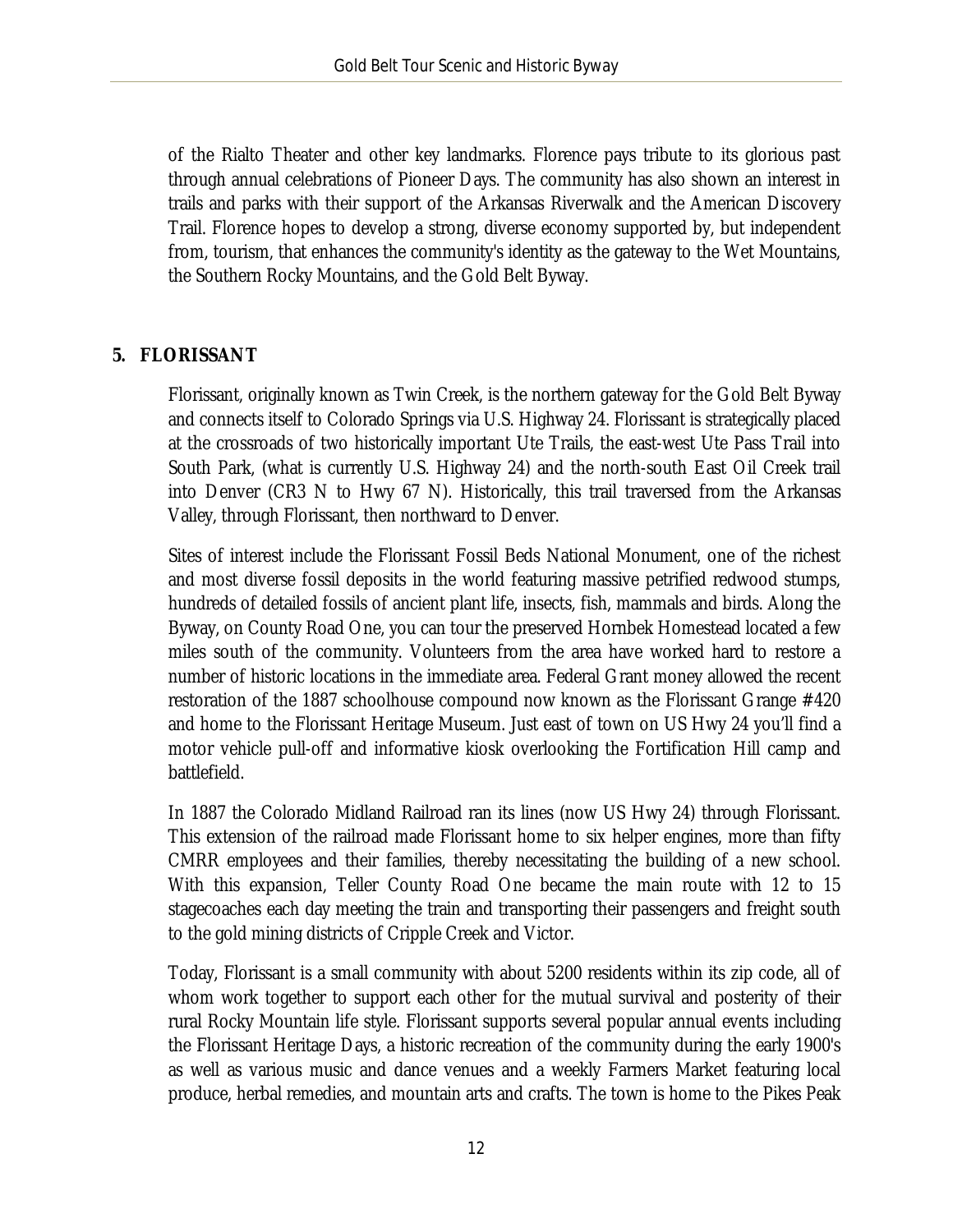Historical Society Museum and has a small service industry, including a U.S. Post Office, Library, Volunteer Fire Department, Water Processing Plant, unique restaurants, antique and mercantile stores, and a developing tourism industry.

#### **6. PUEBLO**

Pueblo is a multicultural community at the crossroads of Interstate 25 and US Highway 50, naturally serving as a gateway to the Southwest and the Rocky Mountains. From Pueblo, US Highway 50 is the entrance to the Southern Rocky Mountains at Cañon City and the Gold Belt Byway. The Frontier Pathways Byway connects to the Gold Belt Byway from the south. The Historic Arkansas Riverwalk in downtown serves as the centerpiece for the City's Creative Corridor of eateries, galleries, cultural destinations, and events. One such festival is the largely popular Chile & Frijoles Festival, celebrating Pueblo's famous green chiles. The Pueblo community prides itself on its rich culture, diverse ethnic heritage, and history dating back to 1842. One of the largest steel-producing cities in the U.S., Pueblo is sometimes referred to as the "Steel City". The climate is enjoyable year-round with outdoor activities available for every season. The Lake Pueblo State Park is the number one visited State Park in Colorado offering fishing, boating and water sport, mountain biking, camping, and wildlife refuges.

### **7. VICTOR**

Victor and Cripple Creek have been closely linked since the discovery of gold by Bob Womack in 1891. Victor thrived during the mining boom and was home to many of the largest and most productive mines and the rugged miners who worked them. Victor's population declined as the mining industry declined and today supports about 400 residents. The recent resurgence of mining has spawned new growth in Victor. Victor is working to restore and revitalize its downtown area in response to the growth in Cripple Creek as the result of gaming and a new interest in tourism. Many turn-of-the-century buildings have been faithfully restored, helping to recapture Victor's image as a genuine mining center circa 1900. Victor's plans include improvement of its service industry and defining itself as a thriving, working community with modern amenities proudly linked to its historic past. Victor is the closest Byway community to parts of the Beaver Creek Wilderness Study Area and the west side of Pikes Peak, two important natural resources.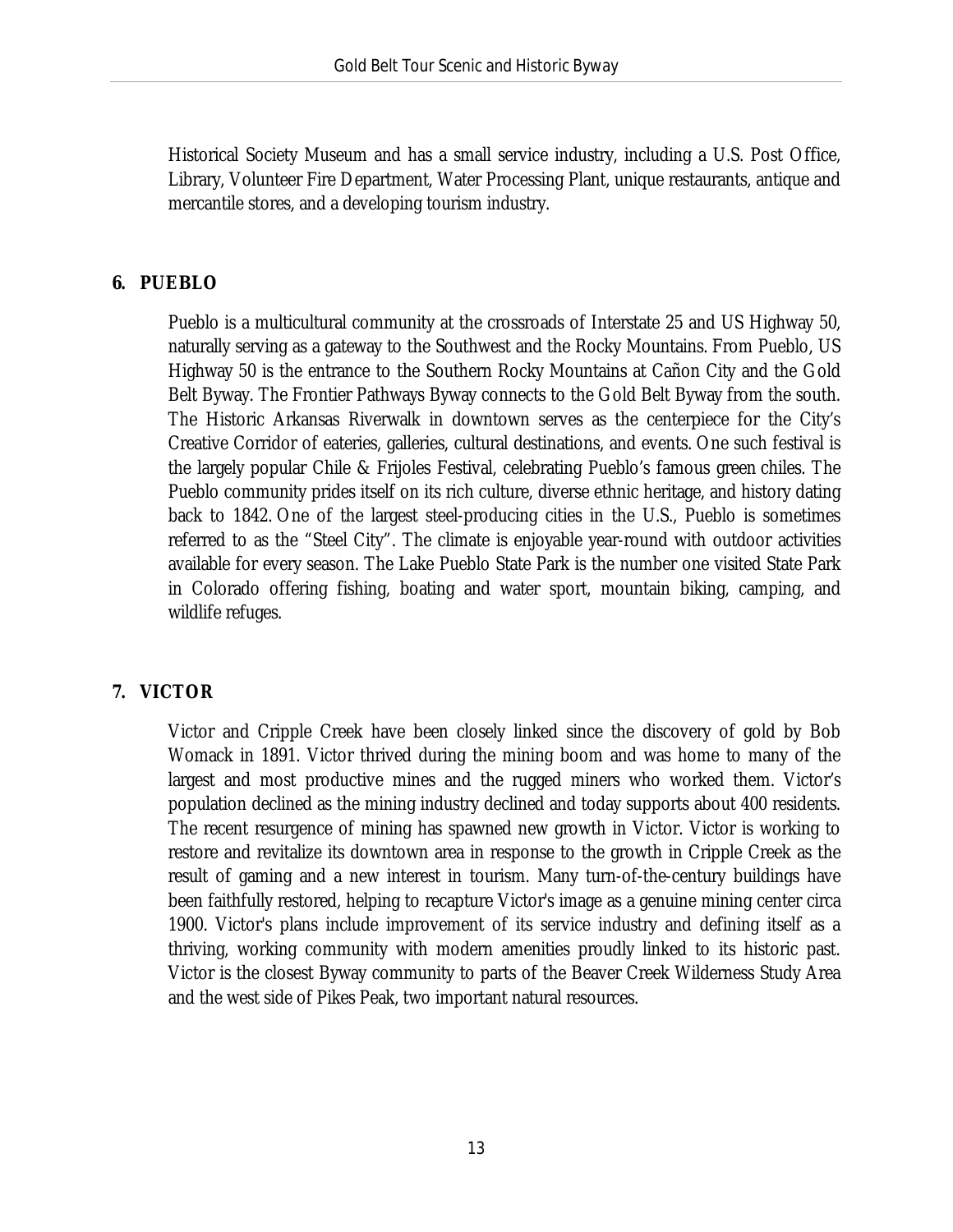#### **8. WOODLAND PARK**

Woodland Park, at an elevation of 8,465 feet is known as "The City Above the Clouds". Today it's a city of about 8,000 year round residents, but for several hundred years the area was home to the Ute Indians, known as the Blue Sky People. The Tabeguache Utes called themselves "People of the Sun", dubbing Pikes Peak Mountain as "Tava" meaning "the sun".

In the mid-1800's prospectors and settlers traveled to the area seeking to develop the land. In the 1880s, the Colorado Midland Railroad brought more people to the region. In 1891 Woodland Park was incorporated with a population of 127 residents. The timber industry dominated the area providing lumber first for railway construction and later for the gold mines in Cripple Creek and Victor. Piles of lumber and railroad ties stretched along the entire length of Woodland Park's main street. In the late 1880s tourism became a part of the economy, with people seeking the healing properties of the clean mountain air. The Crest Hotel opened in 1889 and the Woodland Hotel invited tourists in 1892, with a distinctive "witch's hat" roof over the front cupola. The area was dotted with dude ranches. The first to open was the Skelton Ranch. It operated from 1906 for 21 years, was later known as the Paradise Ranch, fell into disuse and was eventually demolished in 2017. Many working ranches continue in the area with a heritage going back to Homestead Act of 1862. Woodland Park celebrated 125 years in 2016 with a yearlong agenda of events. Check out the history mural on the east side of the cultural center identifying the history of the city from the Ute's to modern times, visit the new city park in the heart of the town offering a play park, covered picnic areas plus the Pikes Peak panorama. Visitors can take part with water activities at the new Woodland Aquatic Center. Tours of the Ute Pass Historical Society History Park can be arranged historic walking tours are offered during the summer.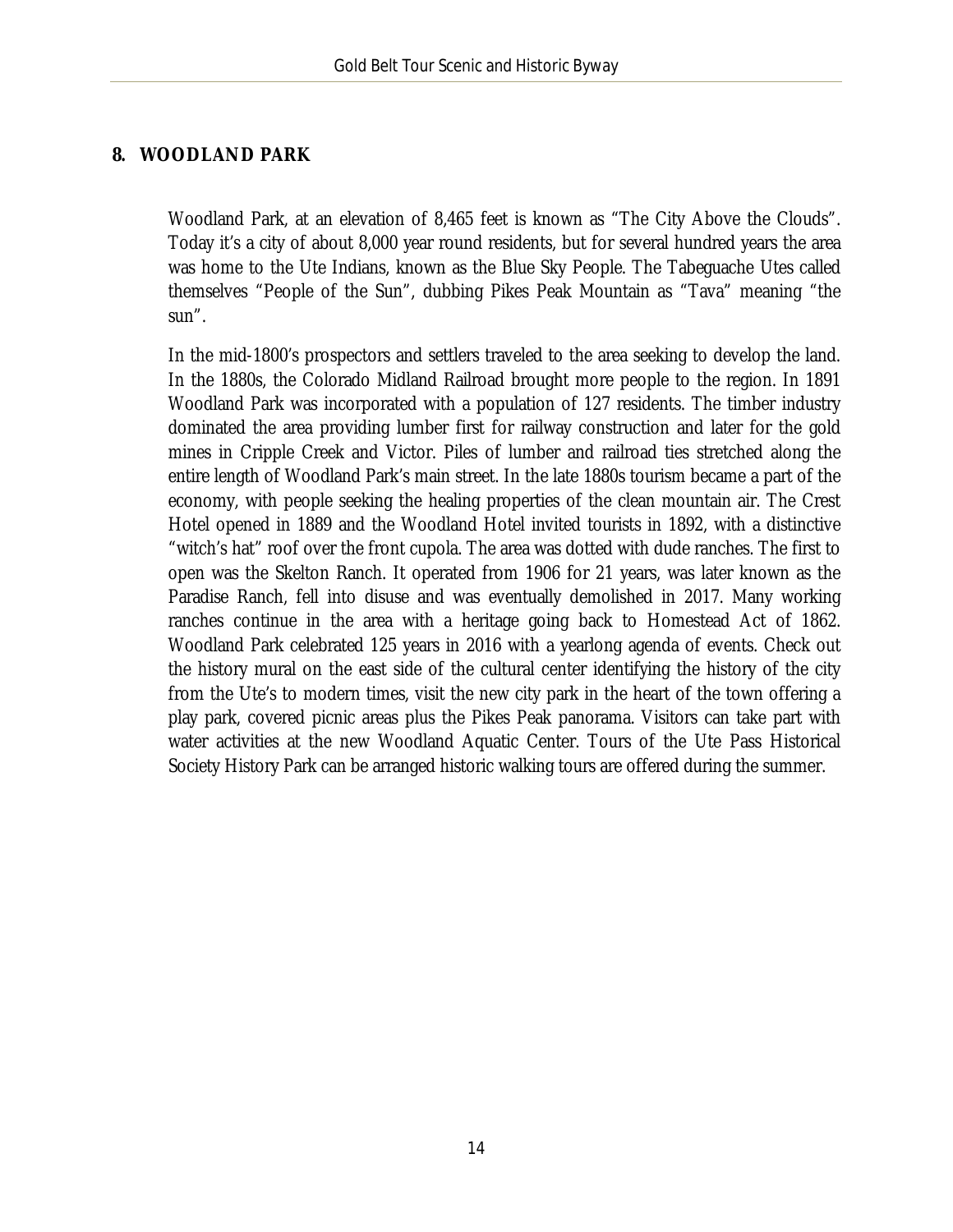### <span id="page-15-0"></span>**BYWAY FEATURES**

The Gold Belt Byway features many points of interest. In order to facilitate discussion of each important feature, the Byway has been divided into nine road segments. The map below illustrates those segments.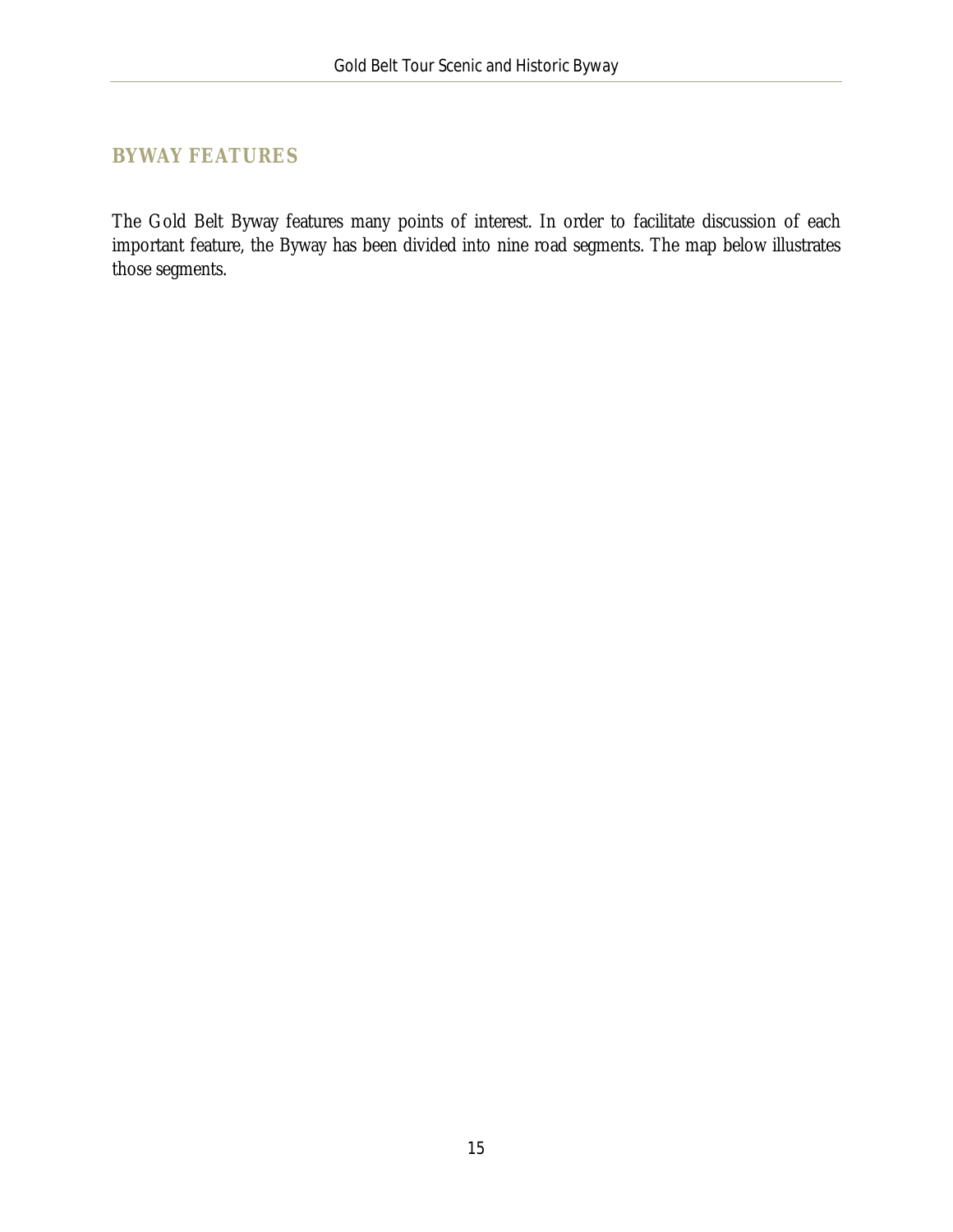# <span id="page-16-0"></span>**MAP OF BYWAY SEGMENTS - OVERVIEW**

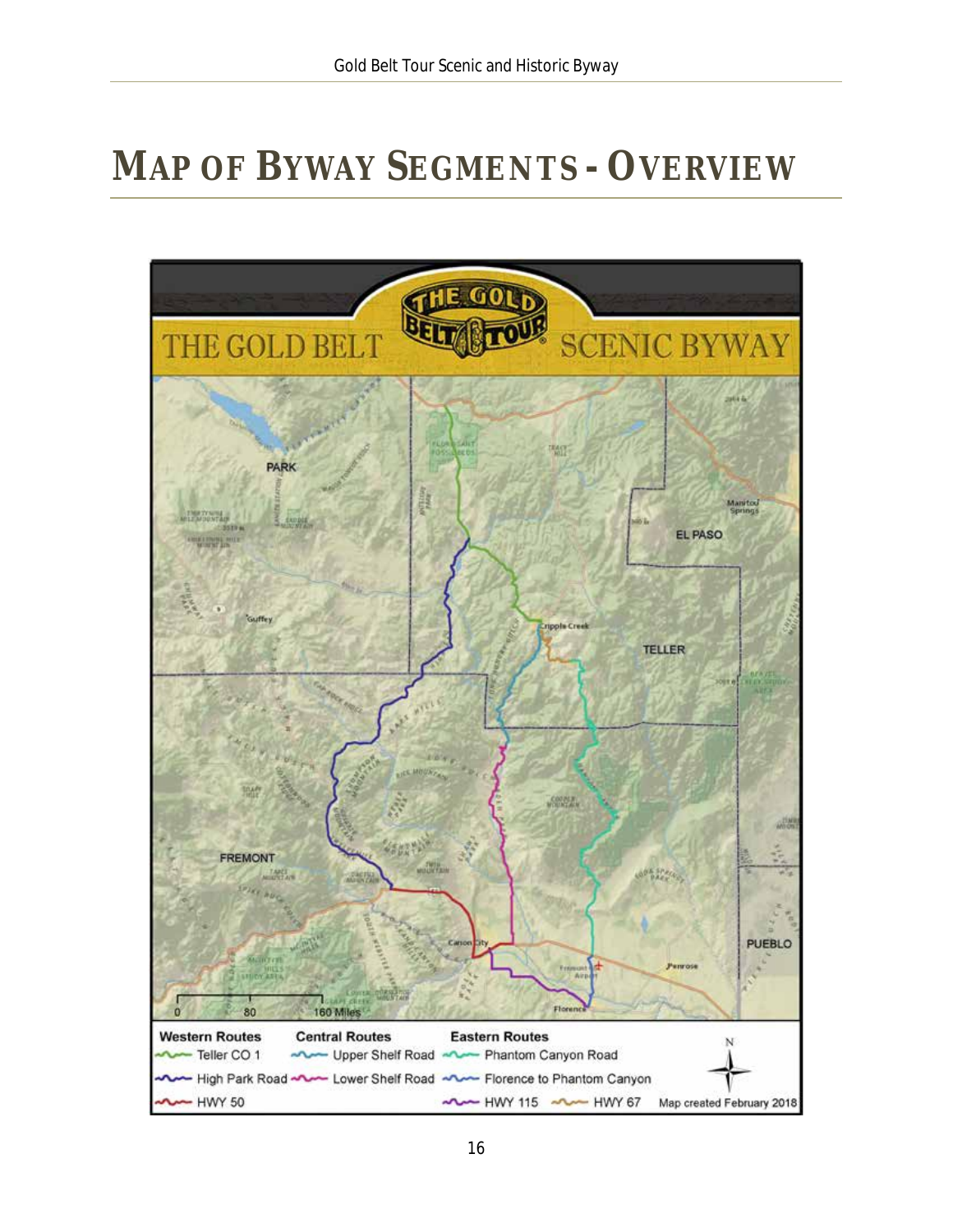# <span id="page-17-0"></span>**MAP OF BYWAY SEGMENTS - WESTERN**

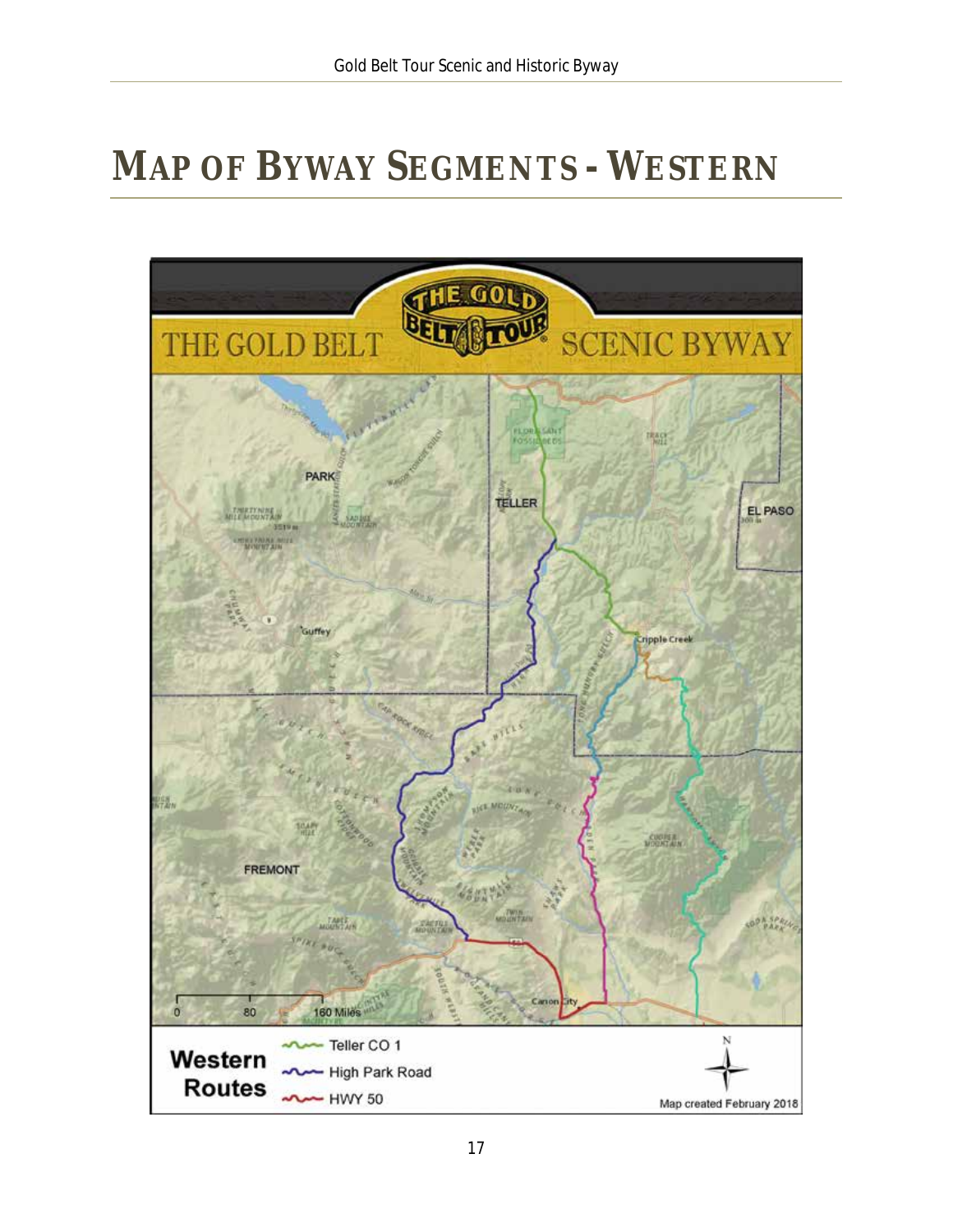## WESTERN ROUTES

### **1. U.S. HIGHWAY 50 (CAÑON CITY TO STATE HIGHWAY 9)**

This route includes U.S. Highway 50 and is the most heavily traveled portion of the Byway. This segment features numerous attractions including the Royal Gorge Bridge, Skyline Drive, Territorial Prison Museum, the Dinosaur Experience, and numerous tourist and recreational opportunities including whitewater rafting, horseback riding, theme parks, and campgrounds. The Twin Mountain Geologic Area is also along this route.

Highway 50 begins a rapid climb out of the plains and gives the visitor their first real view of the Rocky Mountains. A spectacular view of the Sangre De Cristo Range is visible as you crest Eightmile Hill.

Travelers may find High Park Road via Highway 9, accessed from Highway 50, a safer and more convenient drive to get to Cripple Creek, as both Shelf and Phantom Canyon roads are considered back country roads that may require 4-wheel drive to pass safely.

#### **2. HIGH PARK ROAD**

Isolated and open, the heavily traveled High Park Road supports few businesses or services. It traverses open and rugged country with a significant increase in elevation and corresponding changes in ecosystem as one travels north. This route traverses the 39-mile volcanic field, Deer Haven Ranch, with its abundant wildlife, and other large and historic private ranches.

High Park Road is a beautiful drive with spectacular views of high mountain parklands and wild, open spaces. This road is most suitable for all travelers along the Gold Belt Byway, as it is the only Byway thoroughfare that is completely paved and does not require 4-wheel drive.

High Park Road (CR-11) terminates on the northern end in an intersection with Teller County 1. At this intersection is the Four Mile Scenic Park which features a lovely picnic area and a pedestrian bridge over Hay Creek that was branded by local cattle ranchers with their historic brands.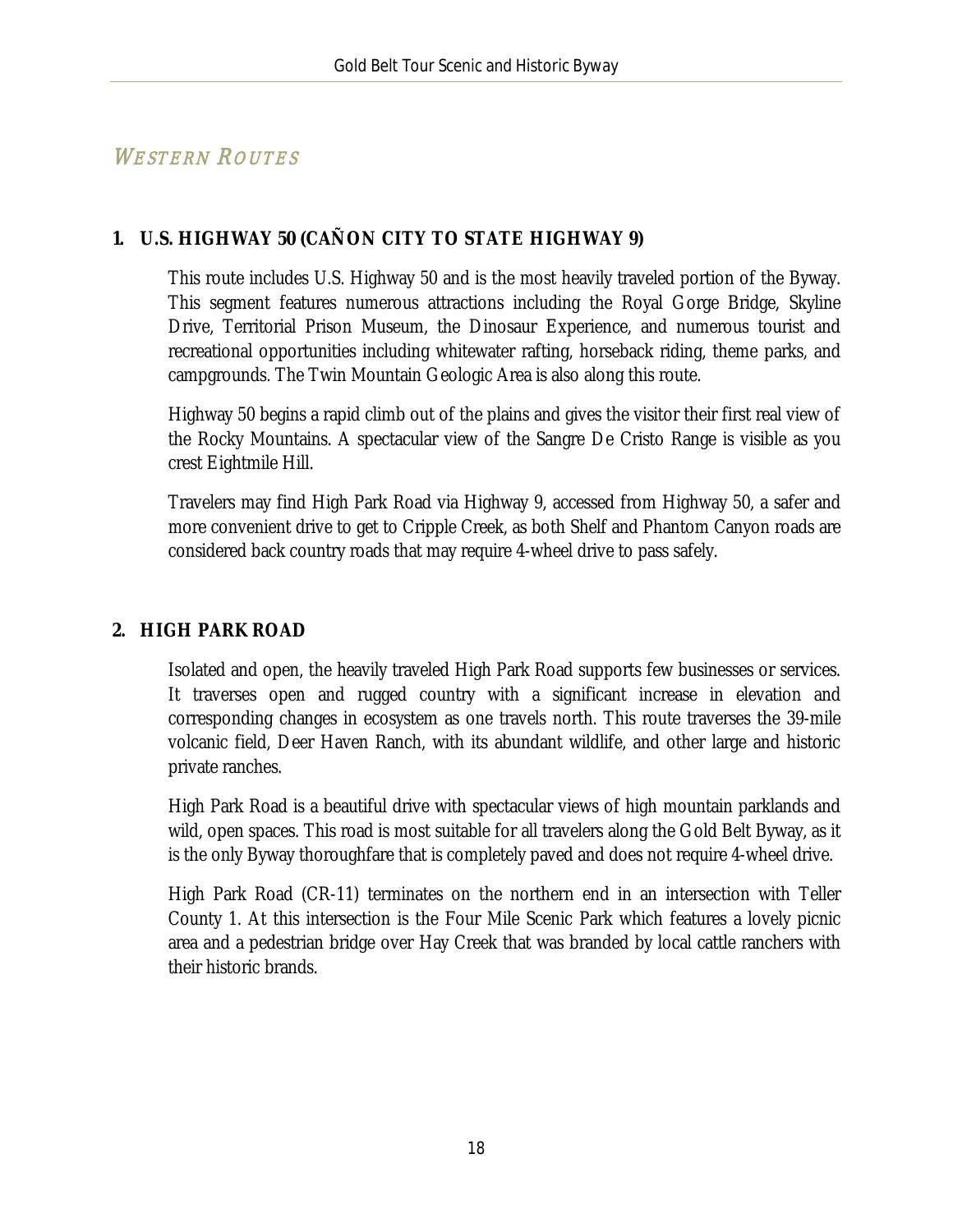#### **3. TELLER COUNTY 1 (FLORISSANT TO CRIPPLE CREEK)**

This route is a paved county road that connects the communities of Florissant and Cripple Creek. Historically, Teller County 1 was once the Ute's East Oil Creek Trail. This trail allowed the Utes to travel from the Arkansas River Valley north into Denver without fear of encountering their enemies, the Cheyenne or Arapahoe, on the plains below. State Highway 24 follows the historic Ute Pass Trail which led the Utes from their ancient hunting grounds in South Park to their sacred mineral springs at Manitou Springs and sacred campgrounds at the Garden of the Gods Park in Colorado Springs.

Later this trail became a stagecoach route that provided the primary access to Cripple Creek when gold was discovered in 1890. It continued in this capacity until it was displaced by new railroads into the District in the mid-1890s.

Today, just south of the town of Florissant is the Florissant Fossil Beds National Monument, including the restored Hornbek Homestead. The Florissant Fossil Beds National Monument is an internationally significant paleontological site that features plant and insect fossils about 35 million years old. A small collection of fossils and other exhibits and a two mile self-guided walk are featured. The Fossil Bed's 12 miles of hiking trails and picnic areas offer year-round recreation opportunities to the Monument's 100,000 yearly visitors. Giant petrified stumps of redwoods and other trees can be seen there. Also the historic Hornbek Ranch, a restored 19th century ranch listed on the National Register of Historic Places.

Teller County 1 provides scenic views of the historic landmark, Twin Rocks (called Los Ojos Ciegos, or Blind Eyes by the Utes) at the trailhead in Florissant, and Dome Rock further south and east, lying within Mueller State Park. Breathtaking views of Cripple Creek and the Cripple Creek caldera can be seen from Mt. Pisgah.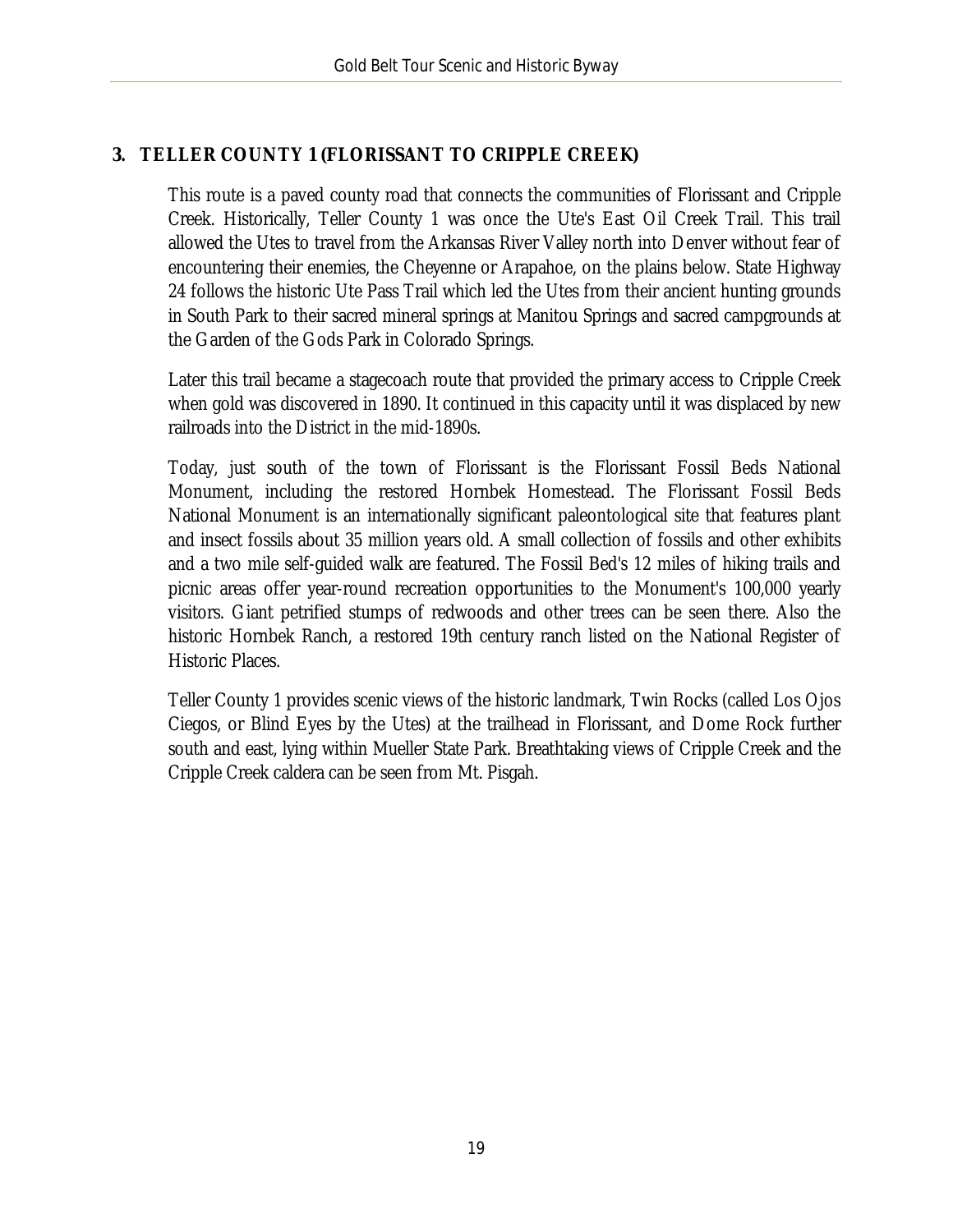# <span id="page-20-0"></span>**MAP OF BYWAY SEGMENTS - CENTRAL**

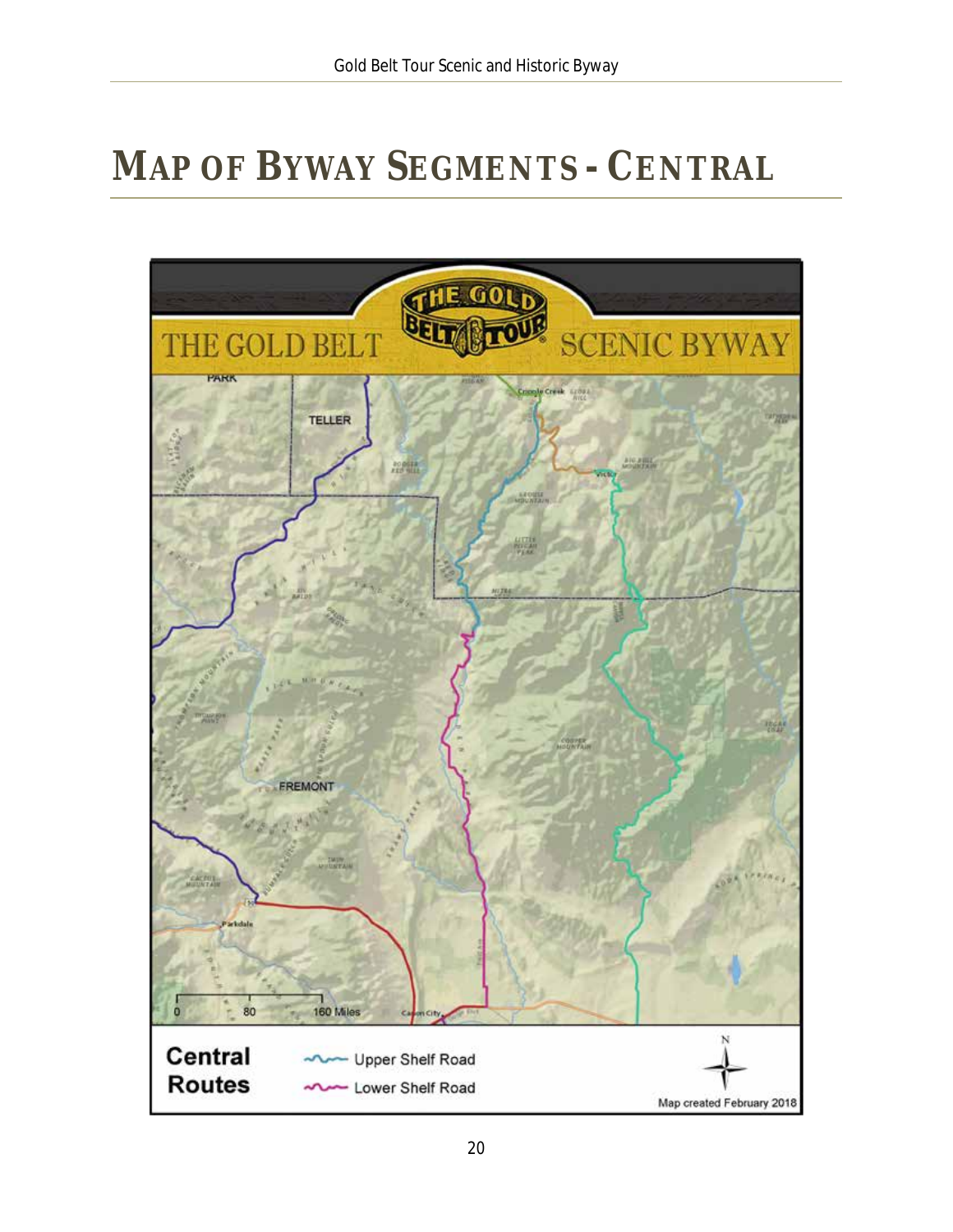# CENTRAL ROUTE

This route is commonly known as the Shelf Road, named for its spectacular middle section. This winding, roller-coaster drive is not for the weak of heart. The Shelf Road offers a driving experience unlike any other, and is not soon forgotten. We have divided the Shelf into two segments, the Upper (northern), and Lower (southern) portions for ease of discussion.

#### **1. UPPER SHELF ROAD**

This is a very rugged, scenic, and true backcountry road. It starts just south of Cripple Creek, and ends at the southern end of the shelf. 4-Wheel drive is recommended when the road is wet or snowy and a higher clearance vehicle is recommended year-round. The road is narrow in spots and when meeting on-coming traffic you may need to find a wide spot to pull over.

The north end of the road offers fantastic views of the Sangre de Cristo Mountains far to the south, as well as much visual evidence of the mining industry that for years dominated the Cripple Creek culture and economy. Traveling south, the road begins a dramatic descent that traverses very rough and rugged terrain as it parallels Cripple Creek. Steep canyon walls, spectacular granite out-croppings, and an occasional bighorn sheep can be seen here, as can Window Rock, an unusually eroded sandstone boulder, and a popular landmark along the route.

The outlets to two tunnels that still drain the water from mines in Cripple Creek can be seen here. Water still drains the lower Carlton Tunnel into Fourmile Creek after going through a series of settling ponds and other treatments.

The Shelf Road gets its name from the narrow cut-bank that runs about five miles through the center of the Upper Shelf section. Steep drop-offs, 400 feet high in places, along the narrow, twisting road give the Shelf Road its deserved reputation as one of the most harrowing and exciting drives anywhere.

The Upper Shelf Road carries considerably less traffic than any other route along the Gold Belt Byway. It is envisioned this section will retain its rough character in order to preserve its scenic and historic nature as one of the truly great back-country routes in existence.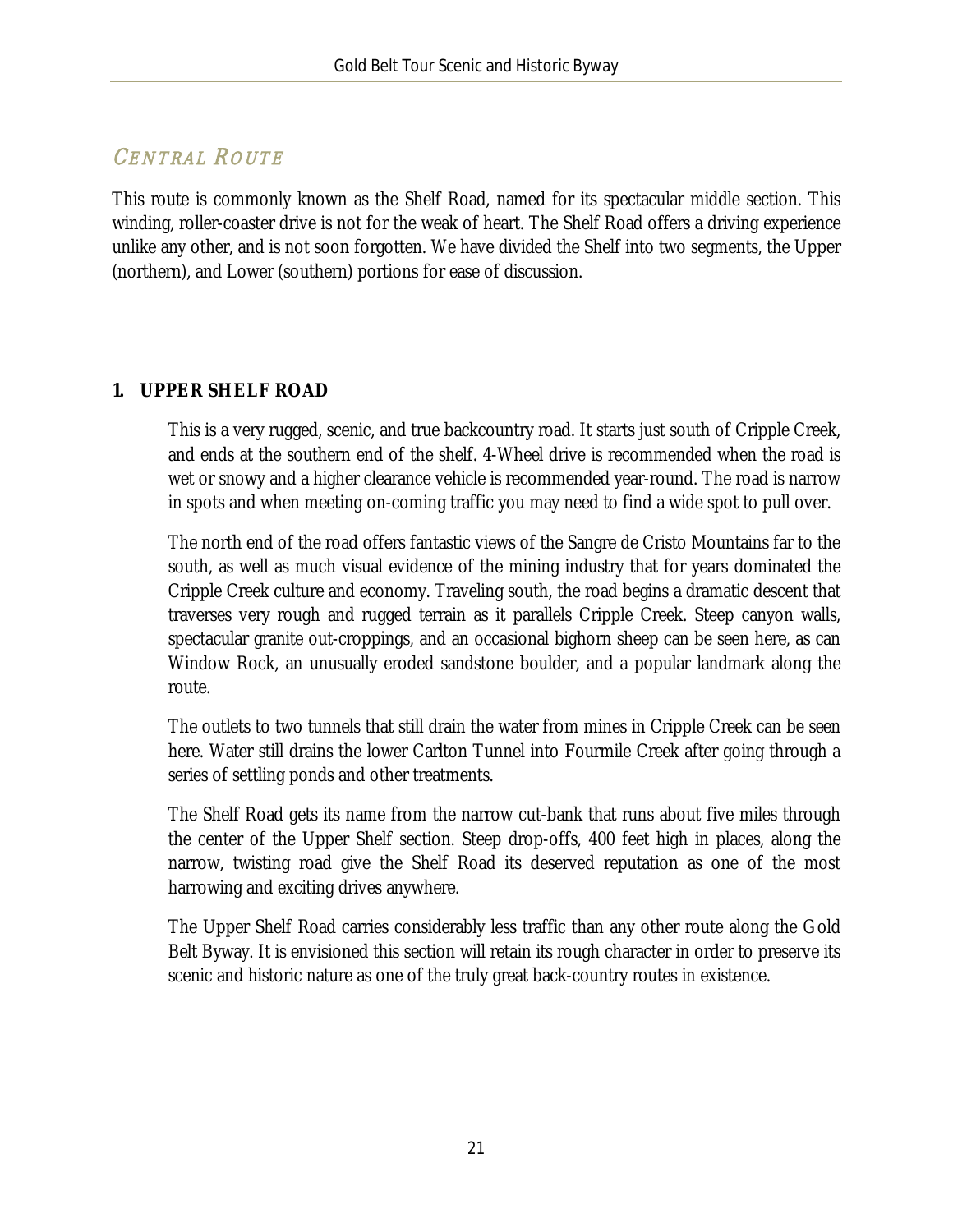#### **2. LOWER SHELF ROAD**

This section of the Shelf Road includes the residential Garden Park Area and four major tourist destinations: the Shelf Road Recreation Area, the Oil Well Flats trail system, the Garden Park Fossil Area, and Red Canyon Park.

The residential Garden Park area is an open valley with views of the surrounding mountains. This is an irrigated ranching area with acreage in hay production and cattle grazing. Many historic ranches still exist in this area, but some have been subdivided into smaller "ranchettes", 5 to 35-acre parcels for development.

At the north end of the residential Garden Park Area is the Shelf Road Recreation Area managed by the Bureau of Land Management. Recognized as one of the premier sport rock climbing areas in the world, the Shelf Road has become increasingly popular since first developed in the early 90's. There are plans to increase parking and camping facilities to accommodate the increase in use and to reduce resource impacts. Near the middle section of the Lower Shelf Road is the entrance to Red Canyon Park, managed by the city of Cañon City. Intense summer heat and cold winter winds have combined to sculpt fantastic and often eerie formations in the soft, russet sandstone out-croppings throughout this popular hiking and picnicking area.

Just past the Shelf Road Recreation Area is a new attraction, BLM's Oil Well Flats trail system. Oil Well Flats is a collection of single-track trails through native vegetation with the Sangre De Cristo Mountain range visible in the distance. Approximately 12 miles of intermediate and advanced trails make this an increasingly popular location for trail enthusiasts.

About half way thru this area, sits the historic Garden Park School. The building was built by residents in 1895. This is a great example of the historical conditions, and is in the middle of a revitalization effort undertaken by the Association and our many partners.

At the southern end of Garden Park is the BLM managed Garden Park Fossil Area, an internationally significant dinosaur quarry from which some of the most significant dinosaur discoveries have been made. The first complete Stegosaurus skeleton was discovered here, as were numerous other important finds, some of which can be viewed at the Dinosaur Depot in Cañon City. The Garden Park Fossil Area has received numerous designations in the paleontology community, signifying its importance. The Garden Park Fossil Area has provided generations of local people varied recreational opportunities, including hiking, biking, and target-shooting. Recently, signs have been placed directing target and sport shooters to areas isolated from other users, ensuring more organized and safer conditions.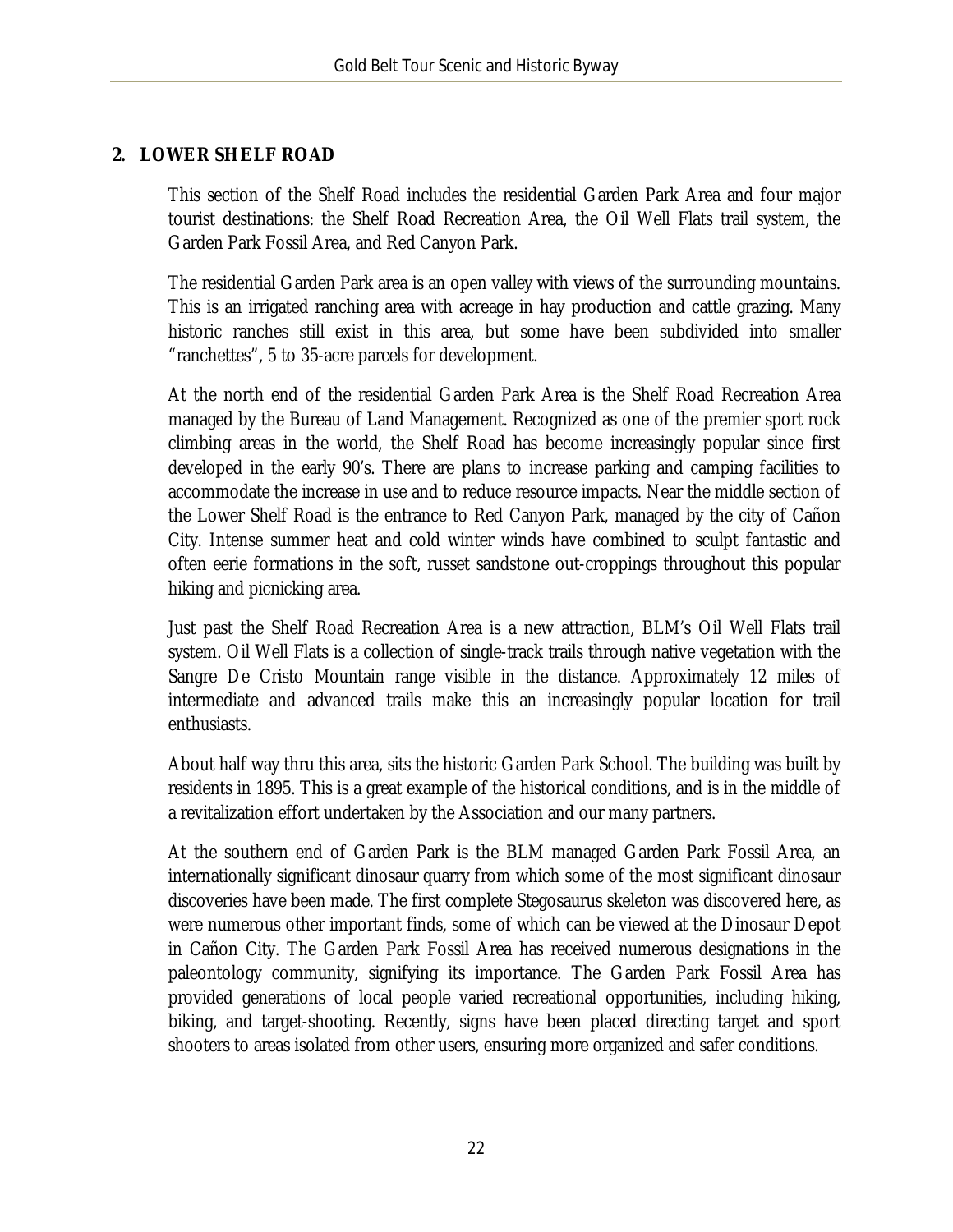The Garden Park Paleontology Society (GPPS) supports the use of the area for educational purposes. Two sites in the fossil area display interpretive signs, and GPPS conducts guided tours to the fossil area.

The Lower Shelf Road ends at north Cañon City. Cañon City provides a mix of open space, with views of the surrounding mountains, and urban development.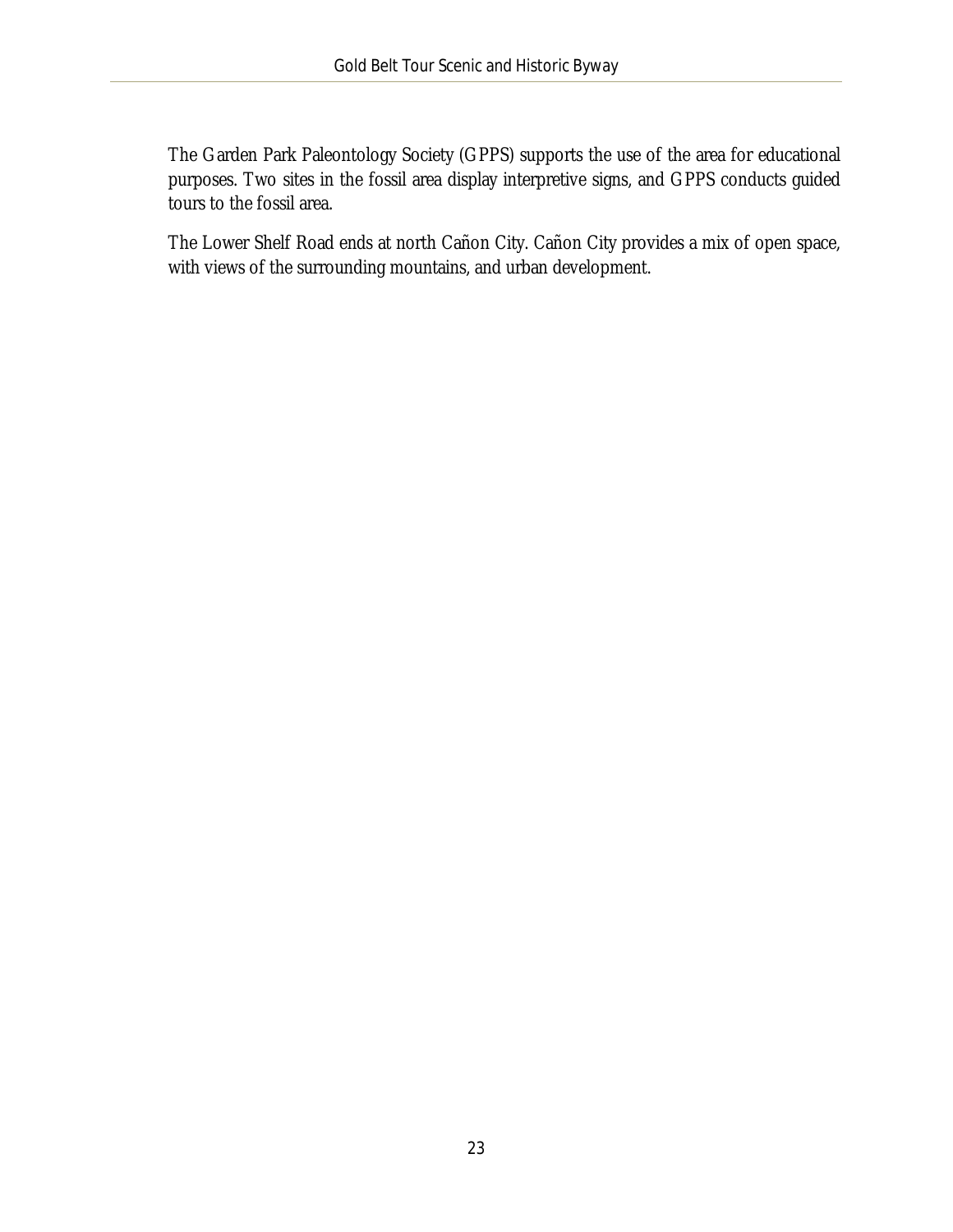# <span id="page-24-0"></span>**MAP OF BYWAY SEGMENTS - EASTERN**

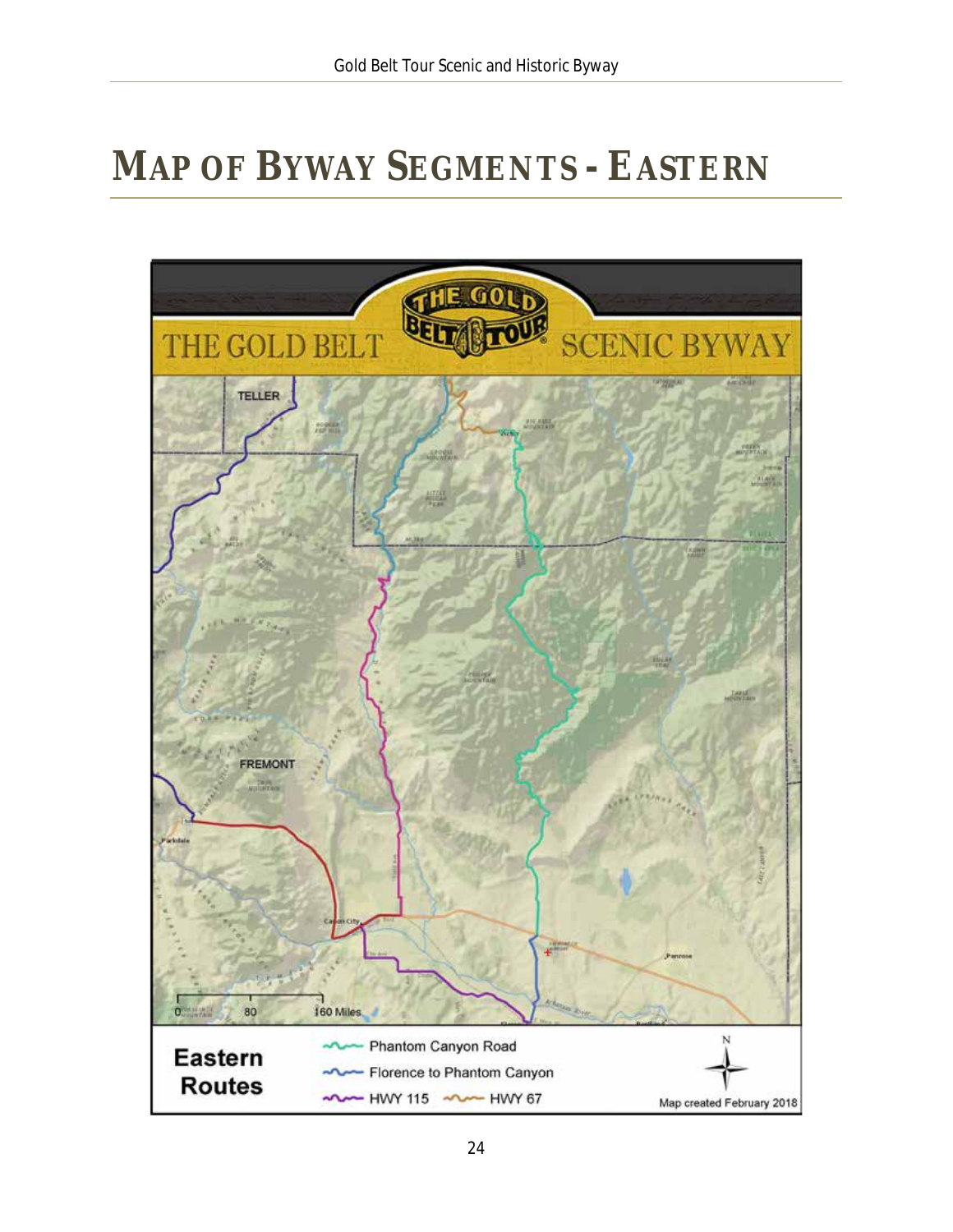# EASTERN ROUTES

#### **1. HIGHWAY 67 (CRIPPLE CREEK TO VICTOR)**

This fascinating road offers views of some of the many mines and mills that dominated the area in the early 1900's. The road is paved and winding, and traffic is slow. Pull-offs have been developed along this road to encourage safe and convenient stops for travelers to view the many historic structures and the spectacular scenic vistas. A tourist train parallels the road about half way from Cripple Creek to Victor.

South of Cripple Creek, Highway 67 has been re-routed to accommodate construction of the world's largest cyanide heap-leach gold mine. The character and appearance of the area will continue to change for the next several years as the result of this activity.

The mine operators continue educational interpretation of historic and active mining operations.

#### **2. PHANTOM CANYON (VICTOR TO SOUTHERN END OF PHANTOM CANYON)**

Considered by many the most scenic route along the Byway, the Phantom Canyon Road is steep, winding, and narrow, and offers a driving experience the un-initiated will not soon forget. A dramatic decrease in elevation north to south of more than 4,500 feet with corresponding changes in vegetation occurs here; from sub-alpine aspen-conifer mix, to the juniper-pinyon mid-elevation areas, to the cholla and grasslands of the arid plains below.

Phantom Canyon Road generally follows the bed of the historic Florence and Cripple Creek narrow gauge railroad constructed in 1894, which served to link the towns of Cripple Creek and Victor on the north with Florence on the south. Several small communities served the train along the route, but their tenure was brief; a devastating flood in 1912 destroyed much of the rail line, which was never rebuilt. Remnants of these towns and the rail line can still be seen along the Phantom Canyon.

Visitors may access the spectacular Beaver Creek Wilderness Study Area at the Steel Bridge Interpretive Site. Beaver Creek is one of the most beautiful and rugged wilderness study areas in the state and is one of the closest to a major metropolitan area, Colorado Springs.

The Phantom Canyon Road now includes interpretive sites and two restrooms. Scenic qualities continue to be protected and restoration has been completed where there was overuse, particularly those sites along Eightmile creek.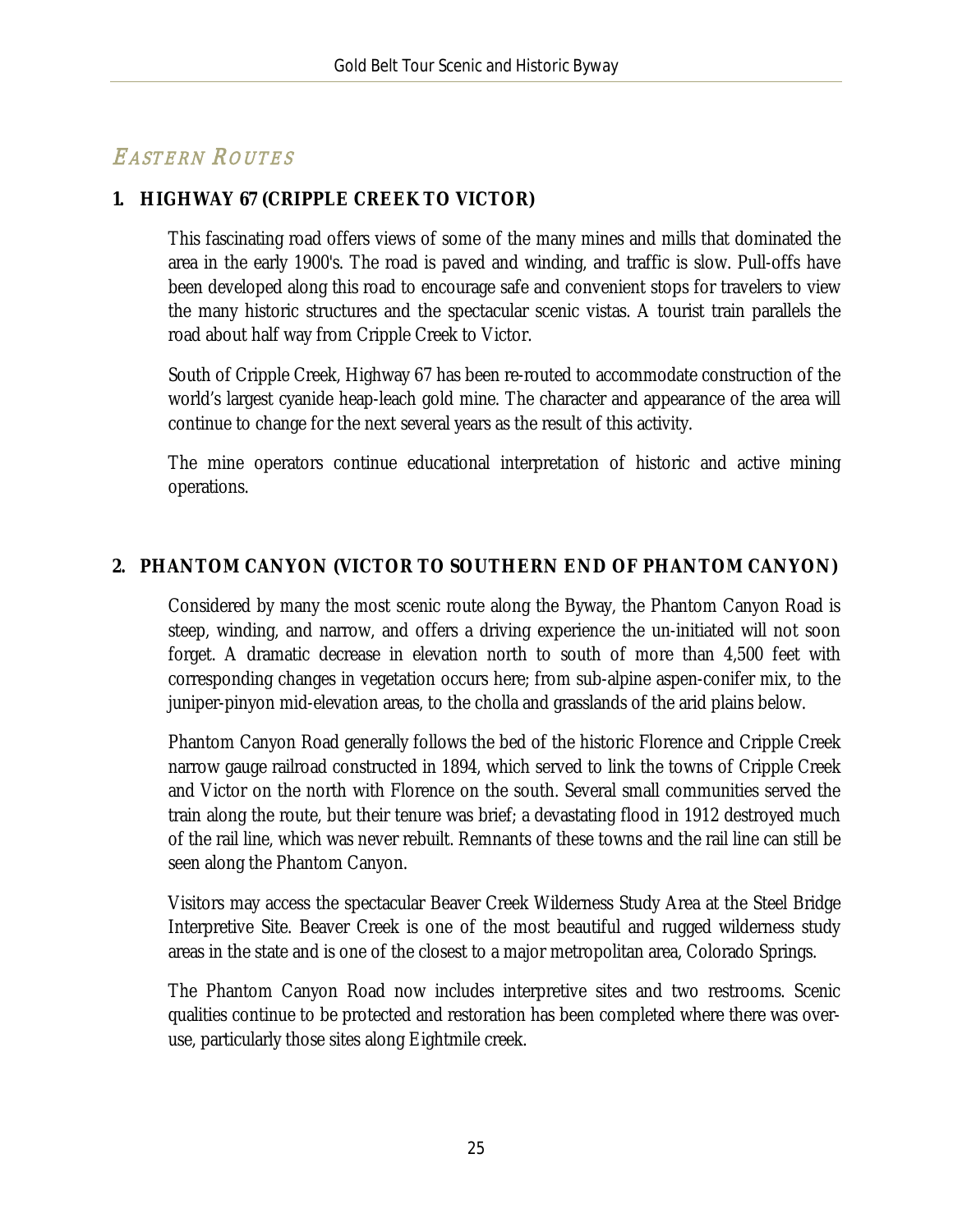#### **3. FLORENCE TO PHANTOM CANYON**

The Phantom Canyon Road intersects U.S. Highway 50 just south of Phantom Canyon. The rugged, granite walls of the canyon give way to the semi-arid plains and grasslands, with spectacular open vistas of the Wet Mountains, and the many buttes and outcroppings along the southern portion of the Arkansas Valley.

Though this area remains largely undeveloped, several businesses have been developed here and the area continues to grow. Florence High School is along the route, as are state correctional facilities.

#### **4. HIGHWAY 115 (FLORENCE TO CAÑON CITY)**

Possibly the least known portion of the Gold Belt Byway, Highway 115 is also one of the most interesting. The route parallels the Arkansas River Valley with views of cottonwood galleries and small farms and ranches. Interesting rock formations, like Castle Rock, can be viewed from this route. An area known as Fawn Hollow is home to a herd of Rocky Mountain bighorn sheep. This herd was transplanted onto the National Forest in 1987 and then migrated to the Fawn Hollow area. Also within viewing distance of this route is the state prison facility. Several small historic coal mining towns can be accessed from this route.

In Cañon City, the route passes many private residences and restaurants and small businesses before crossing the Arkansas River. The Arkansas Riverwalk can be accessed at this point, providing a spectacular nature walk within the city limits.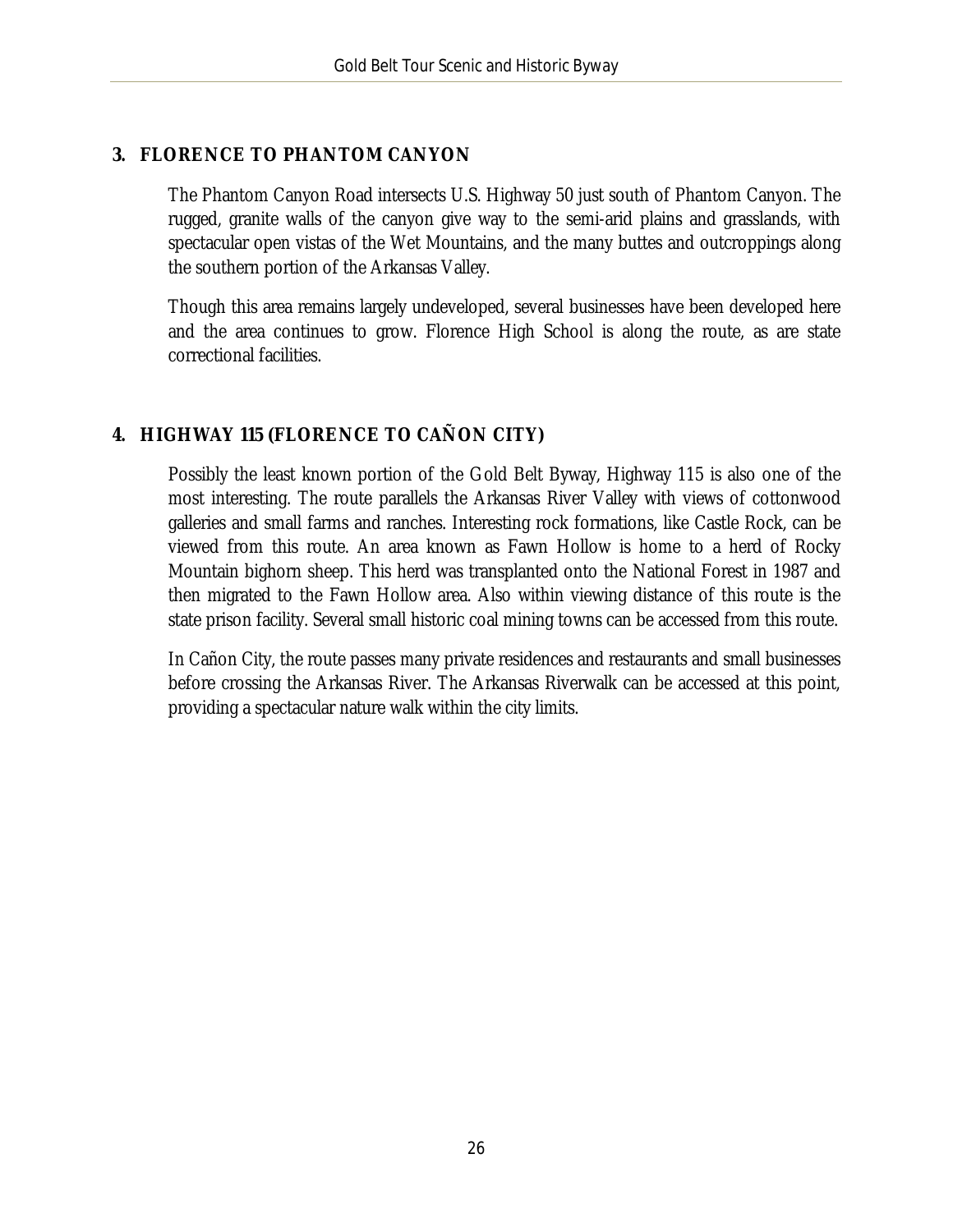### <span id="page-27-0"></span>**STATEMENTS OF SIGNIFICANCE**

There are many significant areas along the Gold Belt Byway. The following statements give a simple overview about the local, regional, national, and international significance of the area.

#### **TRANSPORTATION**

**Roads and Railroads** - Moving materials and manpower formed the lifelines of the Cripple Creek Mining District. Construction of roads and railroads played a crucial role in the prosperity of the Cripple Creek Mining District.

Transportation by stagecoach and by railroad was necessary to supply the materials and the manpower to the Cripple Creek Mining District.

Transportation of materials and people between the Cripple Creek Mining District and regional commercial centers presented many challenges. The rugged terrain along the Phantom Canyon Road and the Shelf Road illustrates the challenges faced in linking Cripple Creek to the cities and towns vital to its prosperity.

The Gold Belt Byway follows the historic routes of the roads and railroads that were crucial to the prosperity of Cripple Creek Mining District. Supplies, raw materials, and manpower were transported to the mining district, and gold ore left the district for processing along these transportation routes.

**Phantom Canyon** - In 1892, the newly built Florence and Cripple Creek Free Road was busy with freight wagons and stagecoaches traveling between the Cripple Creek gold camps and Florence. By 1894, the road was replaced by the Florence and Cripple Creek (F&CC) Railroad (the Gold Belt Line). At one time, this was the busiest narrow gauge railroad in the west. Twelve stations were established along the F&CC grade to keep track of the numerous trains hauling coal and supplies upgrade and gold ore downgrade. The F&CC also offered deluxe Pullman car services to travelers. Although the F&CC paid for itself in one year, several floods, competition from other railroads, and declining gold production forced its closure in 1912. Today, the Phantom Canyon Road follows the grade of the F&CC Railroad.

**Shelf Road** - Cañon City built the Shelf Road in 1892 hoping to share in the prosperity of the Cripple Creek Mining District by becoming an important supply center. Shelf Road was the first stagecoach road to connect the Cripple Creek Mining District to communities to the south. A toll was collected for traveling the route. Named for the narrow shelf of rock over which the road traverses for 5 miles, the road offers the traveler of today impressive scenery and an exhilarating trip.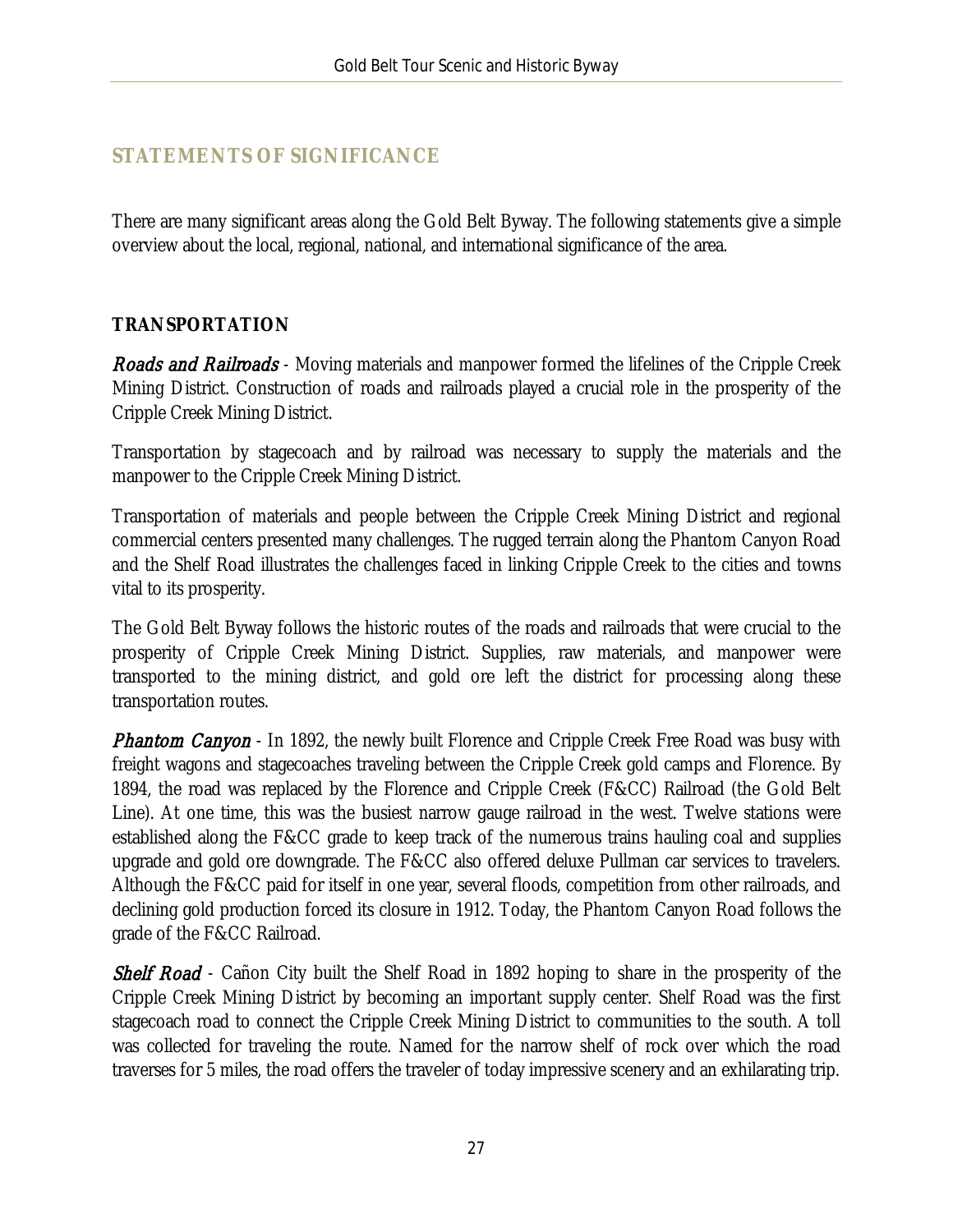High Park Road - The mountain grasslands along the High Park Road have been used for cattle grazing for over a century. Several historic ranches, some that continue to operate today, are located along this segment of the Gold Belt Byway.

#### **RANCHING AND RURAL LIFE**

Some of the earliest settlers in the area were ranchers. Cattle grazed the expansive mountain grasslands. They were either driven hundreds of miles to stockyards or shipped to market by rail. Many historic ranches located along the Byway still operate today. Hornbek Homestead, a restored 1870s homestead listed on the National Register of Historic Places, is located along the Byway within the Florissant Fossil Beds National Monument. Ranching and small town life continues as a trademark of the area.

#### **MINING**

The Cripple Creek Gold Rush (CCGR) greatly influenced the human history of the region. The CCGR produced more gold than the combined total of the California and Alaska gold rushes. The CCGR shaped the lives of many people, including distinguished political and business leaders. These powerful people influenced events far beyond the Cripple Creek Mining District.

**Cripple Creek** - Cripple Creek was the financial and social center of one of the wealthiest gold mining districts in the world. At the turn of the century, Cripple Creek was the fourth largest city in Colorado.

Victor - Home to most of the district miners, Victor supplied the muscle of the mining district. Victor, the "City of Mines," also had some of the richest mines in the district. Today, the Victor Downtown Historic District is listed on the National Register of Historic Places.

#### **NATIVE AMERICANS**

For over 10,000 years, Native Americans have used the area of the Gold Belt Byway. The Utes, Comanches, Kiowas, Cheyennes, Arapahoes, Sioux, and occasionally, the Pawnees and Jicarilla Apaches may have used the area. The Byway follows the historic trails of the Tabeguache Ute Native Americans. These were originally buffalo migratory trails that were later utilized by the Utes when they acquired horses in the early 1600's.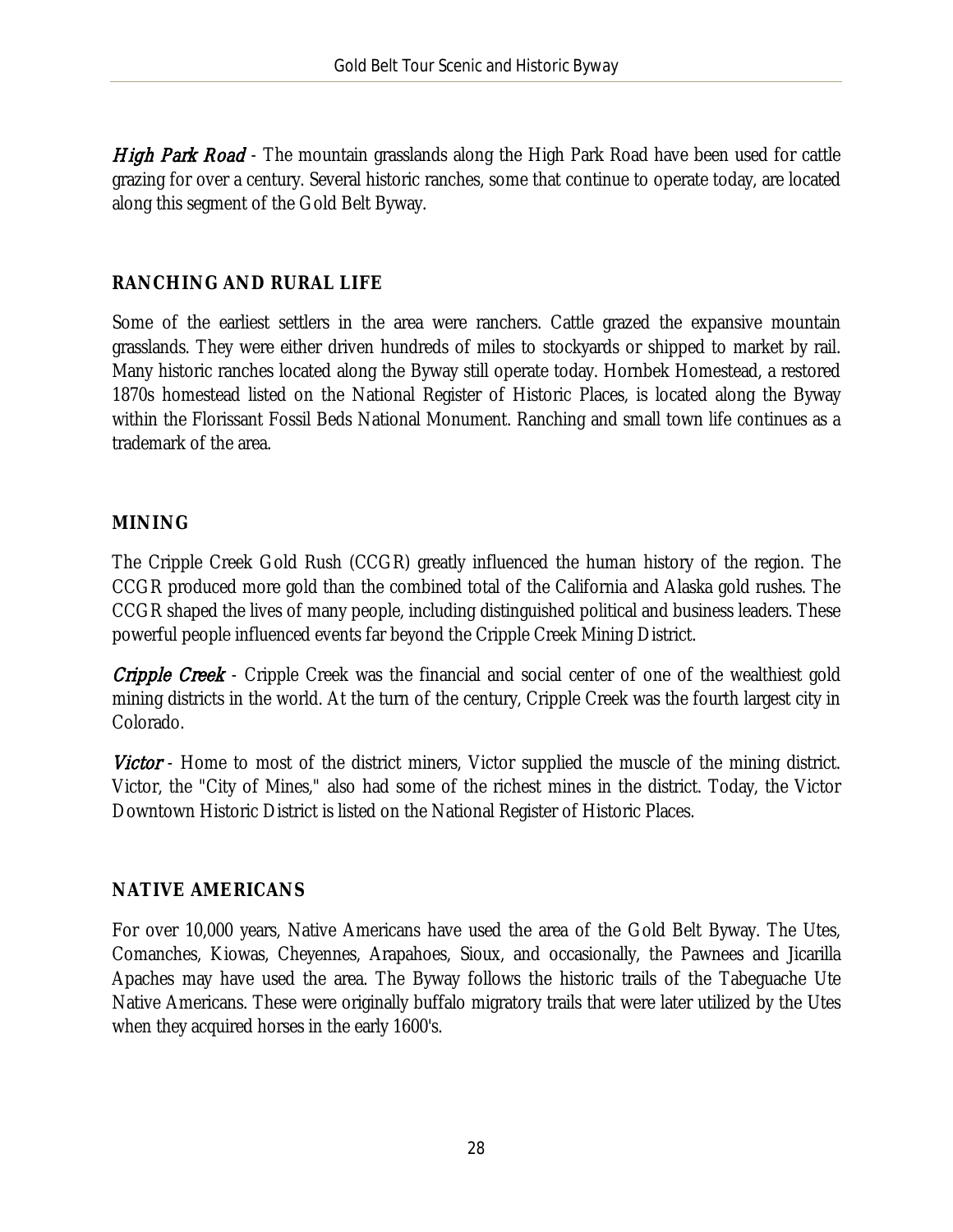#### **NATURAL HISTORY**

**Paleontology** - The Gold Belt Byway links Garden Park Dinosaur Fossil Area, Indian Springs Trace Fossil Beds, and Florissant Fossil Beds National Monument. These internationally significant areas illuminate the history of life in this region as far back as 460 million years.

\* Garden Park Fossil Area - The Garden Park Fossil Area is internationally significant for its impressive specimens of some of the best known dinosaurs. The best examples of *Stegosaurus stenops*, *Haplacanthosaurus delfsi*, *Camarasaurus supremus*, *Ceratosaurus nasicornis*, *Diplodocus longus*, and *Allosaurus fragilis* were found in Garden Park. In 1877, E. D. Cope and O. C. Marsh, renowned paleontologists and longtime rivals, initiated an intense period of excavation at separate quarries in Garden Park. This period was known as the "Great Dinosaur Race" or the "Bone Wars".

\* Florissant Fossil Beds National Monument - Florissant Fossil Beds National Monument is internationally renowned for the variety, abundance, and detailed preservation of plant and insect fossils and petrified wood. The fossil beds provide a tantalizing glimpse into the evolution of life and the climate of this region 35 million years ago.

\* Indian Springs Trace Fossil Area - Indian Springs Trace Fossil Area contains a unique assemblage of trace fossils, body fossils, and sedimentary structures. The 460 million year old tracks, trails, and burrows of arthropods, such as horseshoe crab and trilobite provide scientists with important insights into the evolution of living things. It has been designated as a Colorado Natural Area and a National Natural Landmark.

**Geology** - Geologic events and processes such as uplifting, faulting, violent volcanic activity, deposition, and erosion have shaped the dramatic scenery and influenced the human history of the Gold Belt Byway.

\* *Cripple Creek Caldera* - Violent volcanic activity which ended about 6 million years ago shaped the landscape and history of the Cripple Creek Mining District. The ore deposits in the mining district are at the edge of one volcanic caldera. Veins of silver-colored gold telluride ore were discovered.

\* Twin Mountain Geologic Area - A highly visible escarpment located immediately north of Cañon City, Twin Mountain illustrates a rich variety of colorful, folded, and faulted strata. Easily accessible, Twin Mountain is a favorite stop for college and university geology classes.

**Beaver Creek Wilderness Study Area** - Deep canyons and towering granite walls characterize the Beaver Creek Wilderness Study Area, which has been recommended for wilderness designation by the Bureau of Land Management. The area provides outstanding opportunities for outdoor recreation, including hiking, backpacking, fishing, wildlife viewing, and hunting.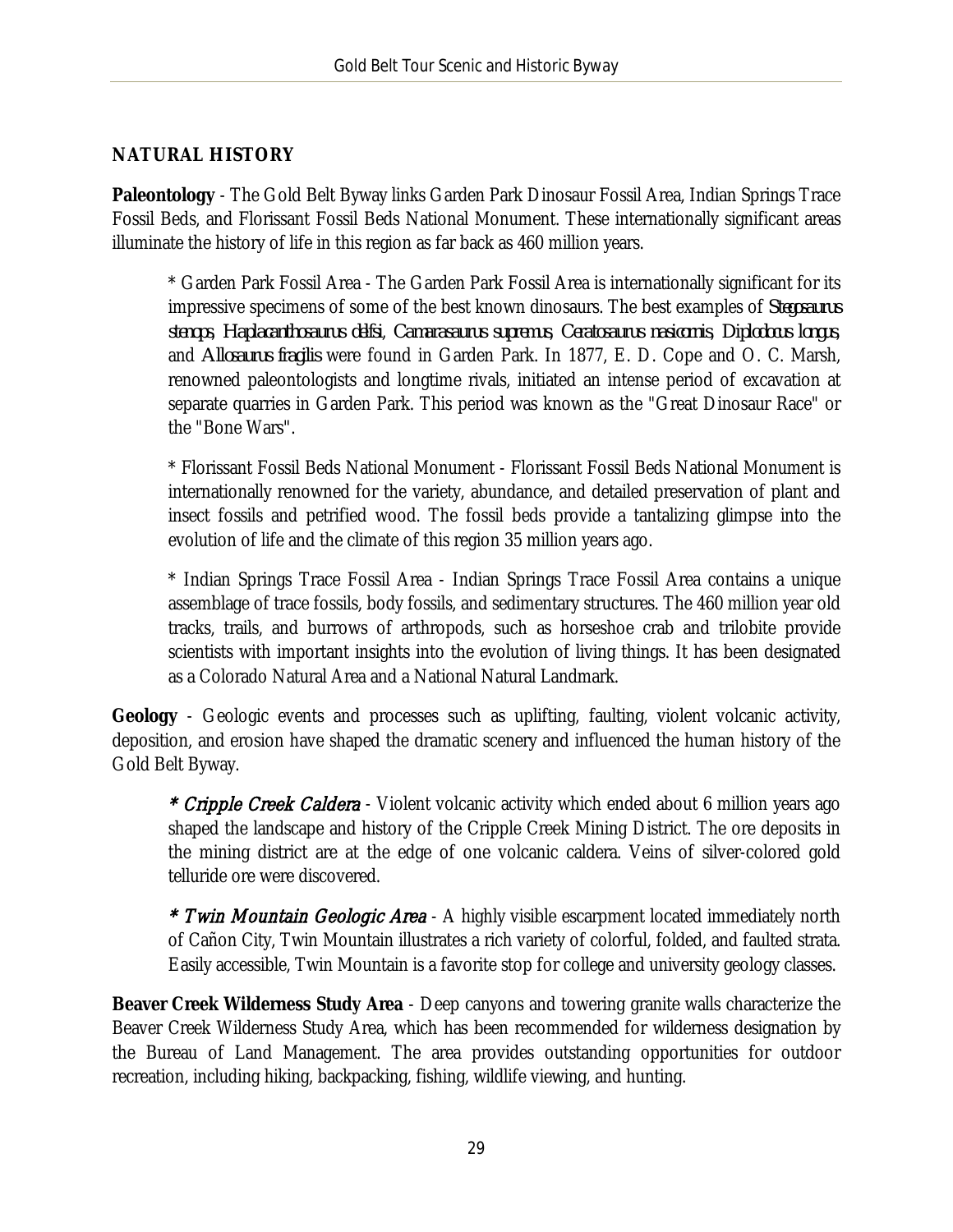**Ecosystems** - From the arid grasslands surrounding Florence and Cañon City to the spruce and fir forests near Cripple Creek, the Gold Belt Byway offers the opportunity to observe dramatic changes in the environment and diverse vegetation and wildlife.

### **RECREATION OPPORTUNITIES**

The recreational benefits to visitors and the local residents are numerous. The main activities along the tour include: scenic driving, watching wildlife, bicycling, hiking, rock climbing, hunting, cultural and natural history study, camping, horseback riding, backpacking, fishing, target shooting, photography, and picnicking.

Some of the personal benefits include:

- a. Opportunity to spend time with family and friends and the chance to get closer.
- Enjoying the scenic beauty and getting closer to nature.  $\mathbb{R}^{\mathbb{Z}}$
- Learning more about the natural environment, the history and culture of the area, and the topography of the area.
- Introspection, thinking about yourself, your personal values, who you are, and your  $\mathcal{L}_{\mathcal{A}}$ spirituality.
- Escaping personal or social pressures by getting away from the usual demands of life and by slowing down mentally.
- Escaping crowds by getting away so that you can be alone solitude.  $\mathbb{R}^{\mathbb{Z}}$
- A sense of excitement (risk) and thrill by driving an adventurous mountain road.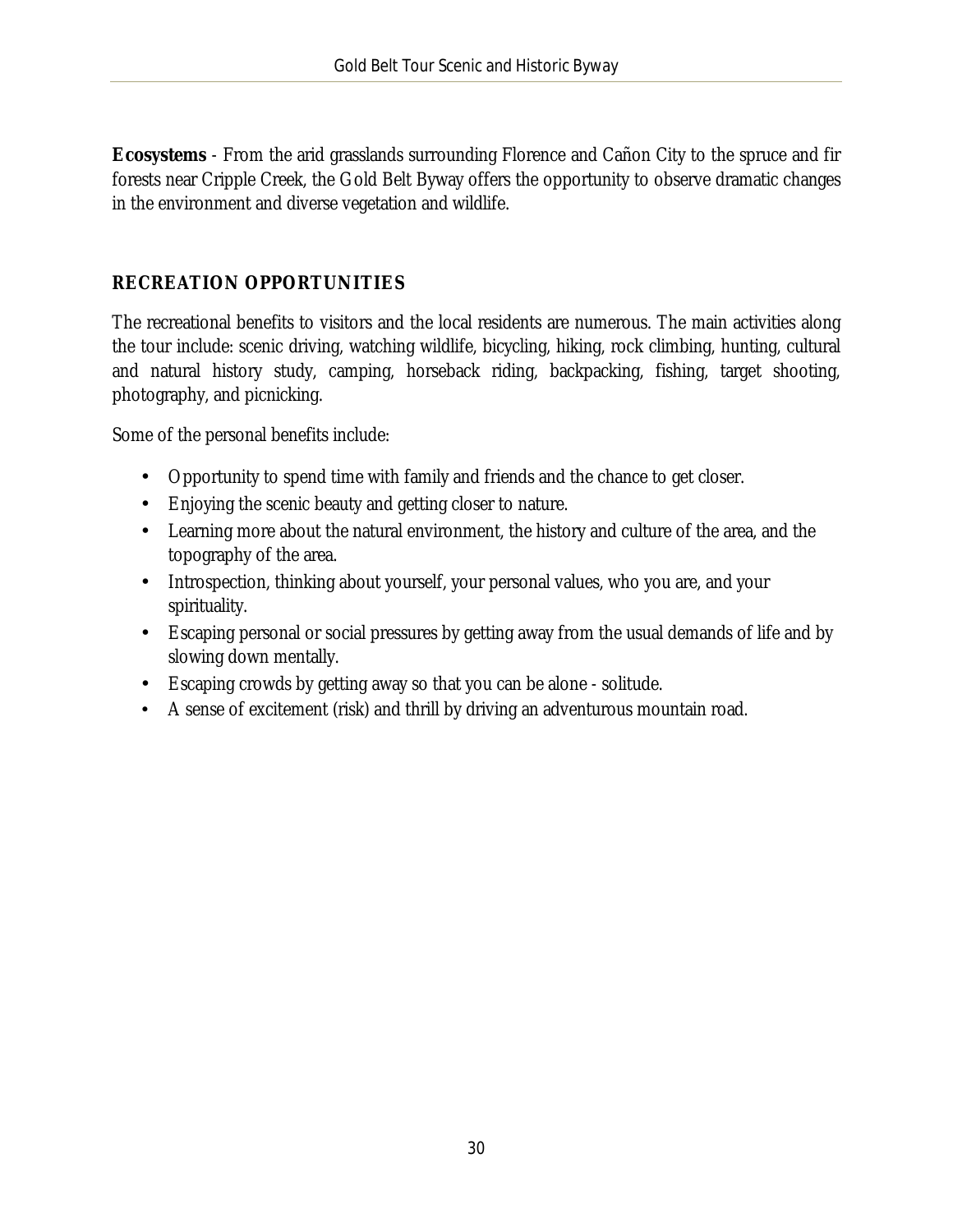### <span id="page-31-0"></span>**VISITOR USE AND DEMAND**

#### **AUDIENCE ANALYSIS**

Three survey reports supply valuable information that defines visitor characteristics and preferences to assist with planning for the Gold Belt Byway. This section focuses on these three survey reports and a survey of the attitudes of the Gold Belt Byway Steering Committee.

**The Outdoor Recreation Economy Report** – The Outdoor Industry Association issued the national Outdoor Recreation Economy Report (2017) which identified the outdoor recreation economy as generating an annual \$886 billion in consumer spending nationally. In Colorado, the outdoor recreation economy sustains 229,000 jobs and generates \$28 billion in consumer spending. Seventy-one percent of Coloradoans indicated they participate in outdoor recreation each year. The Byway's local communities are well situated to tap into the booming tourism and outdoor recreation economies which help sustain Colorado.

**The Longwoods Report** – The Longwoods Report (2016) based on surveys of Colorado visitors, provides important information about tourism within the entire state. In the report, touring vacations defined as overnight vacations by car, bus or train through the areas of scenic beauty, cultural or general interest, were identified as Colorado's most important travel product. Touring vacationers seek a variety of cultural and recreational experiences including: casino, outdoor activities, visiting National and State parks, and visiting landmarks or historic sites. In the last few years day trips are up and are 54% of the overnight visitors. In 2016, 3,900,000 day visitors were reported.

**Colorado Scenic Byways Market Niche Study** – In summer of 2007, the Colorado Center for Community Development partnered with the Colorado Department of Transportation to undertake a study of tourist travelers on Colorado's 10 nationally designated America Byway, including the Gold Belt Byway. Along the Gold Belt Byway, survey participants were about equally divided by gender. More participants, 57%, were 50 years or younger. The average travel party contained 3 people and 38% of respondents were traveling with children under 18. Colorado travelers were most common (38.1%) along the Byway with Texas travelers the second most common (12.2%). The top reasons for traveling the Byway were 1) sightseeing (75%), 2) visiting friends and relatives (29%), 3) recreation (14%), 4) shopping (13%), 5) business (9%), and 6) other (18%).

The Gold Belt Byway, with its scenic beauty, old west flavor, abundant historic sites, and access to regional tourism attractions provides all of the major characteristics that appeal to outdoor recreationists, the touring vacationer, and others. The Byway is located conveniently in central Colorado, and would be an ideal fit for those visiting the area and looking for an adventure.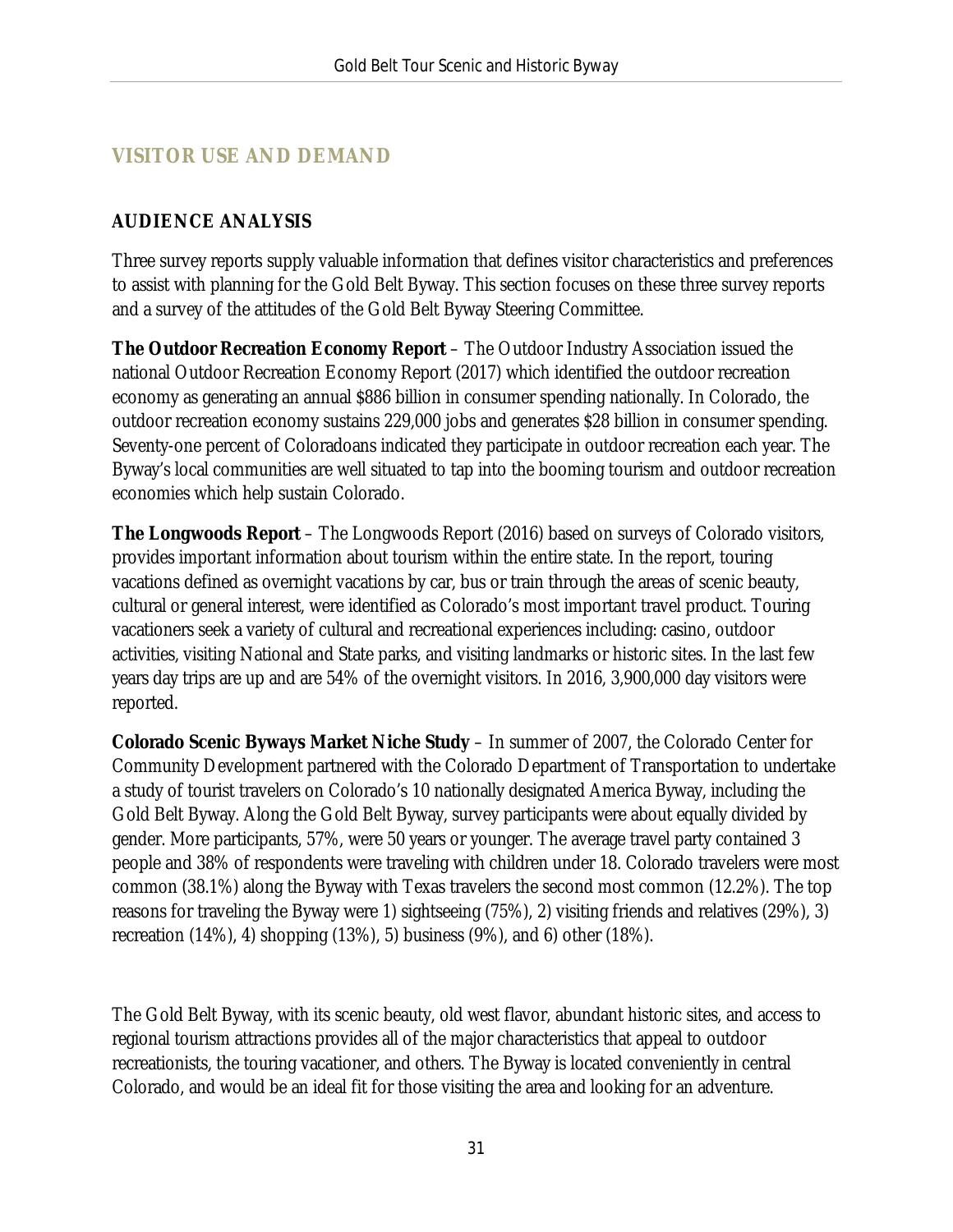# <span id="page-32-0"></span>**CHAPTER 3: GOLD BELT BYWAY VISION**

### <span id="page-32-1"></span>**BYWAY VISION**

We feel that a healthy natural environment is necessary and that the open space and rural lands must be preserved, while recognizing the historic and the economic importance of maintaining traditional business and industries.

We want to promote tourism that contributes to our local economies and does not intrude upon our privacy. We want to celebrate and share with others the diverse cultural history and traditional lifestyles of our people and places.

We want to maintain healthy habitat for the animals that help make Colorado unique. We also want to instill an appreciation for the diverse natural history and significant paleontology and geology that make this byway special.

We have a strong desire to preserve the rural and small town lifestyles. We must carefully plan and assist in the guidance of future growth and development so that they are compatible with our community needs and values.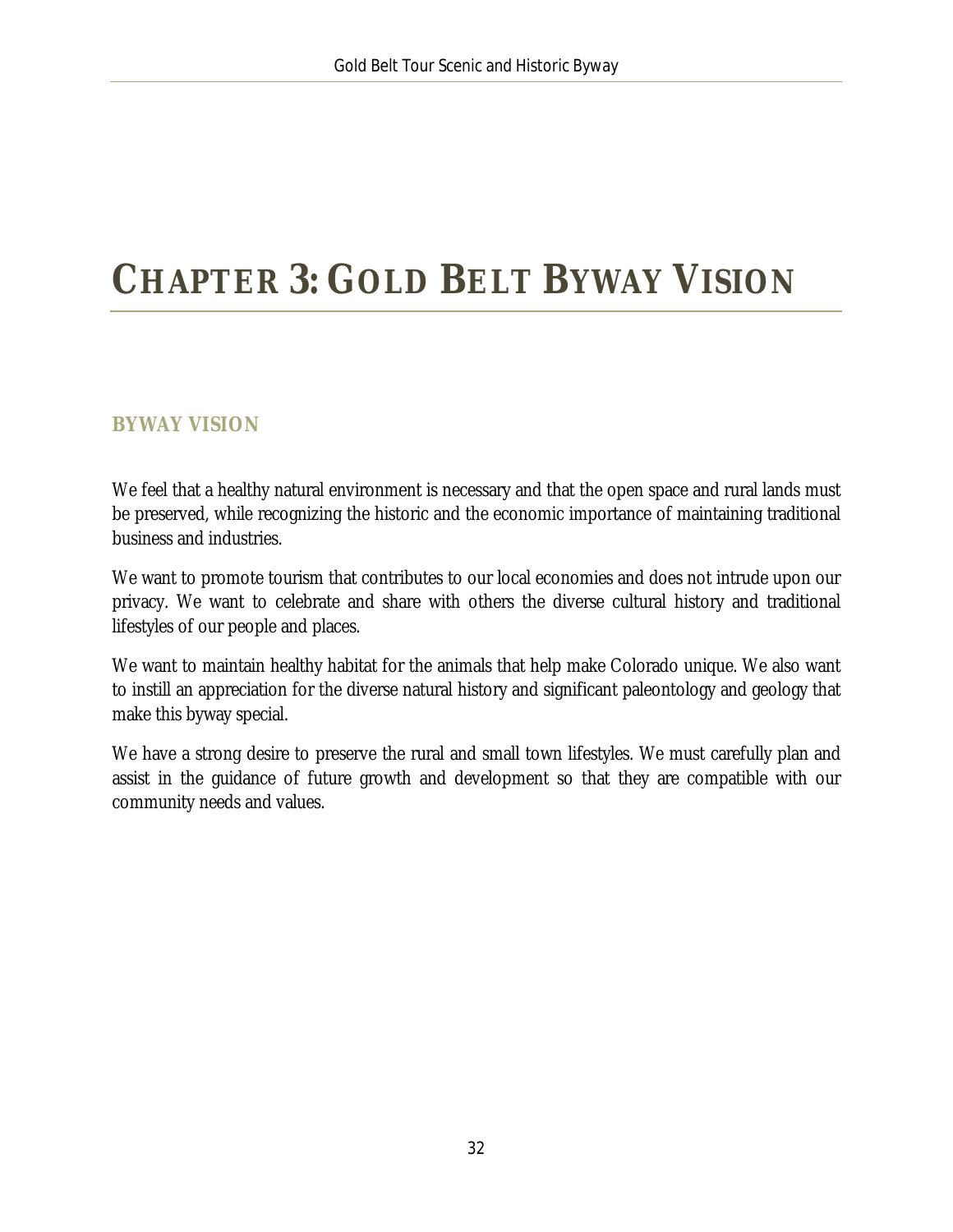## <span id="page-33-0"></span>**BYWAY GOALS**

| 1.  | <b>Beautification</b>     | Provide a clear and attractive appearance along the Byway for<br>residents and visitors.                                                                                                                            |
|-----|---------------------------|---------------------------------------------------------------------------------------------------------------------------------------------------------------------------------------------------------------------|
| 2.  | <b>Education</b>          | Increase awareness, understanding, stewardship, and appreciation<br>for the rich natural and cultural history, traditional lifestyles,<br>paleontology and land uses that have endured.                             |
| 3.  | <b>Cultural Resources</b> | Maintain the significant historical and cultural characteristics<br>along the Byway and in each community.                                                                                                          |
| 4.  | <b>Signing</b>            | Signs will represent a clear, professional, attractive, and<br>consistent message along the Byway.                                                                                                                  |
| 5.  | <b>Marketing</b>          | Ensure that the Byway's vision and goals are met by marketing<br>the various Byway opportunities, attractions, and communities so<br>that we match visitor preferences and expectations with the<br>actual product. |
| 6.  | <b>Economic Health</b>    | Develop healthy and diverse economies by enhancing existing<br>businesses and tourism related activities and expanding needed<br>services appropriate to each community.                                            |
| 7.  | <b>Safety</b>             | Strive to provide a safe place for people to live and visit.                                                                                                                                                        |
| 8.  | <b>Open Space</b>         | Maintain the landscapes surrounding our communities as rural<br>ranchland and open space.                                                                                                                           |
| 9.  | <b>Natural Resources</b>  | Ensure that the natural environment is healthy and able to<br>flourish.                                                                                                                                             |
| 10. | <b>Qualities of Life</b>  | Sustain the important qualities unique to each Byway segment<br>and community as identified on pages 33-39 of this document<br>(Important Characteristics)                                                          |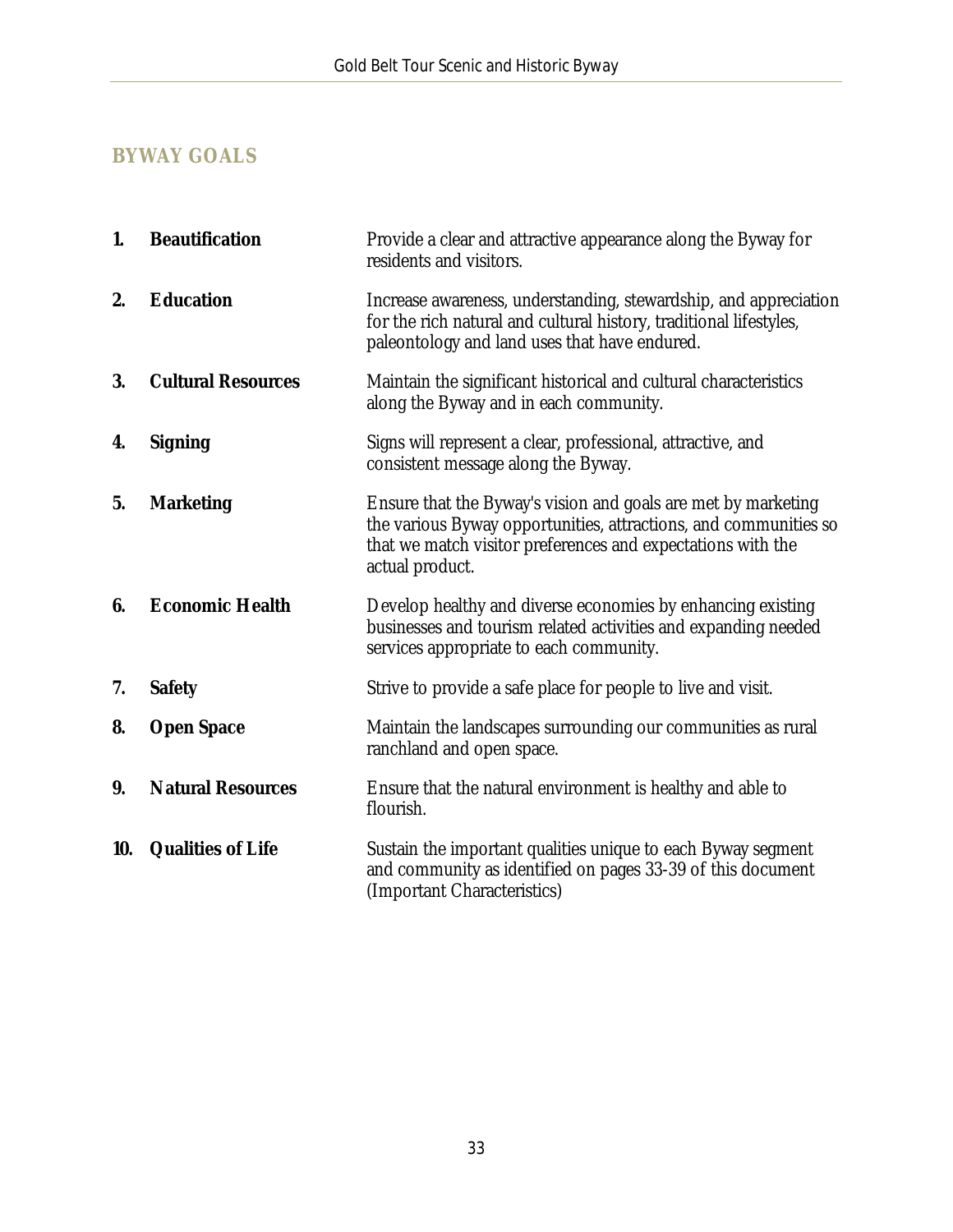### <span id="page-34-0"></span>**BYWAY NICHE**

What is a niche? Niche in this document refers to the Byway's relationship to other byways in the state of Colorado and the United States. Niche also refers to the Gold Belt Byway's special or unique qualities and products.

# **GOLD BELT BYWAY'S NICHE**

The Gold Belt Byway offers an adventurous, backcountry driving experience. The Gold Belt Byway is one of three byways in the state of Colorado that consist of gravel, backcountry roads. The Gold Belt Byway winds through rugged, narrow canyons and traverses expansive mountain grasslands.

As visitors drive the Gold Belt Byway and experience the dramatic changes in scenery, vegetation, and wildlife, they observe the diversity and richness of the southern Rocky Mountain region.

Visitors travel along historic railroad and stagecoach routes that connected the Cripple Creek Mining District to the communities, allowing visitors to imagine what life was like in the 1890's.

The Gold Belt Byway also offers an opportunity to explore rural and diverse communities. Florence, Cañon City, Cripple Creek, Victor, and Florissant are all located along the Byway. They are interconnected communities, but each has a unique character and contribution to the history of the region. Visitors will be able to enjoy shopping, restaurants, and activities in these historic towns that reflect the culture of each community.

The Gold Belt Byway also links several significant tourist attractions -- Florissant Fossil Beds National Monument, the City of Cripple Creek, the Cripple Creek Mining District, and the Royal Gorge of the Arkansas River -- and is accessible from several Front Range cities.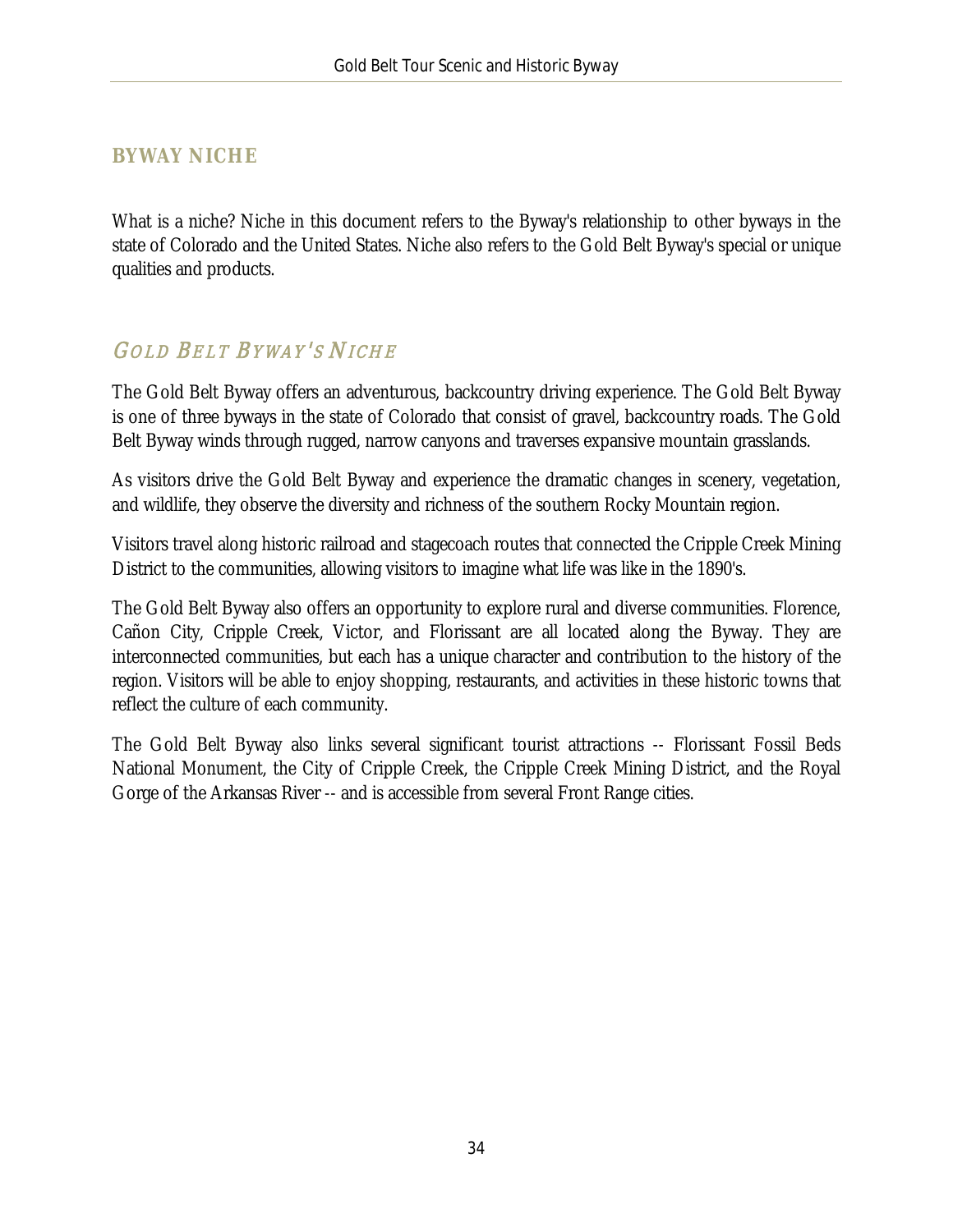### <span id="page-35-0"></span>**BYWAY FEATURES & IMPORTANT CHARACTERISTICS**

This Section defines the characteristics and qualities of each Byway segment and from each community that make is unique and worthy of protection.

### WESTERN ROUTES

*Cañon City to Hwy 9*

**Highway 50 Maintain the scenic views and exciting tourist opportunities of this gateway to the Rocky Mountains.**

For westbound travelers, this is the first ascent into the mountains of Colorado. The views along Eightmile Hill of the Sangre de Cristo mountains are breathtaking. The character of the open meadows should be maintained.

#### *High Park Road*

**High Park Road Maintain the scenic views, open space and rural ranching culture.** This route passes many historic ranches and scenic, open views. There are spectacular unobstructed views of Pikes Peak, Dome Rock, and Sheep Rock and high mountain parks. Large ranches and range lands cover the landscape. We want the road to be maintained as a paved and safe route. This is the only paved road from Cañon City to Cripple Creek and Victor. This scenic and rural ranching area provides a place for people to take a leisurely drive through high mountain parks, to enjoy the scenic views, to escape the stress of everyday life, to be able to experience relaxation and peacefulness, and to see and experience the rural ranching culture

#### *Florissant to Cripple Creek*

**Teller County 1 Maintain the open space, scenic views, and historic flavor along this route.** Important qualities include the peaceful, open rural landscapes, and clean air and water.

**Florissant Fossil Beds Preserve and interpret the significance of the fossil resources, history, and the natural ecosystems.**

**NM** This National Monument is a place where people can spend time with family and friends, learn about fossil resources, history and natural ecosystems on-site, get away from the everyday routine, relax and enjoy a peaceful setting, and feel safe and comfortable.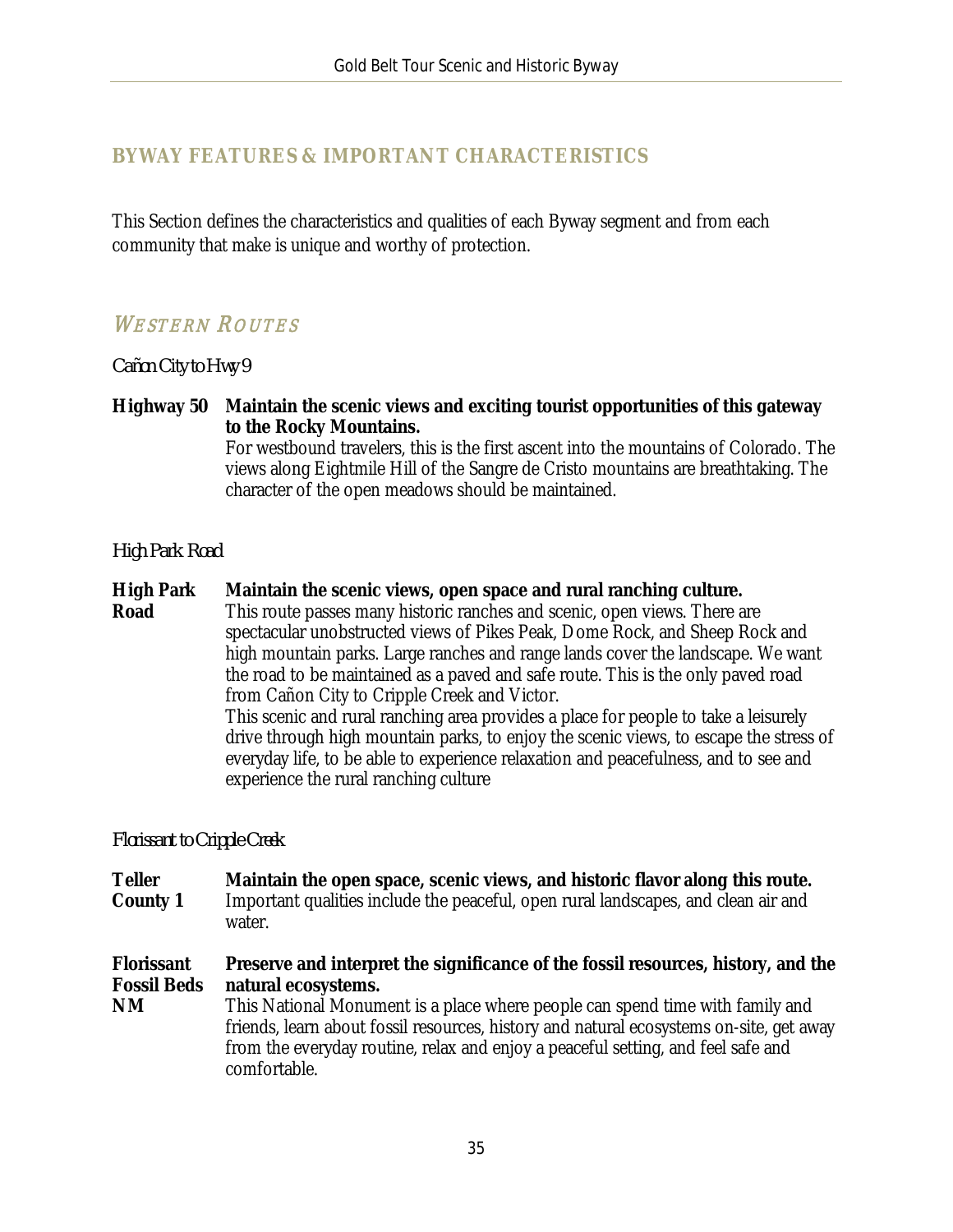# CENTRAL ROUTES

# *Upper Shelf Road*

| <b>Upper Shelf</b><br>Road                     | Maintain the rough, rugged, backcountry, mountainous qualities of this area.<br>This area is for the adventuresome familiar with Colorado's unpredictable, ever-<br>changing climate. We want to maintain this section of Shelf Road as a rugged, 4-<br>wheel drive. Minimal amenities and developments will be provided in this area. Only<br>undeveloped, dispersed recreational use, such as rock climbing, wildlife viewing, and<br>picnicking will occur.<br>This rugged backcountry area provides a place for people to feel a sense of<br>adventure and discovery, to challenge themselves in a rough backcountry area, to see<br>a scenic part of Colorado before much human impact, and the opportunity to see<br>and learn about wildlife, mining, geology, and ranching. |  |  |
|------------------------------------------------|-------------------------------------------------------------------------------------------------------------------------------------------------------------------------------------------------------------------------------------------------------------------------------------------------------------------------------------------------------------------------------------------------------------------------------------------------------------------------------------------------------------------------------------------------------------------------------------------------------------------------------------------------------------------------------------------------------------------------------------------------------------------------------------|--|--|
| <b>Lower Shelf Road</b>                        |                                                                                                                                                                                                                                                                                                                                                                                                                                                                                                                                                                                                                                                                                                                                                                                     |  |  |
| <b>Lower Shelf</b><br>Road                     | Maintain the scenic views and rural lifestyles along this route.<br>These qualities include the area's quiet, peaceful, and relaxed pace, its clean air and<br>water, and its character as a safe, rural environment. These qualities are critical to<br>Byway area residents who live and recreate here.                                                                                                                                                                                                                                                                                                                                                                                                                                                                           |  |  |
| Garden<br><b>Park Fossil</b><br><b>Area</b>    | Preserve the natural resources and recreational opportunities.<br>This segment of Lower Shelf is known primarily for the internationally important<br>paleontological discoveries made there, and for its continuing importance as a<br>paleontological research and education center.<br>Area residents find the area ideal for many recreational activities, including off-<br>roading, hiking, camping, biking, and target shooting. Garden Park's proximity to<br>Cañon City and other urban areas, and its easy accessibility have made it a perennial<br>favorite of area recreationists. It is important to maintain the area's ability to support<br>these activities and maintain the integrity of the environment at the same time.                                       |  |  |
| Red<br>Canyon<br>Park                          | Maintain the scenic, natural landscapes as a peaceful mountain park.<br>This Cañon City Park is unique because of its spectacular, red rock formations and<br>breathtaking scenic views. Red Canyon Park, despite its seeming remoteness, is<br>within miles of Cañon City, and is easily accessed via this section of the Lower Shelf<br>Road.                                                                                                                                                                                                                                                                                                                                                                                                                                     |  |  |
|                                                | Area residents enjoy picnicking, camping, hiking, climbing, and scenic viewing. They<br>enjoy being close to nature, spending time with family and friends, and relaxing in<br>this quiet, clean and peaceful environment.                                                                                                                                                                                                                                                                                                                                                                                                                                                                                                                                                          |  |  |
| <b>Shelf Road</b><br><b>Recreation</b><br>Area | Maintain the natural landscapes and recreation opportunities.<br>Juniper and pinyon covered plateaus give way to sheer limestone cliffs, over 100 feet<br>high in places, which curve and wind throughout the area. The cliffs offer some of<br>the finest beginner to advanced sport climbing anywhere.                                                                                                                                                                                                                                                                                                                                                                                                                                                                            |  |  |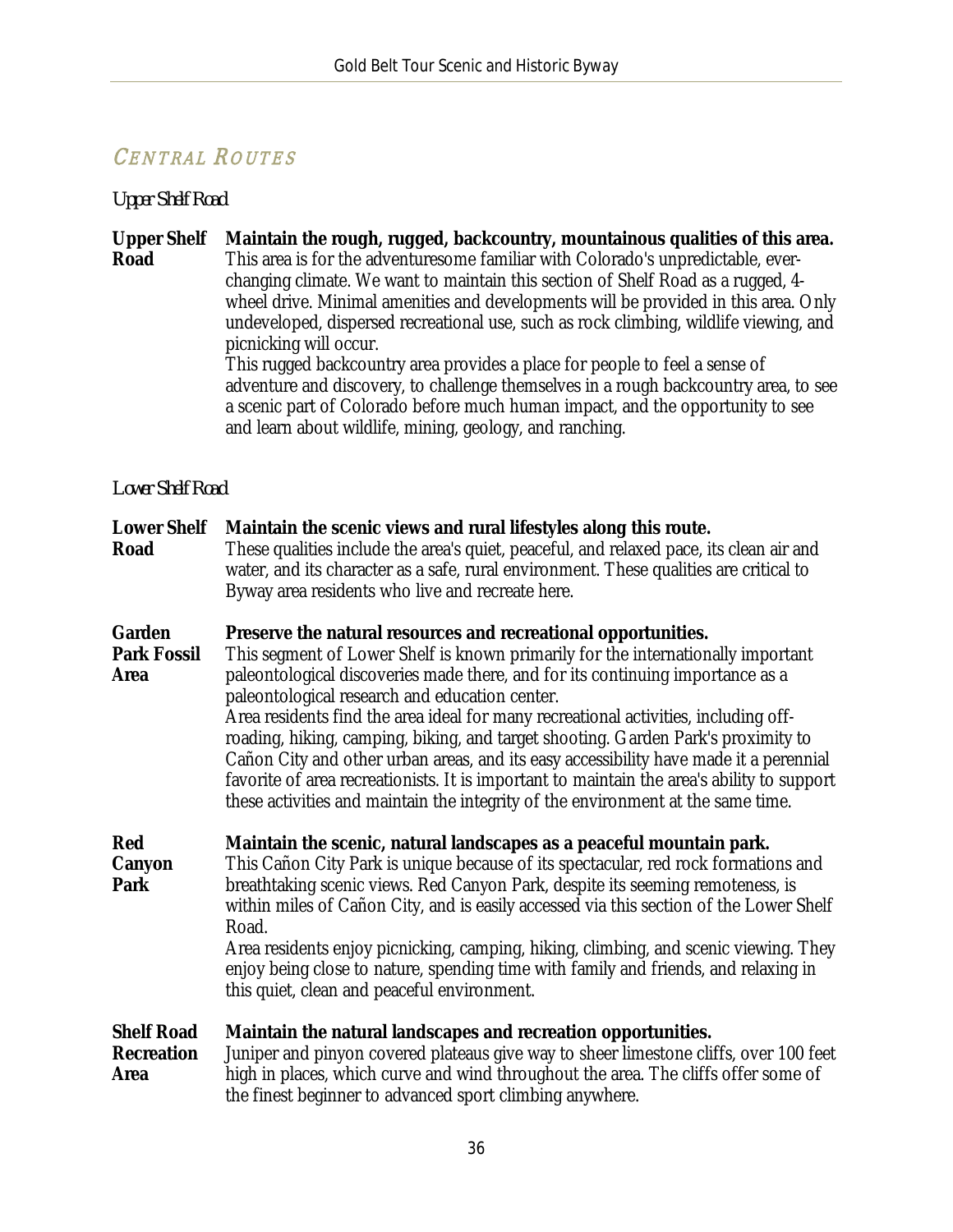The close proximity to the front range urban centers of Colorado and range of difficulty, the area offers excellent opportunities for those new to rock climbing while challenging even the most experienced climbers. Here they can enjoy the sense of community shared by those who share an interest in rock climbing, a sense of adventure and closeness to nature. The adjacent communities can enjoy an improved quality of life and economic benefits associated with outdoor recreation.

#### **Oil Well Maintain the natural landscapes and recreation opportunities.**

**Flats**

Named for the first oil well west of the Mississippi River, this single-track trail system winds through open meadows and pinyon/juniper forests while offering commanding views of the Arkansas River Valley and the Sangre De Christo Mountains.

The close proximity to the front range urban centers of Colorado combined with a mild climate and excellent trails make this a destination trail system for mountain bicyclists, particularly in the winter months when other areas are muddy or snowed in. Here users can connect with nature, get mental and physical health benefits and the community can enjoy an improved quality of life and economic benefits.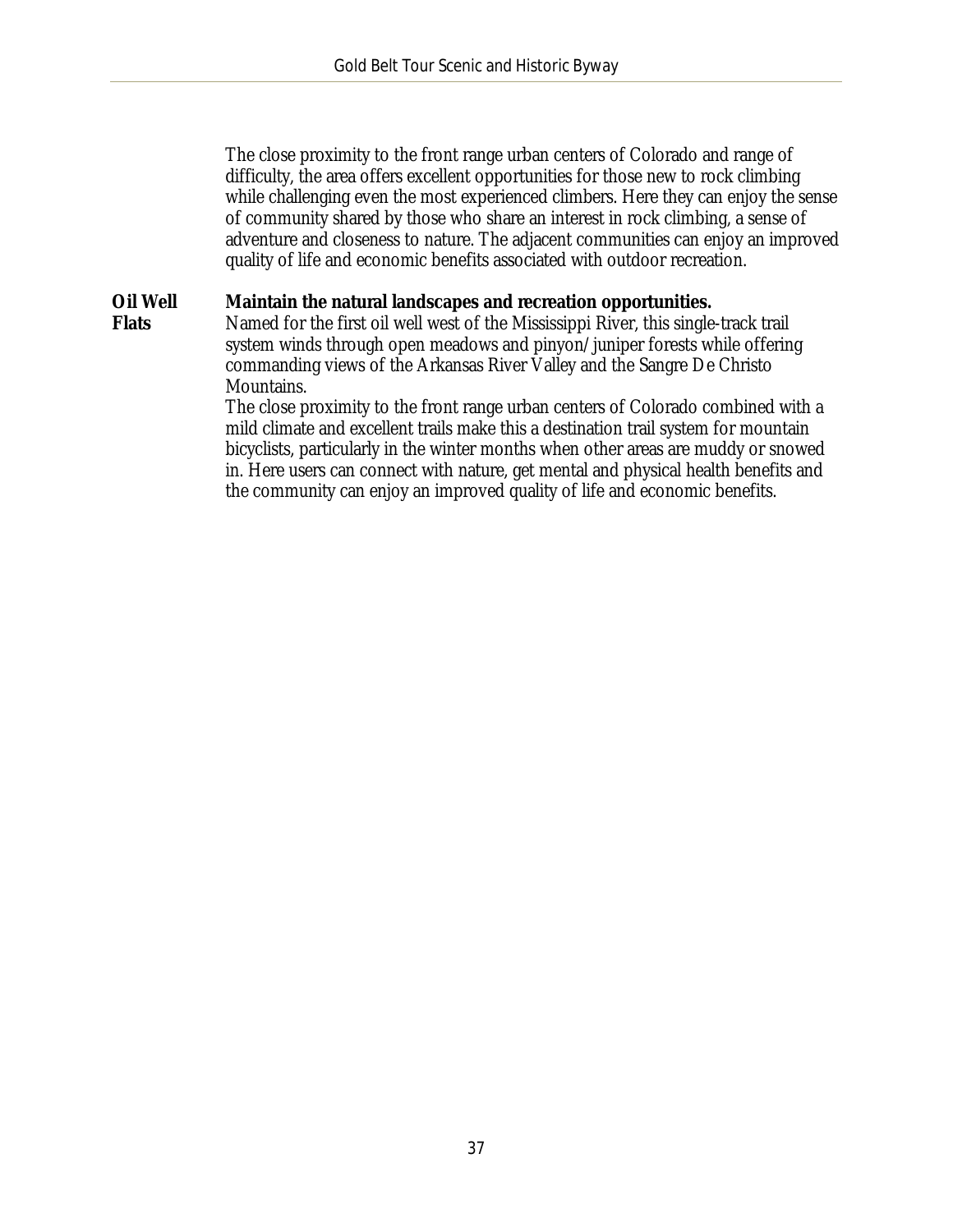# EASTERN ROUTES

*Cripple Creek to Victor*

#### **Hwy 67 Maintain a connection to our mining heritage.** This winding, high elevation highway offers glimpses of numerous mountains, historic mines, and present day mining.

#### *Phantom Canyon*

#### **Phantom Preserve the natural, scenic and historic characteristics of the canyon.**

**Canyon** This road is one of the most scenic and historic drives in Colorado. The route increases in elevation from 5500 to 9500 feet and offers the chance to see a wide range of plants and wildlife in their natural setting. We want to ensure that these diverse ecosystems are healthy and allowed to flourish. We want to have the road maintained as a gravel road that follows the route of the F&CC Railroad. The unique bridges offer a visual link to the areas historic past and should be preserved. The road condition and narrow bridges encourage people to slow down and view the scenery.

This beautiful area provides a place for people to reconnect with nature, a chance to get away from the everyday routine, a drive that is exciting and stimulating, to reaffirm a spiritual connection, and the opportunity to leave the developed world and to re-establish our link with the natural world.

#### *Florence to Phantom Canyon*

**Florence to Phantom Canyon Maintain the scenic and historic open spaces and encourage well-planned, clustered, commercial and industrial areas.** This route, which retraces the path of the historic Florence and Cripple Creek Railroad, offers open, unobstructed views of the Wet Mountains. The quiet, peaceful, rural lifestyles along this road are what make this area special

#### *Florence to Cañon City*

**Highway 115 Maintain the rural, small town characteristics of this area** We want to maintain a winding secondary highway that parallels the railroad and the Arkansas River. The scenic views of small farms, prisons, coal mines, and beautiful natural bluff formations make this drive a peaceful and relaxing trip.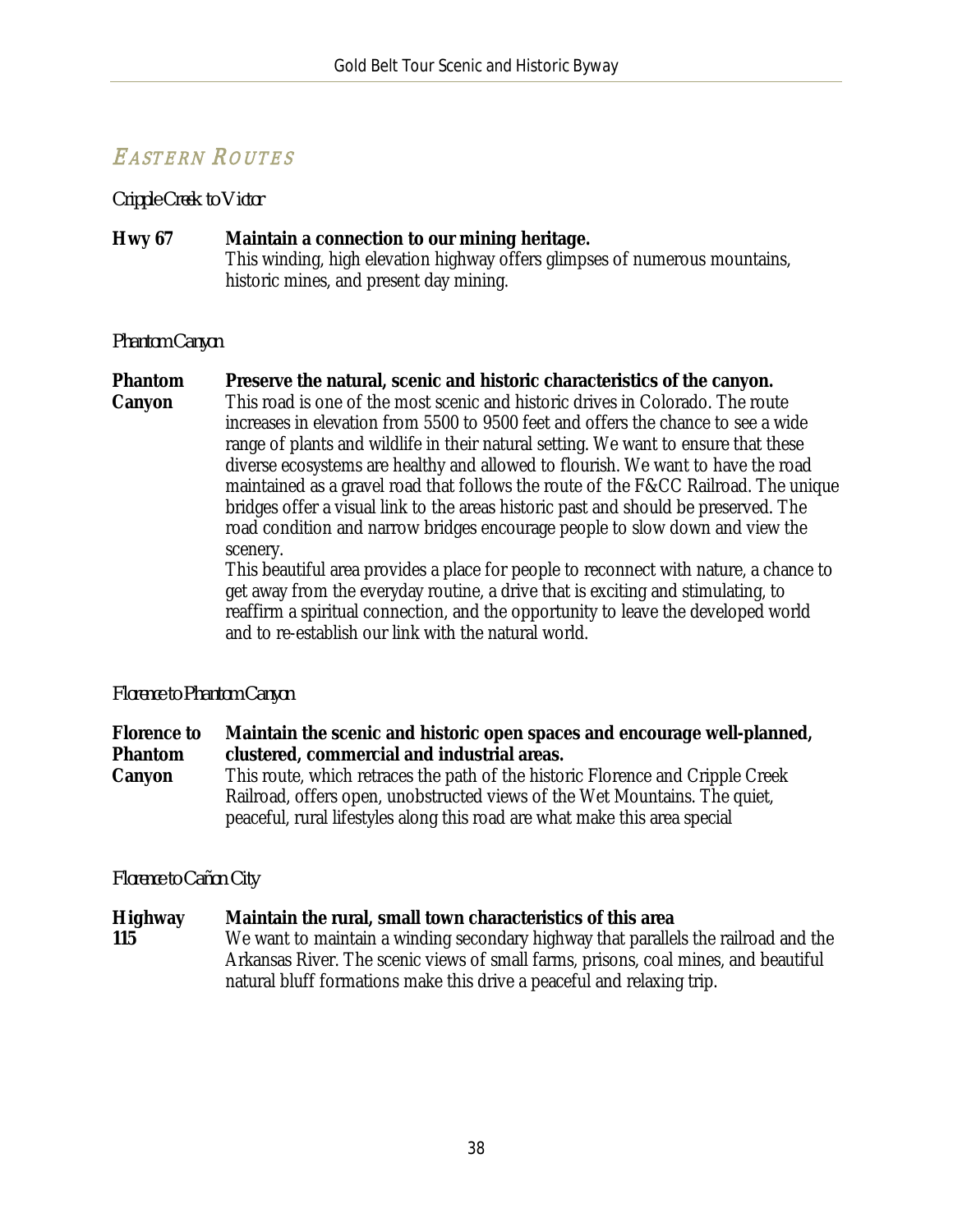# COMMUNITY FEATURES

#### **Cañon City Preserve the historic integrity of downtown Cañon City, the 19th and 20th century architecture and other historic and cultural features.**  The residents also feel strongly about the quality of life in Cañon City. Cañon City has identified quality of life as an important goal of the community. Quality of life means: clean and beautiful downtown area, a safe place to be, well-planned businesses and services, friendly people, quality goods and services, and appreciating the culture and features of a small, rural, town.

#### **Colorado Springs Preserve the historic connections between Colorado Springs and Cripple Creek/Victor.**

Colorado Springs is historically connected to Cripple Creek and Victor. The routes of the Midland Railroad and the Gold Camp Road are some of the important connections that should not be lost.

Colorado Springs is the major hub where much of the traffic to the Byway originates and serves as the "base camp" for the Gold Belt Byway and other attractions in the Pikes Peak region.

#### **Cripple Creek Preserve the historic turn-of-the century character of downtown Cripple Creek.**

Preserve the historic structures, streets, and other features. Also preserve the historic flavor or character of Cripple Creek - a bustling city of influence, historic types of transportation, melodramas, and the sights and sounds of Cripple Creek in the 1890's. Maintain a small town atmosphere with a strong sense of community. Encourage planned growth that strives to preserve the historic character and small town atmosphere of Cripple Creek. Serve as a destination community and provide a variety of overnight accommodations, restaurants, recreational opportunities, historic educational tours and programs, art and literature, and limited stakes gaming. Enhance and broaden the types of cultural opportunities that are reflective of the period 1895 to 1905.

#### **Florence Maintain our small town atmosphere and preserve the historic integrity of downtown Florence.**

The community vision is: Strive for a healthy, caring community, focusing on the past, having an eye on the future, while maintaining our small town atmosphere. Florence is a gateway community on the southern end of the Byway.

#### **Florissant Preserve the historic integrity of the community.**

Preserve the history of the Midland Railroad and the Hundley Stagecoach. The community wants to increase Byway visitation through town, capture expenditures from the Byway visitors, and attract new business and service providers. They would like to have a better connection with the Florissant Fossil Beds National Monument. They would like to restore the downtown area with dark-sky compliant, historic street lights, bring to life the history of this community, beautify the community, and provide recreational and educational opportunities in town.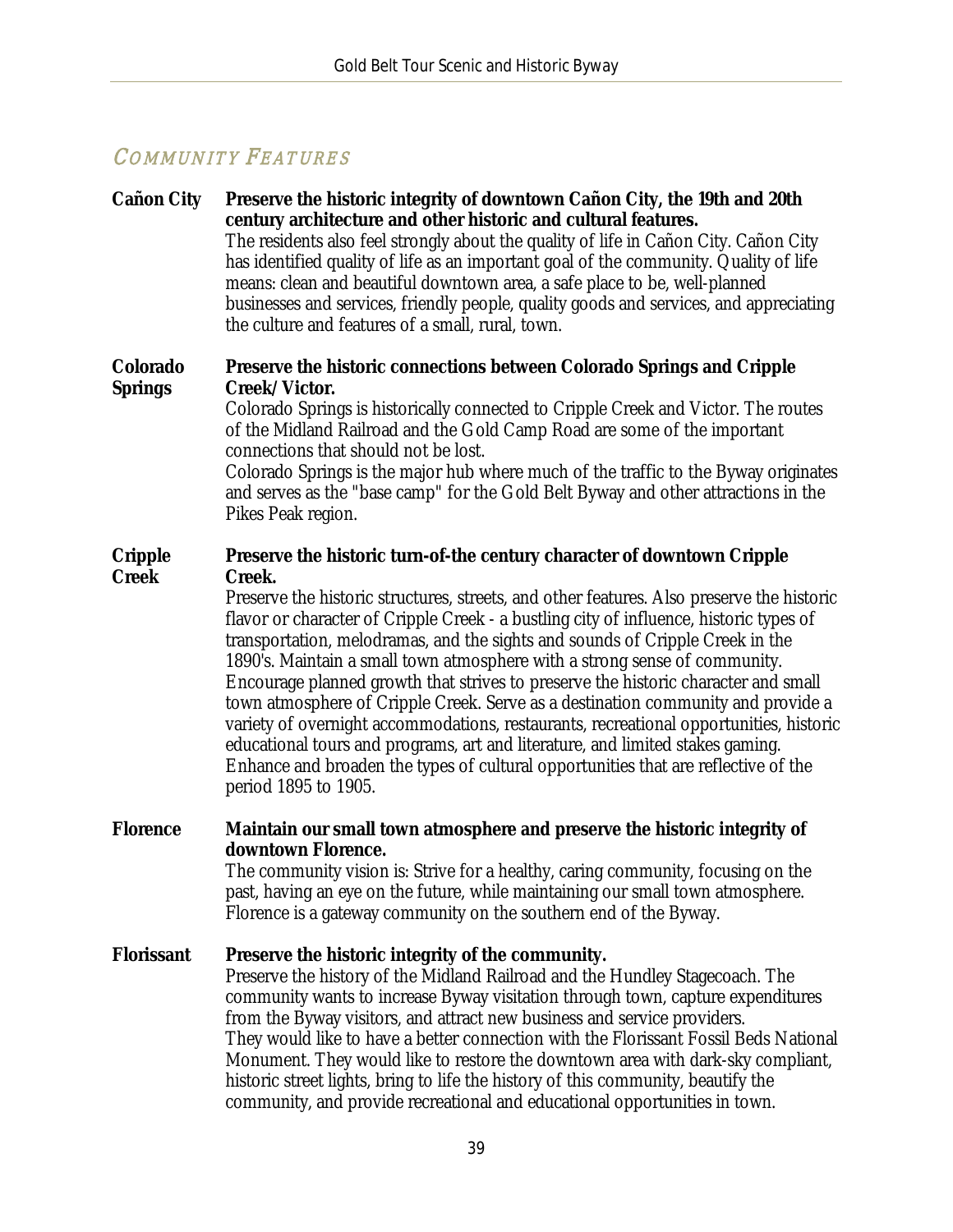#### **Victor Maintain the historic mining-town character and small mountain town atmosphere of downtown Victor.**

The town is focusing on re-creating the historic downtown of Victor to the early 1900s. Visitors would experience what it was like to live in Victor during the gold mining days of the early 1900s.

The small mountain town atmosphere is also very important to residents. Important qualities include: peaceful, quiet, slow pace, friendly people, and clean air and water. This community would like to expand the resident population - with a limit of 1200. Planned growth and long-range planning is critical to ensure that these important qualities are not lost.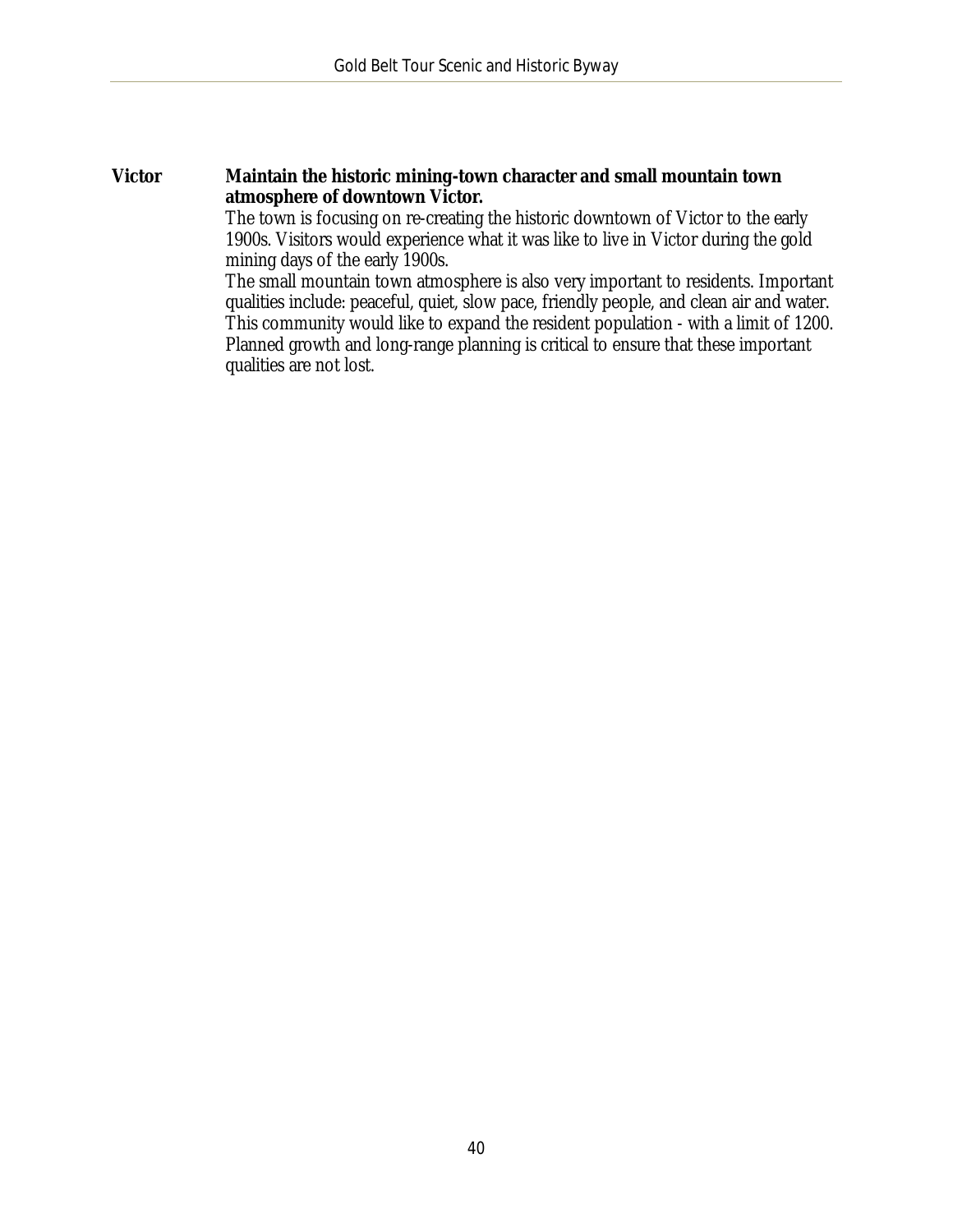### <span id="page-41-0"></span>**ISSUES AND OPPORTUNITIES**

Many issues face the Gold Belt Byway region today. Whether national, regional, or local, identifying specific concerns can help overcome these issues before problems can arise. The key to successful management of an area is to resolve issues, look for opportunities to improve, and plan for the future. Note: Many of the issues and opportunities included in this section come from the original Plan.

### **ISSUES**

#### **1. Unplanned Growth**

Increasing visitation and increasing migration to the region and state have caused the people of the Gold Belt Byway region to look carefully at growth. Elements such as rural lifestyles and historic downtown areas are very important culturally to the local people. Growth must be carefully planned in order to preserve our communities and cultures.

#### **2. Government Control vs Local Control**

More and more residents across the country are voicing a concern about big government. People want less government control and more control at the local level.

#### **3. Loss of Scenic Areas**

The Gold Belt Byway has many scenic areas and open spaces that are highly valued and make the Byway a special place. Most communities desire economic growth that strengthens the existing economies. However, a careful balance is needed to ensure that these special scenic areas remain for future generations. Adequate long-term planning is needed to ensure that these values are not lost.

#### **4. Road Use Issues**

A variety of factors, ranging from population growth, increased backcountry driving, gaming in Cripple Creek, increased commuters traveling to work in other communities, and the designation of the Gold Belt Byway, have led to increased traffic in areas where traffic volume has historically been much lower. This increase in traffic has resulted in an increase in dust, vandalism, traffic accidents, and other problems. These roads and attractions should be marketed through signs, brochures, and the media so that traffic is dispersed to the appropriate roads to ensure that the quality of life for residents and experience of visitors is not impaired.

#### **5. Mix of Land Ownership**

The Gold Belt Byway is a mix of private property: BLM, State Lands, communities and a National Monument. This mixed land ownership makes management of the area a challenge. Trespass and other negative impacts to private property are possible. An awareness and respect for the land and for the people who live there need to be developed.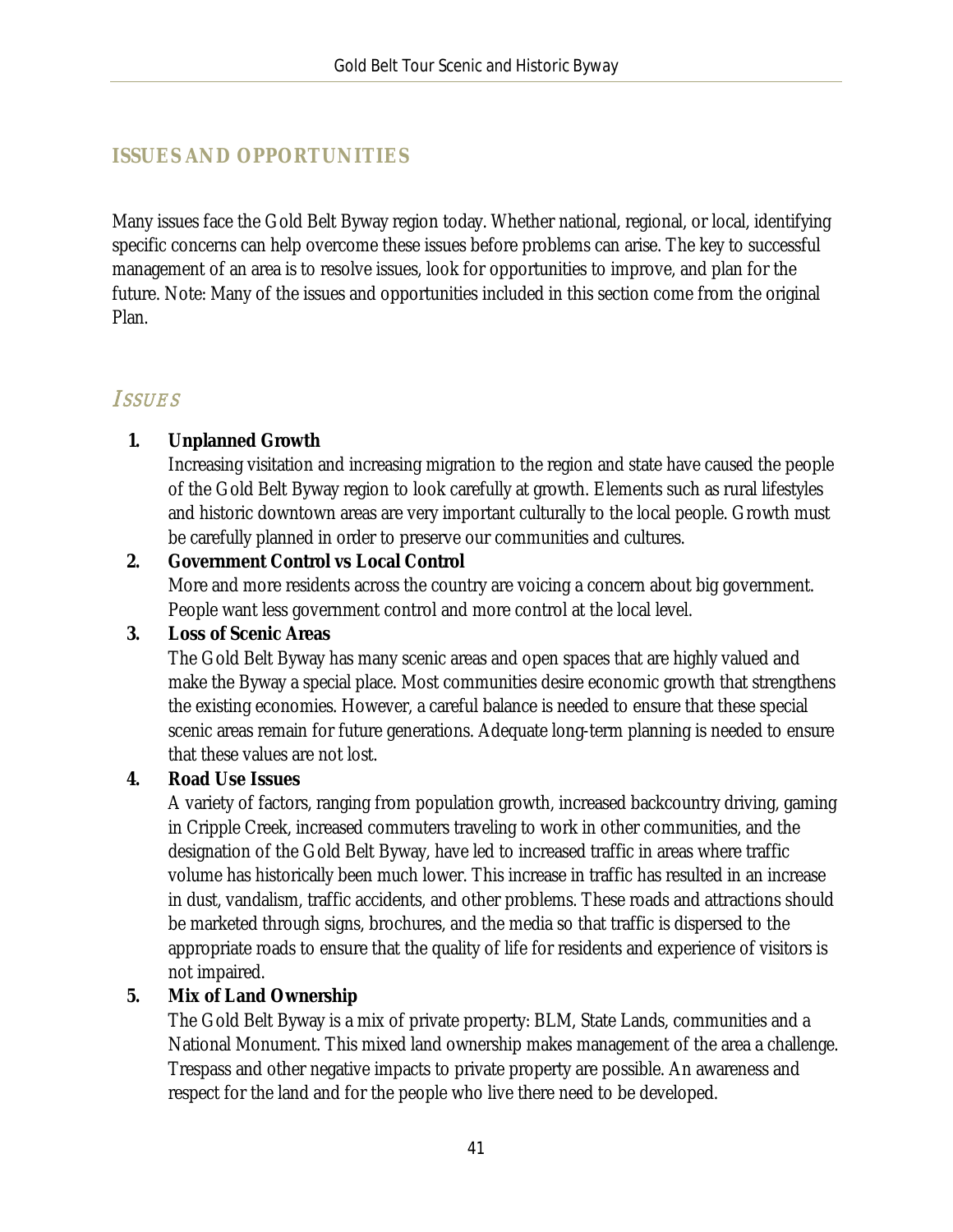#### **6. Services**

The increased visitation to the Byway region has resulted in a greater demand for services. These services include law enforcement, sanitation, transportation, search and rescue, fire protection, interpretation and education. There is a need to develop a less confusing and better coordinated system for utilizing existing services. A clear definition outlining the responsibility of each agency is needed.

### **7. Signing**

With so many agencies and partners involved in the Byway, there could easily be confusion with many different types, colors, and sizes of signs. A coordinated sign strategy is needed.

### **8. Marketing**

Previously, some marketing efforts were intended to simply increase the number of visitors. This concept could be very negative for the Gold Belt Byway. Target Marketing - matching what visitors want with what they get - is a better method for success. However a coordinated approach from all marketing providers is needed in order to be successful.

### **9. Can a Regional Plan be Successfully Implemented?**

Can the local people successfully ensure that their vision and goals are carried out over the next 25 years? Clearly, diligence and perseverance will be required in implementing the Byway plan over the long term.

#### **10. Funding**

Much of the work identified by the Association requires funding to accomplish. Traditional funding sources are drying up, have more competition for projects, and require more outside match. This all makes completing much needed projects along the Byway more complicated, time consuming, and logistically trickier.

# **OPPORTUNITIES**

#### **1. Resolve Issues**

Increase Funding Base By working together, we can accomplish more and deal more effectively with the issues identified above. Many funding opportunities exist for organizations that have long-range plans and clearly defined vision and goals.

### **2. Strengthen Local Community Economies**

Tourism is a major industry in Colorado. The communities along the Byway benefit from Byway-related tourism. The communities also benefit by rebuilding and restoring their downtown areas in ways that feature their historic significance and links to the Byway. There are many opportunities for small businesses in each community. This Byway plan helps to identify small businesses and services needed to help accomplish the vision and goals for the Byway.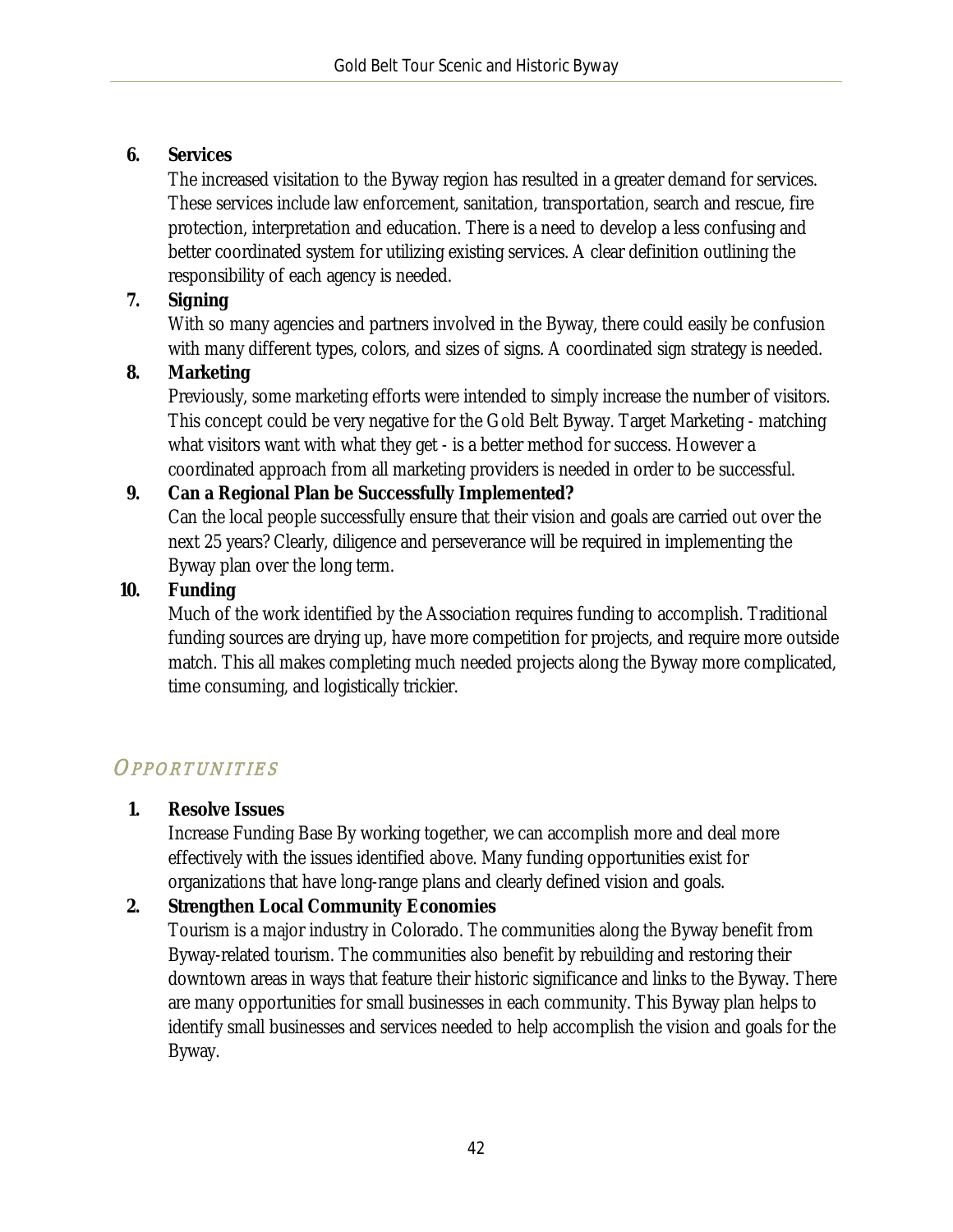#### **3. Cultural and Natural Resource Preservation**

There are many historic and natural resources important to the people of this region. Now that the people of the region have identified the resources important to them, the agencies and others can work together toward fulfillment of common goals.

### **4. Clean-up and Beautification**

One of the great opportunities for the Byway is the opportunity to work together on cleanup projects and provide incentives for beautification. Imagine roadways free of litter, carefully landscaped with native plantings.

#### **5. More Local Involvement**

Rather than traditional government management (in which each agency managed its areas independently) we will ensure that the agencies work together to achieve a common vision for this region.

### **6. Focus on Education**

The Byway can focus education on the rich natural and cultural history, traditional lifestyles, and land uses that have endured. We can't expect our schools to do it alone. We must be involved in teaching our children and visitors the importance of caring for and respecting the environment and the people who live in the area. We must promote an understanding and respect for our traditional lifestyles such as ranching and mining.

#### **7. Increased Collaboration and Communication**

There is a great opportunity to bring together a cross-section of citizens who can address new issues and concerns. Such a collaboration that involves local citizens and the various agencies, can have a very strong voice in the state, as well as the nation, for funding support and other benefits.

### **8. Well-Planned Recreational Developments**

Through this collaborative planning effort more appropriate recreational developments can be planned and developed, such as support for the Arkansas Riverwalk, sanitation facilities for Phantom Canyon, and improvements for Red Canyon Park.

#### **9. Coordinated Marketing**

There is a clear need to coordinate our marketing efforts. This can accomplish two things:

- a) We could provide consistent and accurate messages about what products we have to offer. All too often, we mislead or provide conflicting information or market an area that shouldn't be marketed.
- b) We could save money by developing advertisements that reach our target audience more effectively and at lower cost.

### **10. Funding**

While funding can be a huge hurdle, lack of funding can lead to innovative and unique solutions. Often, the need for funding may bring more stakeholders to the table who may have a different perspective or a novel idea that can solve some of these issues.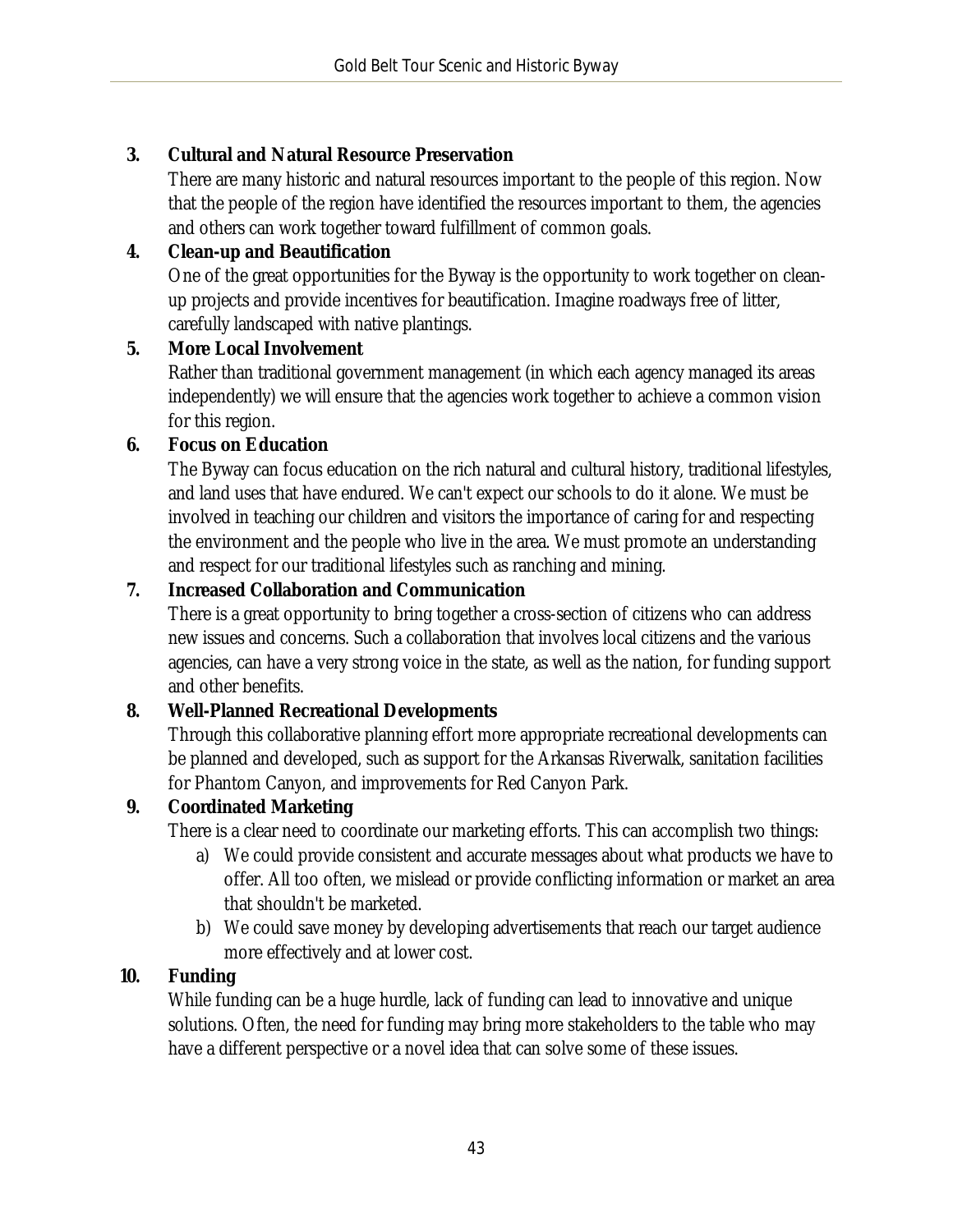# <span id="page-44-0"></span>**CHAPTER 4: BYWAY ASSOCIATION**

In 1998, after the Byway Planning Group developed a collective vision for the Byway, they determined that a new organization would be required to implement the vision. The Gold Belt Byway Association was formed in 1999 as a 501(c)(3) nonprofit organization to accomplish this goal.

The make-up of the Board of Directors of the Association that was designed to represent and advocate for such a large and diverse region was an important consideration. The Byway Planning Group felt it was important to have a varied stakeholder group represented on the Association. To address this, an 18 person board, with specific representative requirements was designed.

#### **GOLD BELT BYWAY BOARD**

*Appointed Voting Directors (6):*

- 1. Teller County Representative
- 2. Fremont County Representative
- 3. Cañon City Representative (one of the 4 original Byway Communities)
- 4. Cripple Creek Representative (one of the 4 original Byway Communities)
- 5. Florence Representative (one of the 4 original Byway Communities)
- 6. Victor Representative (one of the 4 original Byway Communities)

#### *Elected Voting Directors (12):*

- 1. Education Representative
- 2. Land Conservation Representative
- 3. Ranching Representative
- 4. Mining Representative
- 5. Business or Industry Representative
- 6. Florissant Area Representative
- 7. Tourism Representative from Teller County Byway Communities
- 8. Tourism Representative from Fremont County Byway Communities
- 9. Historic Preservation Representative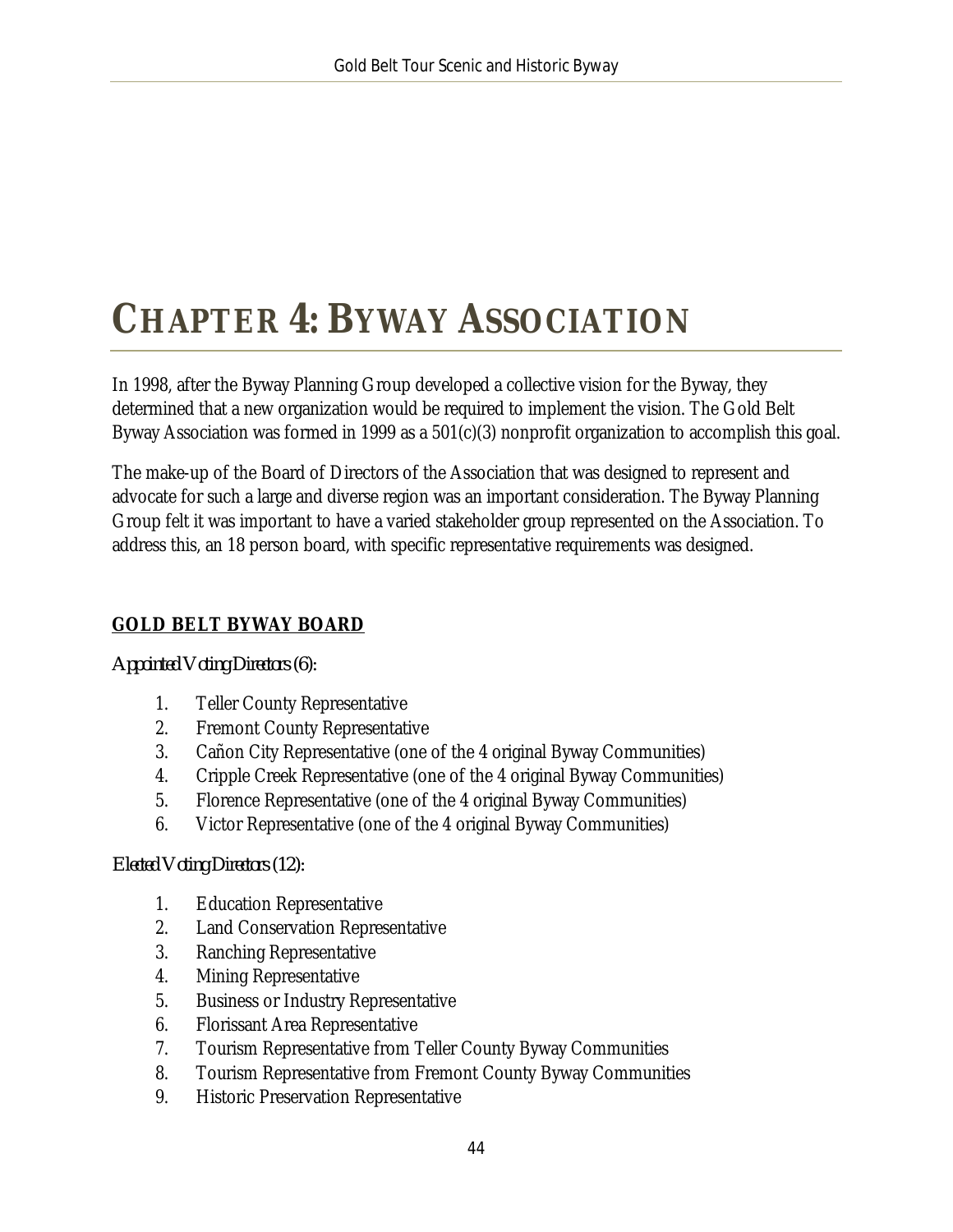- 10. Landowner Representative
- 11. At-large Representative
- 12. At-large Representative

#### *Appointed Non-voting Ex-Officio Directors (5):*

- 1. Colorado Department of Transportation Representative
- 2. Bureau of Land Management Representative
- 3. National Park Service Representative
- 4. Upper Arkansas Area Council of Governments Representative
- 5. Pikes Peak Area Council of Governments Representative

### <span id="page-45-0"></span>**ASSOCIATION MISSION STATEMENT**

*The Gold Belt Tour Byway Association, a 501(c)(3) nonprofit organization, is dedicated to preserving the rural lifestyle, natural environment, and rich cultural and historic heritage along the Byway. The association is a cooperative collaboration of individuals, businesses, governmental, and nongovernmental organizations. Through education and outreach the association shares the Byway with the world!*

The Association believes that a healthy natural environment and the preservation of open space and rural lands will ensure the Gold Belt Byway's continued success. We want to leave intact the broad, open plains, rugged mountains, and clear mountain streams that surround the eight communities along the Gold Belt Byway. We want to promote tourism that contributes to our local economies and does not intrude upon our privacy. We want to celebrate and share with others the diverse cultural history and traditional lifestyles of our people and places. We want to maintain healthy habitat for the animals that help make Colorado unique. We also want to instill an appreciation for the diverse natural history and significant paleontology and geology that make this Byway special.

We have a strong desire to preserve the rural and small town lifestyles. We must carefully plan and guide future growth and development so that they are compatible with our community values. Specifically, the Association will strive to accomplish the following to ensure a healthy and sustainable Byway:

- Maintain a healthy natural environment.
- Maintain the open space, scenic beauty, and rural lands that surround the eight Byway communities.
- Preserve the cultural heritage of our rural and small town lifestyles. ä,
- Sustain a good quality of life and healthy economy for residents.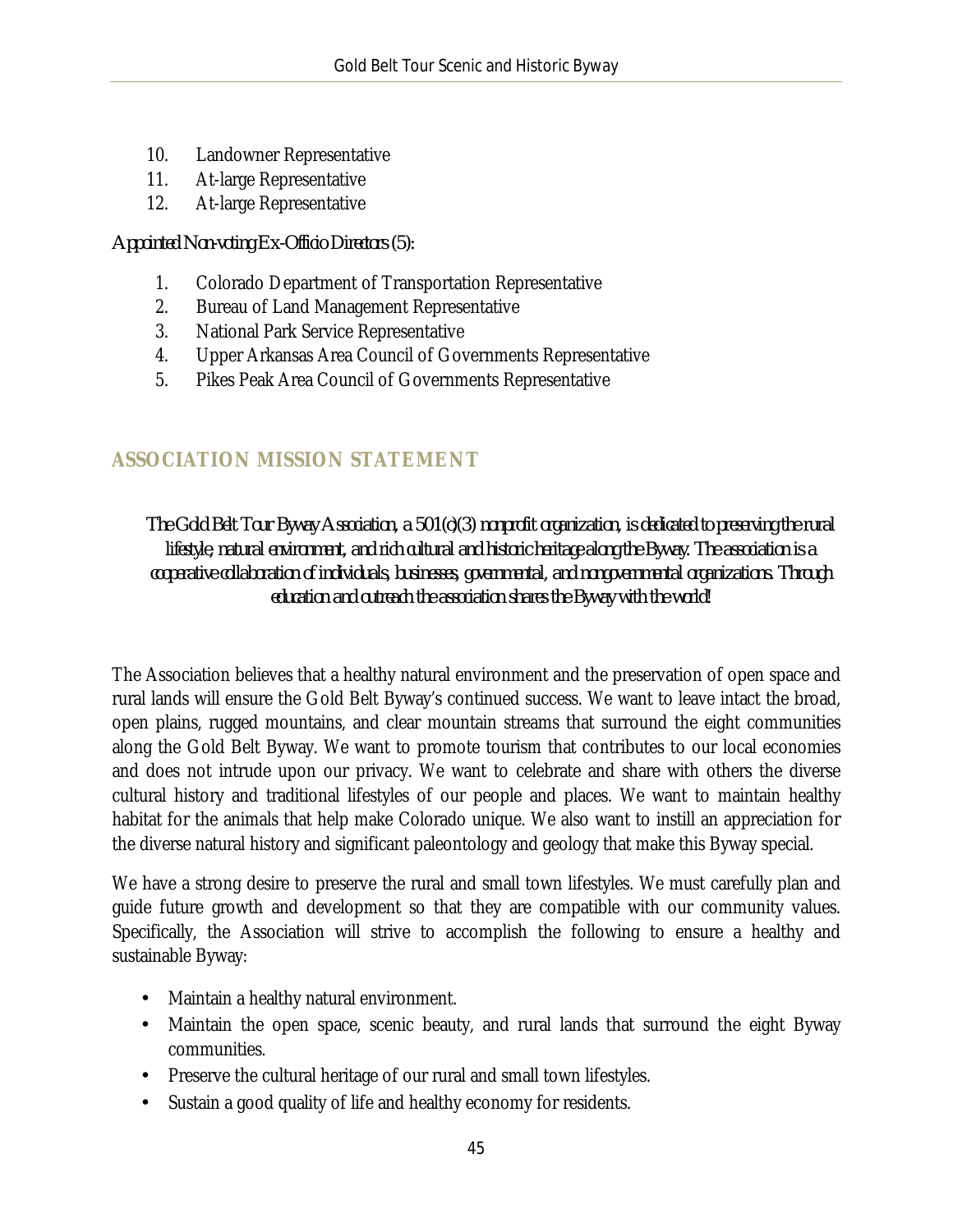Share the cultural and natural history and traditional lifestyles with others.  $\mathcal{L}^{\pm}$ 

See Appendix A for the Gold Belt Tour Byway Association bylaws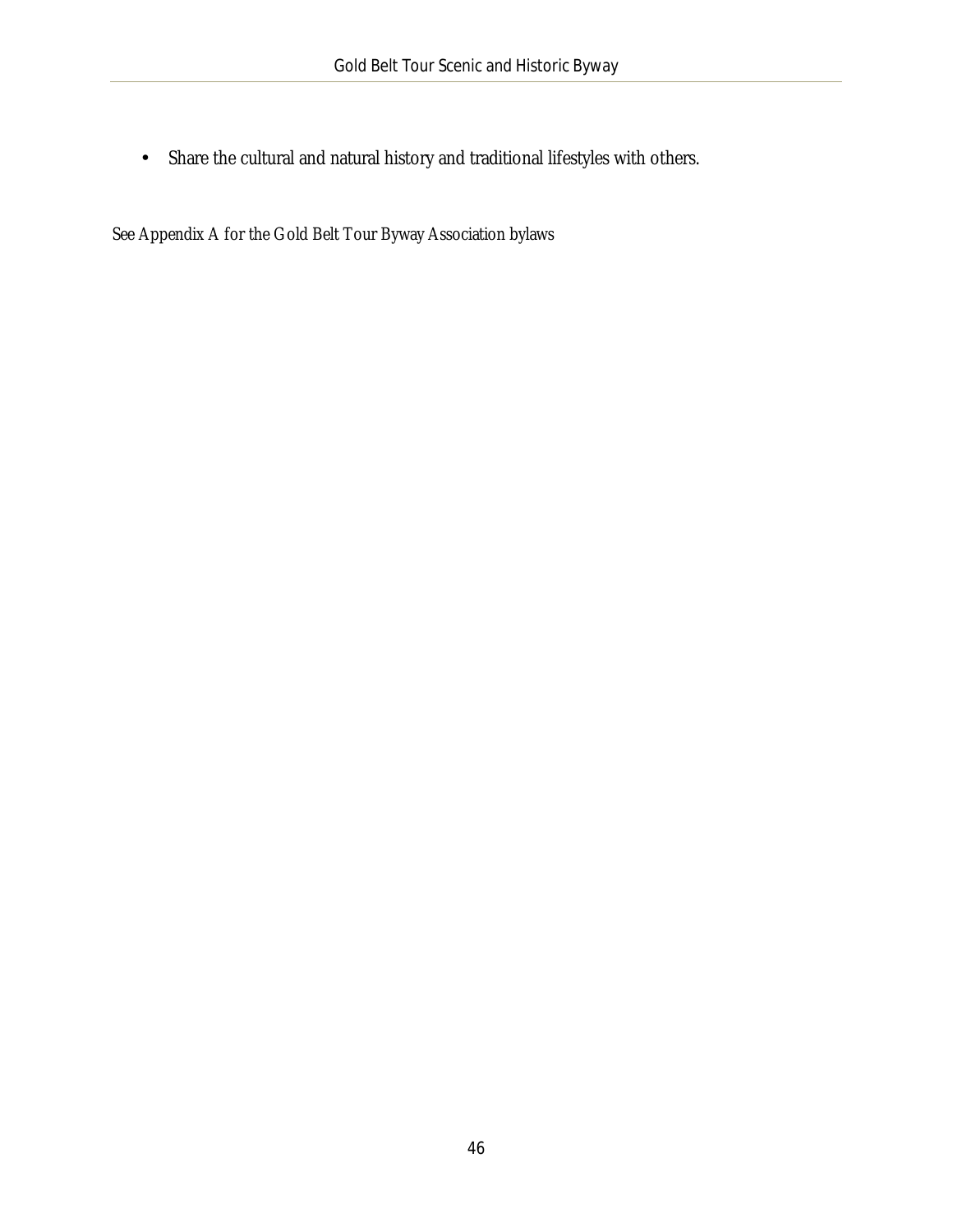# <span id="page-47-0"></span>**CHAPTER 5: PLAN IMPLEMENTATION**

### <span id="page-47-1"></span>**A PARTNERSHIP APPROACH**

Accomplishing the vision and goals found in this Plan can only be realized through an active partnership effort. The Gold Belt Byway Association will take the lead on implementing the CMP with assistance from the organizations detailed below. Other organizations may be approached to assist with implementation when necessary, as determined by the Association.

### GOLD BELT BYWAY ASSOCIATION

This is the primary organization that will coordinate and make recommendations for the Gold Belt Byway efforts. The Association will coordinate with the managing agencies, volunteer groups, and other organizations and individuals mentioned throughout this document. The Association will ensure that all local citizen concerns and affected interests are represented.

#### **Purpose of the Gold Belt Byway Association:**

- Serve as an oversight organization, to ensure that this planning document is utilized.
- Provide essential coordination, management, and funding responsibilities for items that  $\mathbf{r}^{(1)}$ are not currently being accomplished by the 10 managing agencies.

#### **Association Responsibilities:**

- **1. Oversee the Plan**. Review the CMP on an annual basis to ensure alignment with the stated goals. Coordinate to ensure that the managing agencies are utilizing the Cooperative Agreement to the best of their abilities.
- **2. Administer the Gold Belt Byway's budget**. Initiate, coordinate, and administer private and public funds, i.e. grants, sales revenues, membership fees, donations, fund raisers, etc.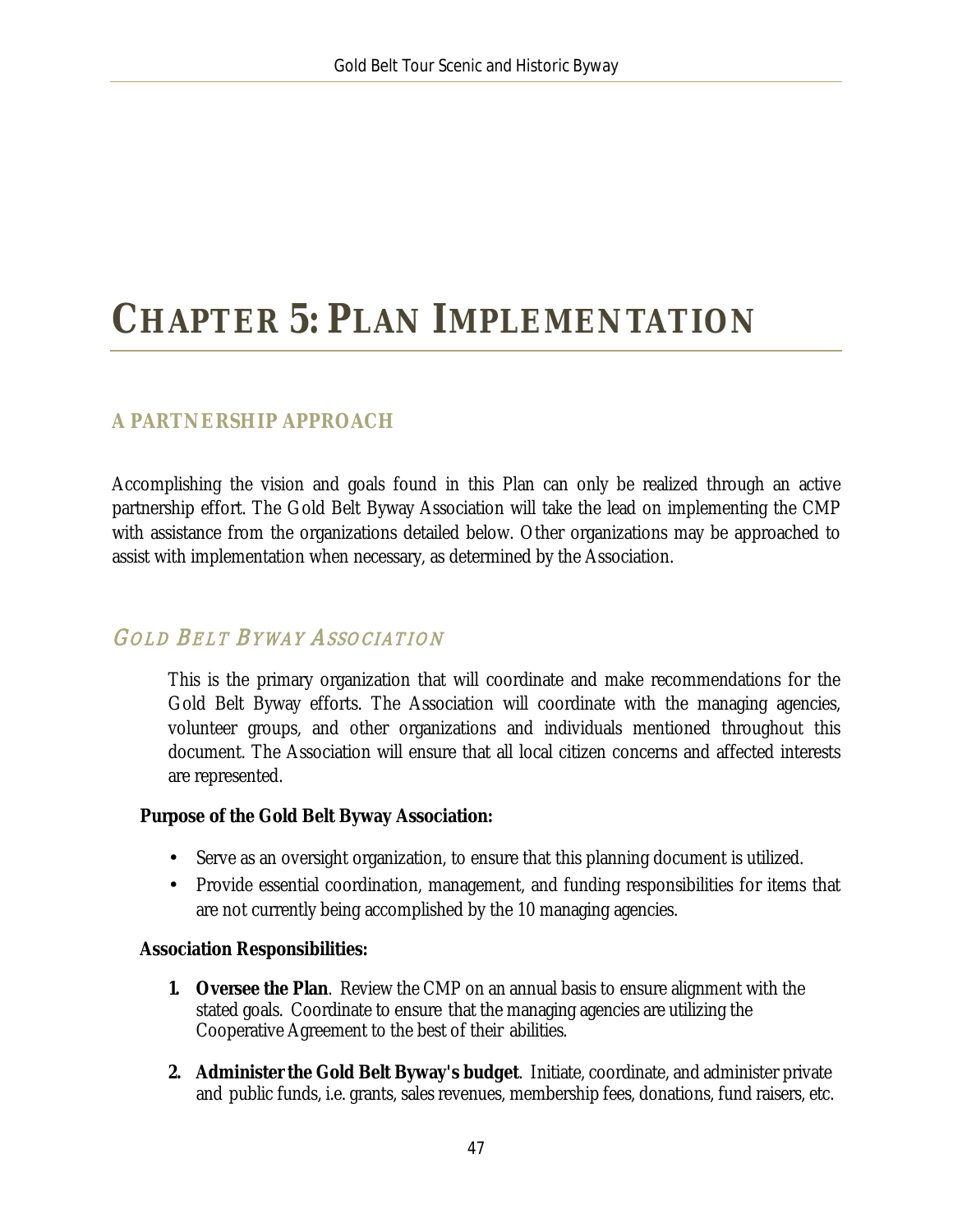- **3. Gold Belt Byway Advocate**. Make recommendations on any Byway related issues or opportunities. Prepare and distribute the Gold Belt newsletter. Ensure effective communication from the Association continues.
- **4. Coordinate Projects and Functions**. There are some needed programs and functions that are not currently being accomplished by any agency or citizen groups. Some examples include: coordinated marketing, Byway education, cultural preservation, adopta-road programs, volunteer coordination, training, etc. Coordinate all projects with landowners and affected parties to ensure all necessary communication, coordination and approvals are done.
- **5. Administration of the Association and the Byway**. Host regular coordination meetings, preparation of plan updates and annual reports, financial administration, etc.

## OTHER PARTICIPANTS

#### **1. Managing Agencies**

Through a formal Cooperative Agreement, ten managing agencies/municipalities have committed to jointly manage the Gold Belt Byway. The Cooperative Agreement describes each agency's specific responsibilities (See Appendix B). The ten agencies/municipalities include:

| City of Florence      | <b>Teller County</b>                                     |
|-----------------------|----------------------------------------------------------|
| Florissant            | Bureau of Land Management - Royal<br>Gorge Resource Area |
| City of Cripple Creek |                                                          |
| City of Victor        | <b>Florissant Fossil Beds National</b><br>Monument       |
| City of Cañon City    | Colorado Department of<br>Transportation - Region 2      |
| <b>Fremont County</b> |                                                          |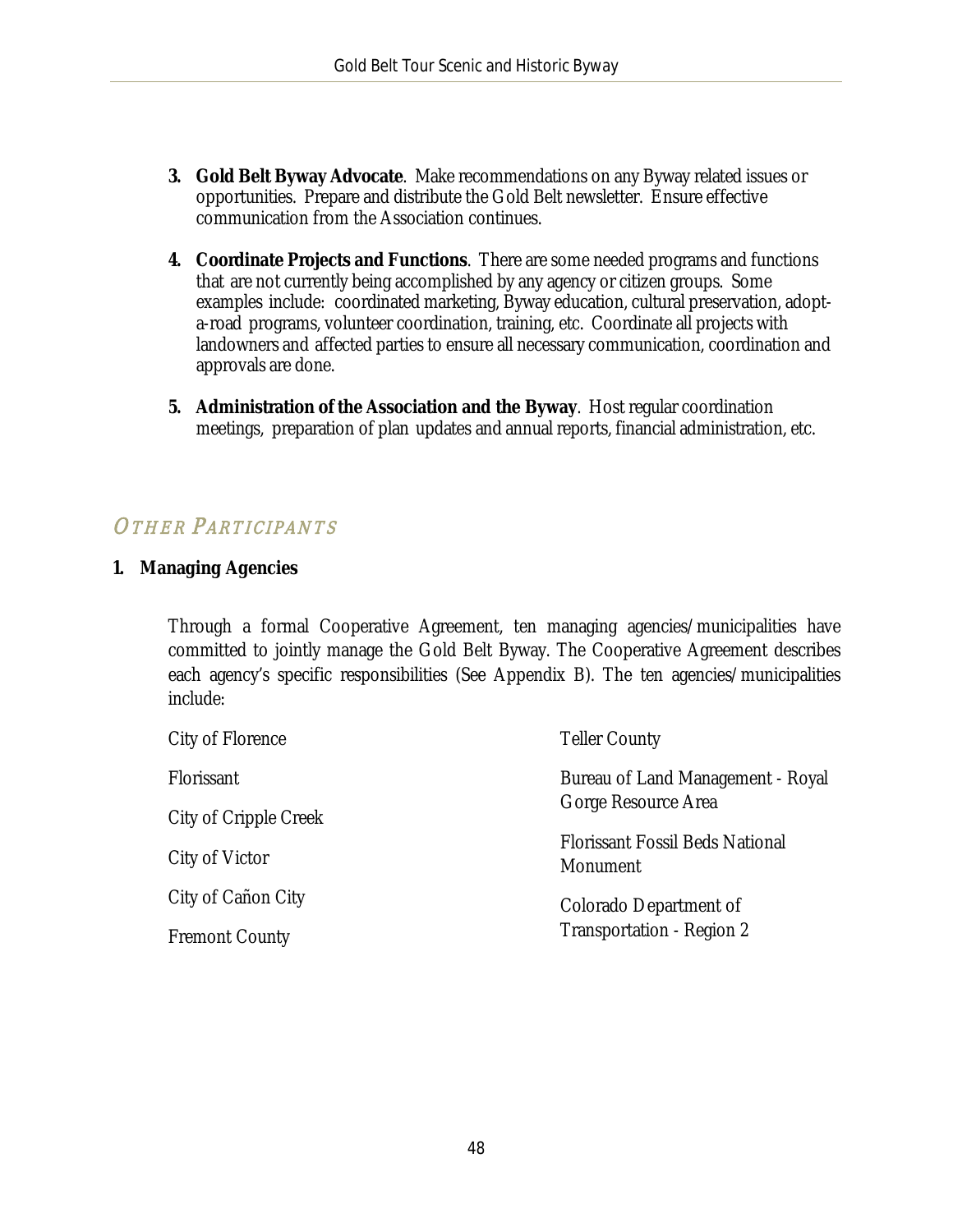*NOTE: Each agency has very different legal requirements and must be able to evaluate each action item according to its procedures, i.e. environmental analysis, city council approvals, etc. The Cooperative Agreement must be flexible enough to allow agencies to fully participate as partners in this effort.*

#### **2. Volunteer Support**

Numerous volunteer groups and individuals currently assist agencies and civic organizations in ways that directly support the goals and vision of this plan. With the continued support and dedication of these volunteer groups and individuals, a great deal of this plan can be accomplished and the Byway vision will become a reality.

#### **3. Local Landowners**

Many private landowners live along or near the Byway. The Association will look for ways that will benefit local landowners while helping to meet the Byway goals and vision. Examples include clean-ups, increased law enforcement, and support for traditional land uses, such as ranching.

#### **4. Local Business, Industry, Schools, Interest Groups, and Non-managing Government Entities**

Many tourism, recreational, and educational businesses and organizations have goals that align with the Byway's CMP. The Association will look for ways to form new partnerships and will support groups who have similar goals.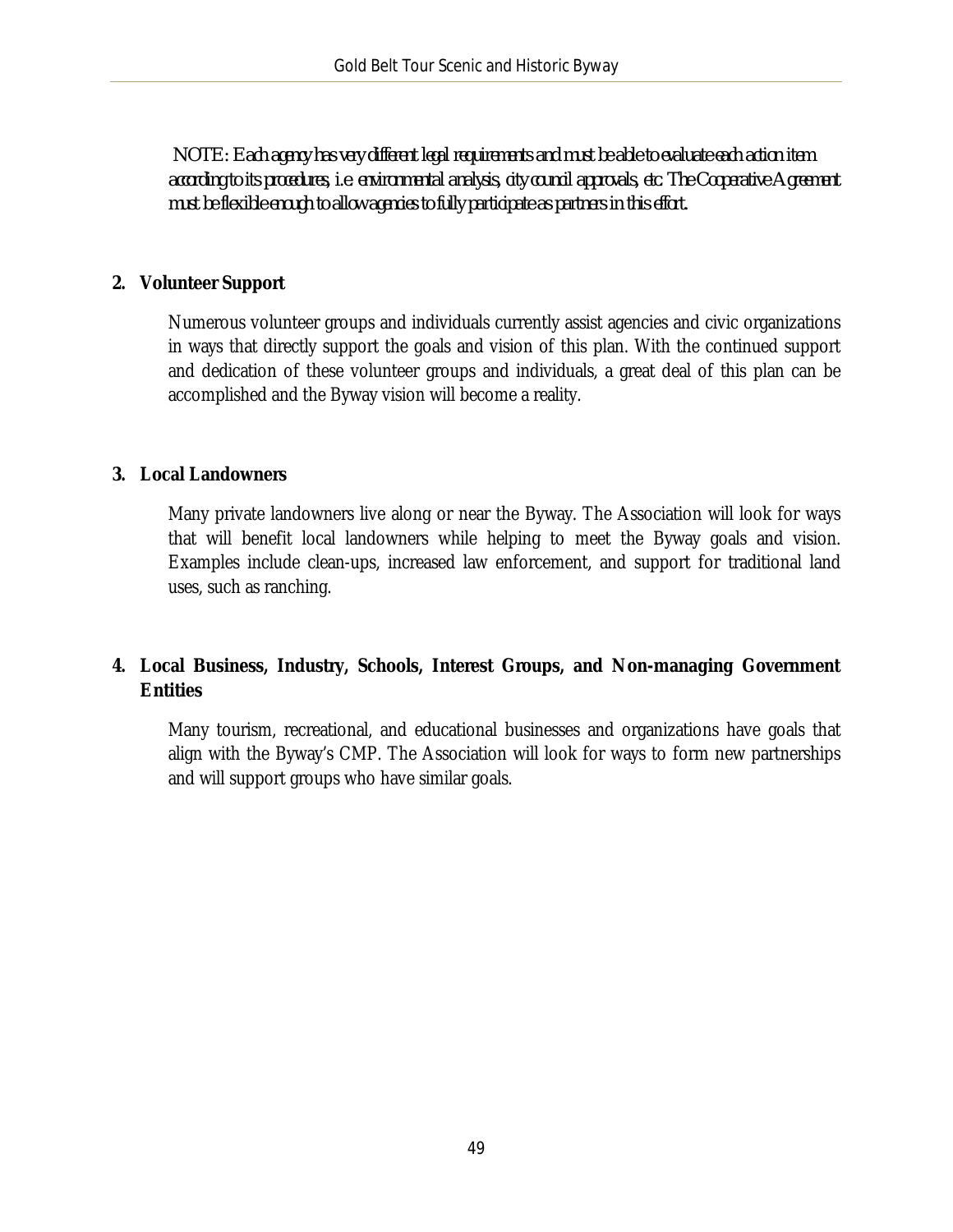# <span id="page-50-0"></span>**CHAPTER 6: BYWAY ASSOCIATION SUSTAINABILITY**

### <span id="page-50-1"></span>**FUNDING STRATEGY**

#### **Description**

Funding for the Gold Belt Byway has traditionally come from grants and the assistance of partner agencies. Grants have been obtained from several sources including FHWA Byway program, CDOT Enhancement, Colorado State Historical Fund, and private foundations. Of these, the most significant was the \$1.7 million provided through the National Scenic Byway Program between 1993 and 2012. However, since the federal grant program was discontinued in 2012, the Association has had to search for other funding sources in order to fulfil its mission. In addition to seeking new funding resources, the Association is committed to re-initiating and re-funding the National Scenic Byway Program. Funding options to evaluate are listed below.

#### **Funding Resources**

- 1. Work to re-establish the National Scenic Byway Program and the funding for this national program.
- 2. Grants
- 3. Partner assistance
- 4. Member dues
- 5. Revenue generating programs, new and existing
	- a. Existing programs include sales of books and DVDs, mission-driven revenue generating programs such as the 5K run, business and membership contributions/sponsorships, etc.
	- b. New potential programs include a voluntary sales percentage donations from retailers in the region, etc.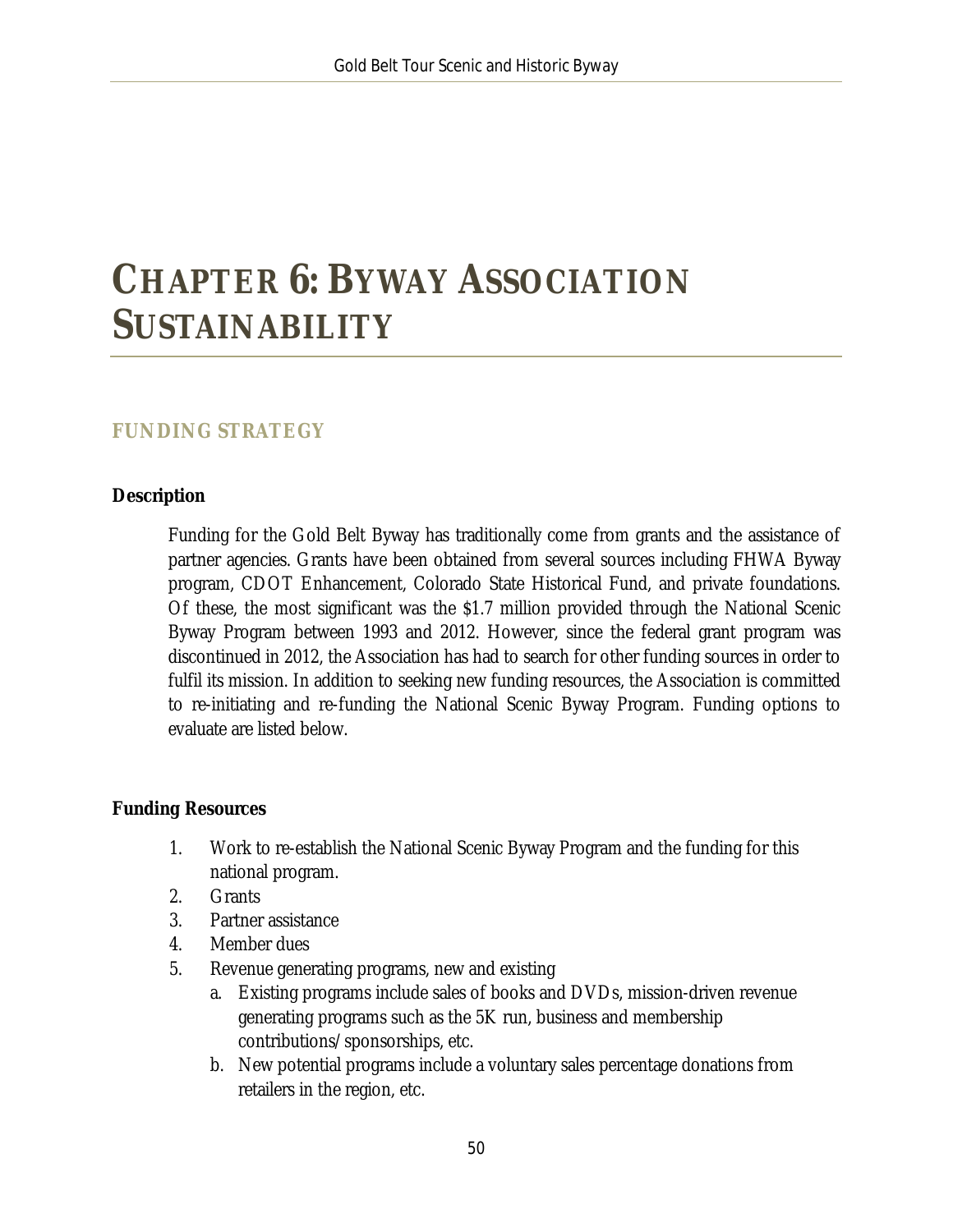6. Increase the amount of resource leveraging. This could be through programs such as Conservation Easements, in-kind donations, etc.

#### **Governance Strategy**

The Association acknowledges that strong governance and management of the Association is critical for plan implementation and for the long-term sustainability of the Byway and the Association. Goals for strengthening the Association's governance strategy include:

- $\mathcal{L}^{\text{max}}$ Ensure Board and staff have clear roles and responsibilities
- $\mathcal{L}^{(1)}$ Ensure Board members are actively engaged in the Association and attend meetings and events
- a. Board audit: to identify if there are gaps in the current board structure and make-up and to ensure the board is running as effectively and efficiently as possible
- Provide a supportive work environment for board and staff  $\mathbf{r}$
- $\mathcal{L}^{\text{max}}$ Association policy and other governance documents, Association guidance such as the Corridor Management Plan, and other processes will be reviewed and updated by staff and board on a regular basis

#### **Stakeholders and Partnerships**

The Gold Belt Byway recognizes that partnerships play a crucial role in the implementation of this plan and for other important activities along the Byway. The partnerships that are in place now have a proven track-record of impressive accomplishments including the work on the Garden Park School, protecting scenic properties up and down the Byway with local land trusts, and Economic and Marketing planning with other local byways. Strengthening new partnerships and deepening our relationship with existing partners will continue to ensure meaningful projects can be accomplished. Attracting new partners can be accomplished through many different avenues, including, but not limited to:

- 1. Increase awareness of the Byway:
	- a. Share accomplishments more effectively to get more people interested in and aware of the Association
	- b. Build relationships with other partners such as local retail and recreational groups
	- c. Use events more effectively to increase exposure. Determine which outreach opportunities are the most effective for the Association to attend. Where do we get the "biggest bang for the buck"?
	- d. Determine if there are opportunities for more social media engagement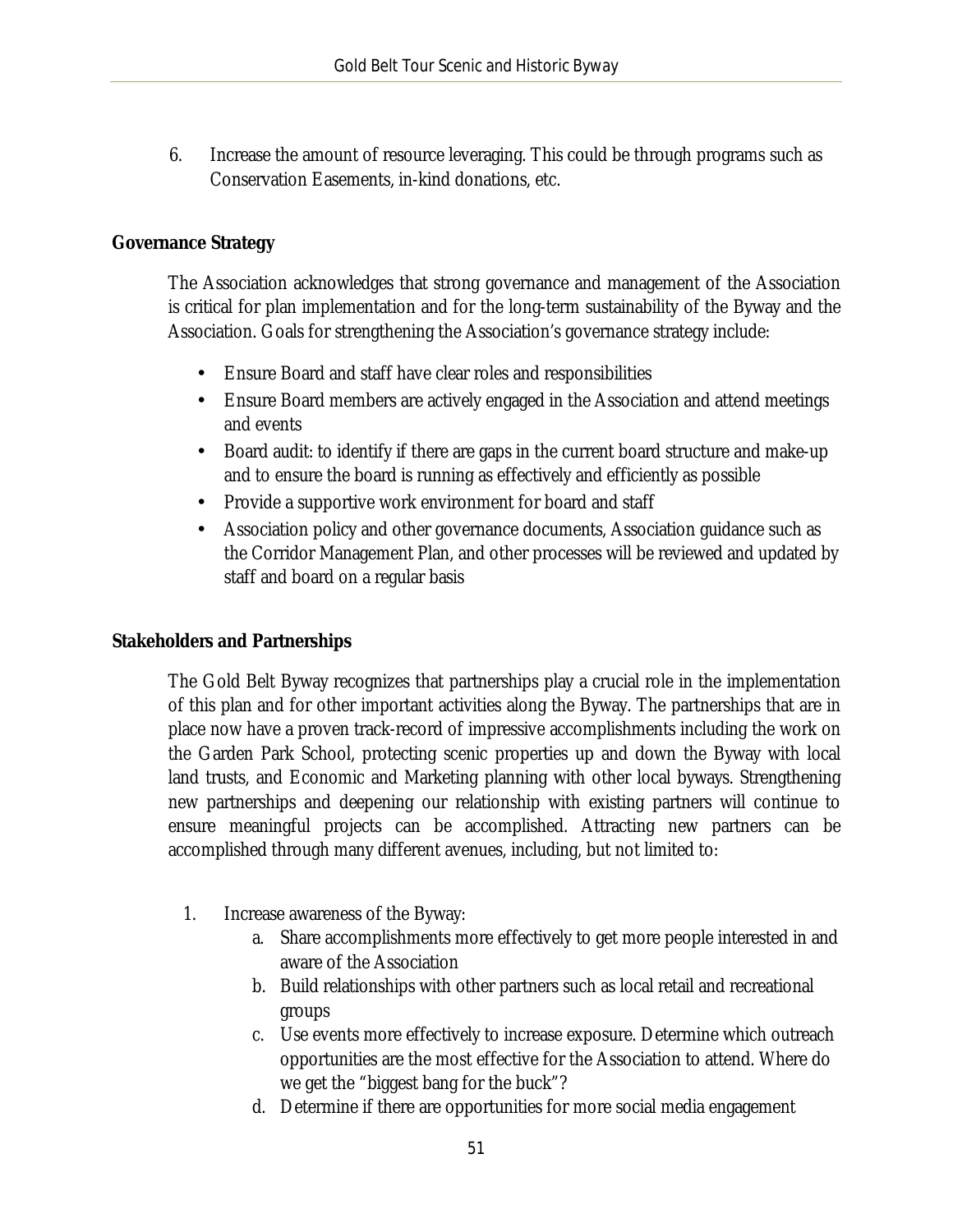- 2. Seek out new stakeholders and partners who may be a good fit for the Association
- 3. Identification and cultivation of new board members before openings arise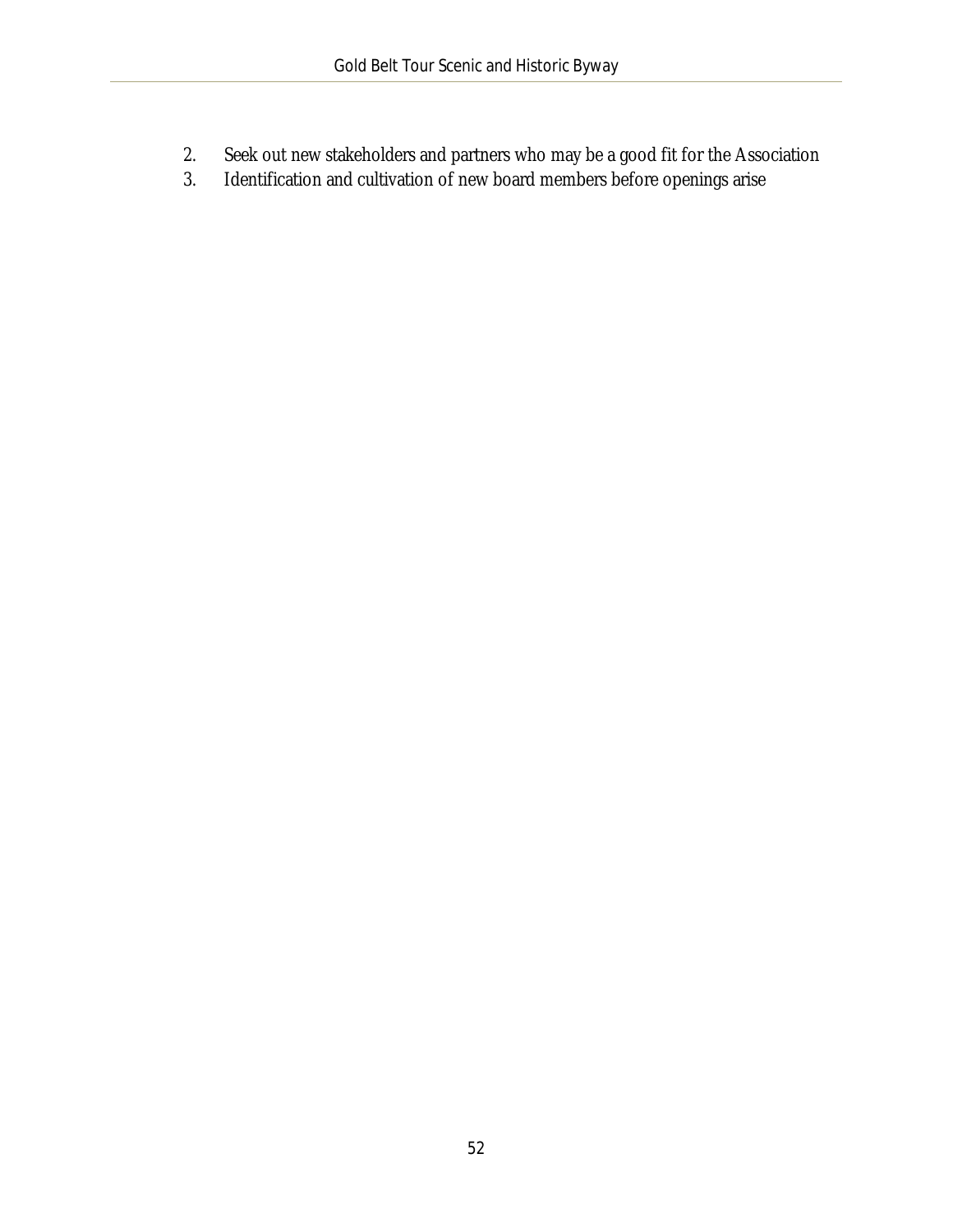# <span id="page-53-0"></span>**CHAPTER 7: GOLD BELT BYWAY GOALS**

#### **What are Goals, Objectives and Actions?**

| Goal      | Define, what we want to achieve.                    |
|-----------|-----------------------------------------------------|
| Objective | This is our roadmap, how we will achieve our goals. |
| Action    | Specifically state what we plan to do.              |

#### **A word regarding private property as it relates to this plan.**

This plan identifies numerous special historic features and recreational areas, some of them are located on private property. Any work on or conservation of private lands, or partnerships with private landowners are on a completely voluntary basis. **NO development on private property will occur without prior, expressed desire and approval of the landowner.**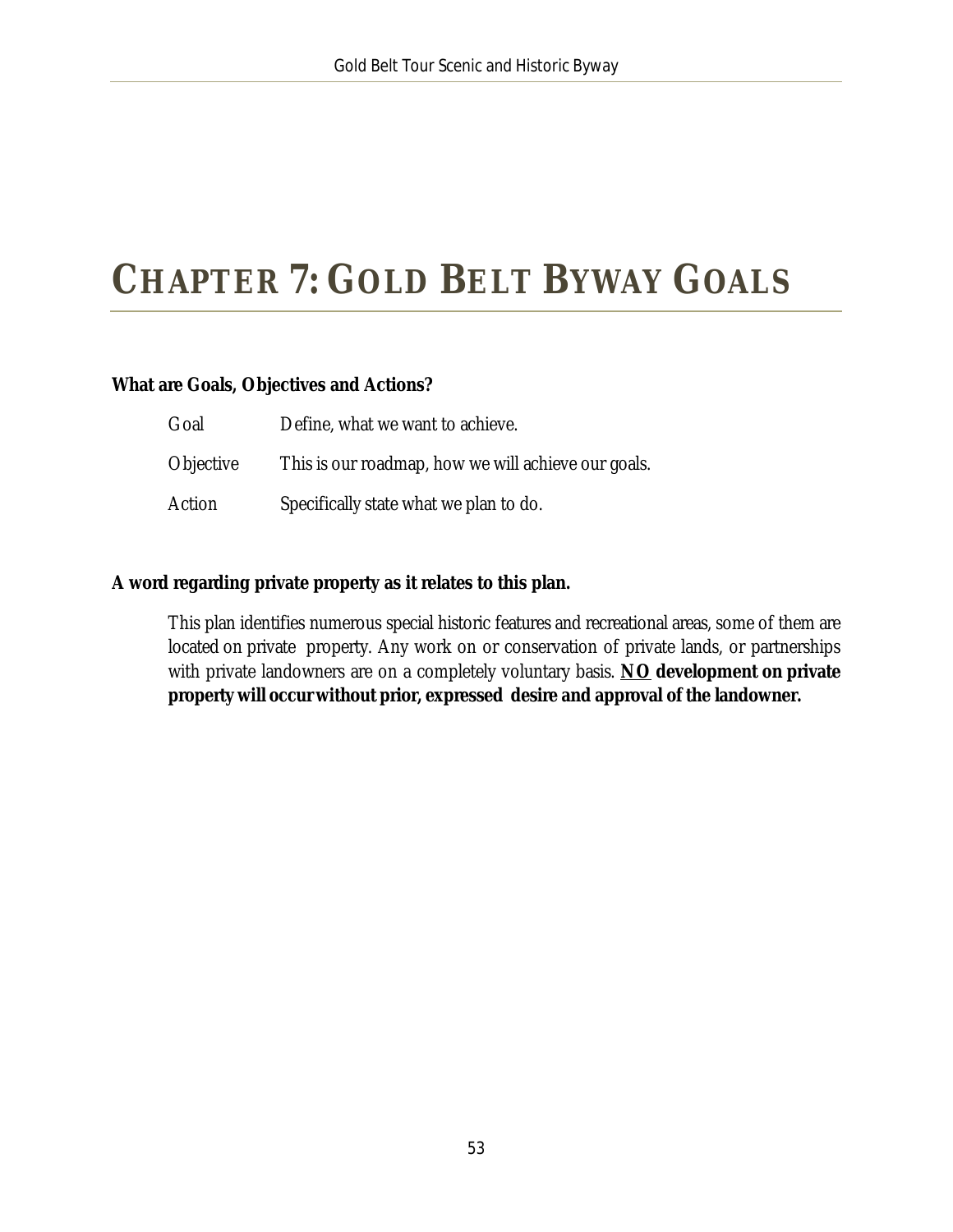### <span id="page-54-0"></span>**BYWAY GOALS**

**1. Beautification** – To provide a clean and attractive appearance along the Byway for current and future residents and visitors.

#### **Objectives:**

The road and ditches along the Byway will be free of trash and litter by ensuring at least 20 percent of the Byway is cleaned annually

#### **Actions:**

- Promote safe cleaning along the Byway routes
- $\mathbf{L}^{\text{max}}$ Check on County & State adopt-a-road programs, and encourage adoption of sections along the Byway not adopted
- **2. Educational Outreach** Increase the awareness, understanding, stewardship, and appreciation for the rich natural and cultural history, traditional lifestyles, paleontology, and land uses that have endured.

#### **Objectives:**

- Promote understanding and respect for traditional lifestyles, (i.e. ranching, mining)  $\mathbf{r}^{\mathrm{max}}$
- $\mathcal{L}^{\text{max}}$ Encourage Byway travelers to observe and recognize evidence of historic land uses
- $\mathbf{r}$ Promote a greater understanding of past and present human endeavors, traditions, and values and how these have shaped the landscapes and communities along the Byway

#### **Actions:**

- Coordinate and consolidate a variety of publications, including brochures, a  $\blacksquare$ newsletter, and small newspapers, to provide interpretation of the Byway history
- $\mathbf{r}$ Involve Byway residents in developing interpretive media (e.g. publications, signs, etc.)
- Support existing environmental education programs
- Coordinate information about the Gold Belt Byway with all local visitor centers  $\mathbf{r}$
- Regularly train all information providers so they can clearly and uniformly explain the types of experiences and opportunities offered along the Gold Belt Byway
- **3. Byways Signing** Signs will present a clear, professional, attractive, and consistent message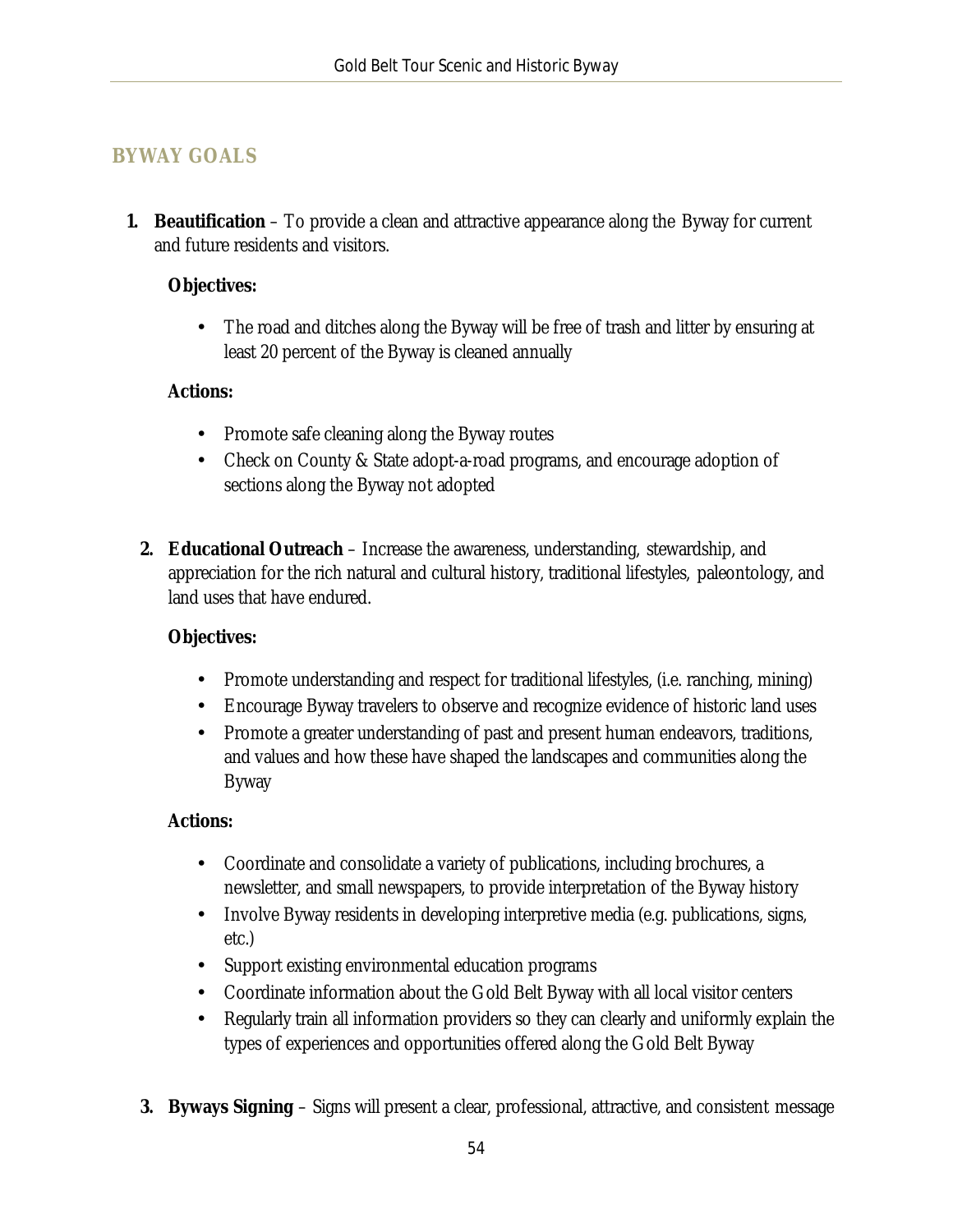along the Byway.

#### **Objectives:**

- Managing partners will accept responsibility for public signs within their jurisdiction  $\mathcal{L}^{\text{max}}$ by coordinating Byway signing
- All public Byway signing will be easy to follow, easily recognizable, and will not detract from the character of the area

#### **Actions:**

- Coordinate, implement, and maintain a public informational sign plan  $\mathcal{L}^{\text{max}}$
- Coordinate all signage efforts with jurisdictional partners  $\mathcal{L}^{\text{max}}$
- $\mathcal{L}^{\text{max}}$ Inventory and inspect all Byway signage regularly
- **4. Marketing** Ensure that the Byway's vision and goals are met by marketing the various Byway opportunities, attractions, and communities so that we match visitor preferences and expectations with the actual product.

#### **Objectives:**

t. Match visitor preferences and expectations with the actual product

#### **Actions:**

- Ensure that various marketing materials, public relations media, interpretive media, t. and service and information providers will include: type of experience offered (refer to Important Characteristics described in Chapter 3), user ethics, time and distance of routes, access points, availability of visitor services and facilities, road conditions, traffic volume, and recreational opportunities
- Offer training regularly to information providers so they can clearly and uniformly  $\mathcal{L}^{\text{max}}$ explain the types of experiences and opportunities the Gold Belt Byway offers
- **5. Safety** Strive to provide a safe place for people to live and visit.

#### **Objectives:**

 $\mathbf{r}^{(1)}$ Encourage law enforcement authorities to develop Byway enforcement, fire protection, and search and rescue plans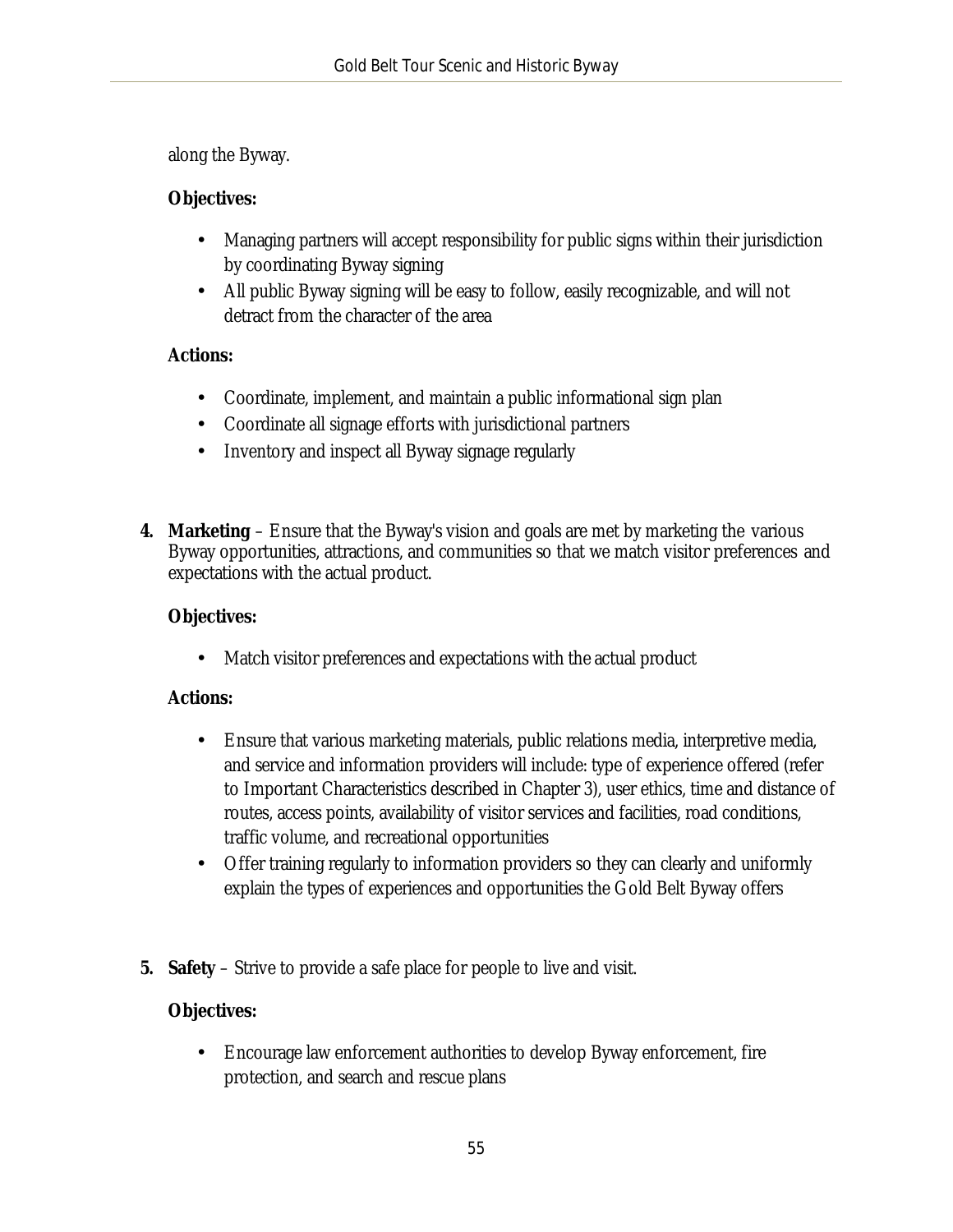#### **Actions:**

- Encourage law enforcement agencies to increase their patrols of the lower Shelf,  $\mathbf{r}$ Phantom Canyon, and High Park Roads
- Support wildfire protection with mediation plans ä,
- **6. Open Space** Encourage the conservation and preservation of open landscapes surrounding our communities, including rural ranchlands, public lands, wildlife habitat, scenic views, historic and modern day mining technology, and other applicable businesses and industries.

#### **Objectives:**

- Work with local planning departments (Counties, Cities, Towns, etc) to support the  $\mathcal{L}^{\text{max}}$ unique scenic and rural qualities of the Byway
- $\mathcal{L}^{(1)}$ Encourage and support land trusts whose work is consistent with the open space goals of the Byway
- Provide incentives to landowners along the Byway to help them sustain the rural  $\mathbf{r}$ ranching and mining lifestyles

#### **Actions:**

- $\mathbf{L}^{\text{max}}$ Work with existing land trusts to encourage private land protection where appropriate
- $\mathbf{L}$ Encourage the application of the Visual Resource Management, visual category stipulations on BLM lands
- Continue to implement the Landscape Preservation Plan developed in 2007 and updated in 2013. Update when necessary
- Work with land trusts and various preservationist groups to inform land owners of  $\mathbf{r}$ conservation easements and other options
- Work with public works agencies, state and U.S. highways, utilities, ditch companies,  $\mathbf{r}$ railroads, and other agencies or concerns, to secure shared use of easements and corridors
- Encourage BLM to acquire or exchange for lands adjacent to the Byway.
- Participate in local planning processes to ensure that the protection of open space and  $\mathbf{r}$ rural ranchlands are a priority along the Byway.
- Continue to obtain funds for preserving open space and rural ranchlands along the  $\mathcal{L}^{\text{max}}$ Byway.
- $\mathbf{L}$ Work towards re-funding the National Scenic Byway Program
- **7. Natural and Cultural Resources –** Protect the scenic and historic qualities of the Gold Belt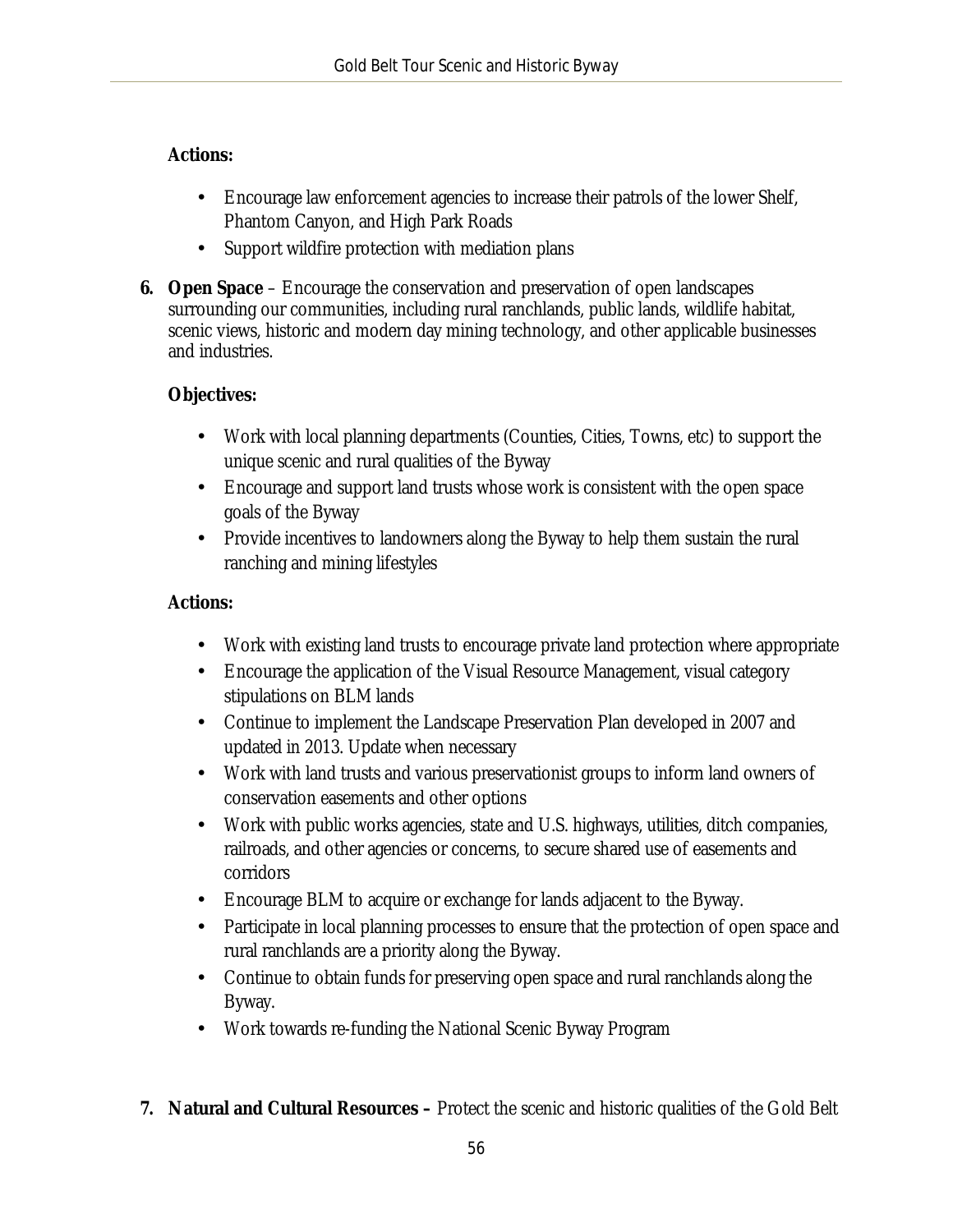Byway so that the next generation of Byway visitors can experience the spectacular natural and cultural landscapes that earned the Byway its national designation.

#### **Objectives:**

- Support viable efforts to preserve cultural history along the Byway  $\mathbf{L}$
- $\mathcal{L}^{\text{max}}$ Support land trusts whose work is consistent with the open space preservation goals
- Support community efforts to protect historic sites along the Byway (specifically National Historic Register listed or eligible sites)

#### **Actions:**

- Provide incentives to landowners along the Byway to help them protect land, water and historic resources and sustain the rural ranching and mining lifestyle
- Encourage elected officials and planning departments to adopt the Gold Belt Tour Heritage Preservation Plan priorities in municipal and county master plans
- Participate in local master planning processes to encourage additions related to the Gold Belt Tour Heritage Preservation Plan
- Collaborate with the BLM, NPS, and other public land management agencies to  $\mathbf{r}$ provide access to, protect, and interpret the natural and cultural history along the Byway corridor, ensuring a rich Byway experience for public lands visitors
- Partner with traditional, private industry sectors, such as mining and ranching, to  $\mathbf{r}^{(i)}$ protect and interpret natural and cultural history on private lands where appropriate
- $\mathbf{r}$ Cooperate with organizations dedicated to ecosystem health – specifically, those working to protect threatened or endangered species and reclaim damaged riparian areas and improve water quality along the Arkansas River, Four Mile Creek, and Eight Mile Creek corridors
- **8. Byway Plan –** Ensure the Association is always working towards securing the financial resources and financial stability to fulfill the Byway's vision and goals and to ensure the Association is stable, sustainable, and working in the most efficient way feasible.

### **Objectives:**

- Acquire sufficient funds to sustain staffing to perform day-to-day duties enabling the Association to achieve the stated goals and visions.
- Secure commitment from the partners to support the projects and goals that are important to the region.
- Complete projects that enhance the Byway's goals  $\mathbf{r}$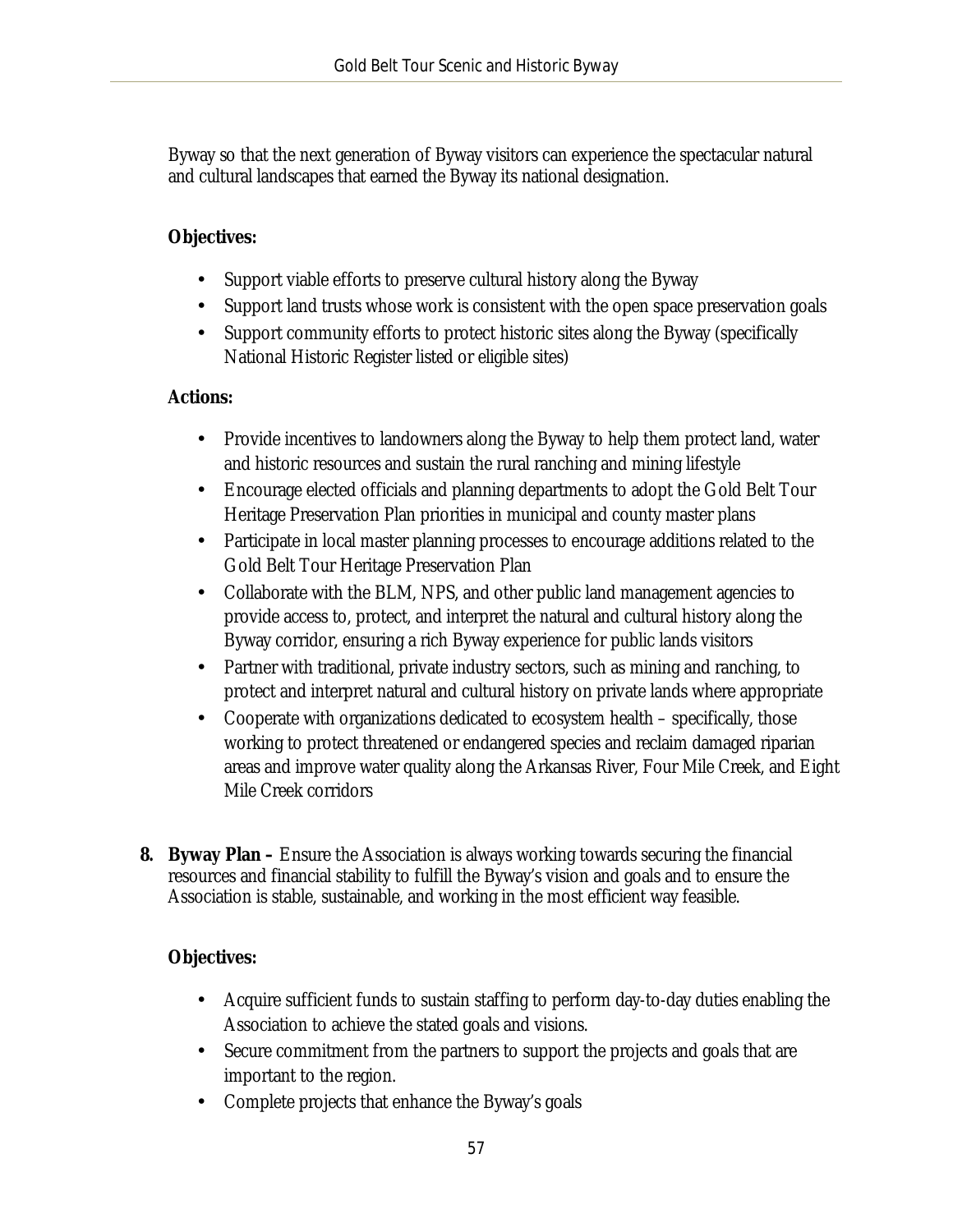#### **Actions:**

- Create a Business Plan describing a pathway to sustainability. This plan shall be  $\mathbf{r}$ reviewed and updated every 5 years, or more frequently as needed
- Meet with partners regularly to update them regarding needs and to coordinate  $\mathcal{L}^{\text{max}}$ assistance from the partner agencies
- Continue with education efforts for the public, both individuals and groups, in order  $\mathbf{r}$ to secure additional financial support
- Work towards re-funding the National Scenic Byway Program  $\mathcal{L}^{\text{max}}$
- **9. Byway Plan Evaluation –** Provide mechanisms that enable evaluation of the health and accomplishments of the Association.

### **Actions:**

- A newsletter will be prepared by the Association highlighting accomplishments on a L, regular basis
- The Board of Directors will discuss priorities in relation to the goals and objectives in this plan when applicable at scheduled Board meetings
- An annual report will be prepared that lists the projects and/or accomplishments  $\mathcal{L}^{\text{max}}$ completed during the previous year. The report will be reviewed by the Board of Directors who will compare accomplishments to the goals set by the guiding documents for the Association. The Board may set new priorities after reviewing annual accomplishments.